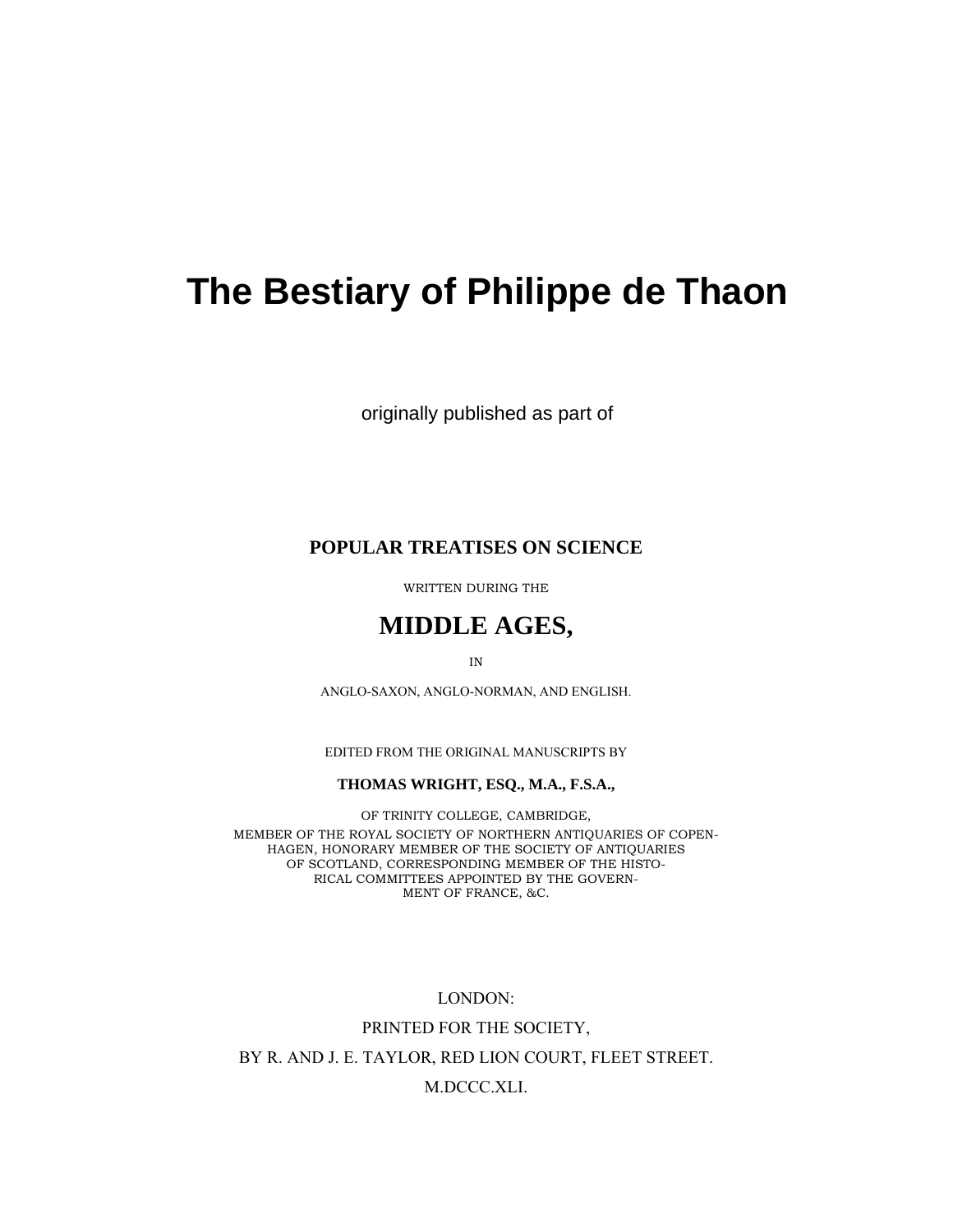#### **Introduction to the Digital Edition**

This text was prepared for digital publication by David Badke in August, 2003. It was scanned from the original text on an Epson Perfection 3200 Photo scanner and converted with OmniPage Pro 12.

**Author**: Thomas Wright was an English antiquarian and writer. He was born in 1810 near Ludlow, in Shropshire, and was descended from a Quaker family. He was educated at the old grammar school, Ludlow, and at Trinity College, Cambridge, where he graduated in 1834. In 1835 he came to London to begin a literary career. Over the next forty years Wright produced an extensive series of scholarly publications. He helped to found the British Archaeological Association and the Percy, Camden and Shakespeare societies. He was a fellow of the Society of Antiquaries as well as member of many other learned British and foreign bodies. In 1859 he superintended the excavations of the Roman city of Uriconium (Wroxeter), near Shrewsbury. He died in 1877 at Chelsea, at the age of 67.

**Copyright**: The original printed text by Thomas Wright (1810-1877) as published by the Historical Society of Science (London) in 1841 is believed to be in the public domain under Canadian copyright law. It is also believed to be in the public domain under the copyright law of the United Kingdom and the United States of America. If you believe that you have a legal claim on the original text, contact the editor of the digital edition at copyright@bestiary.ca with details of your claim. This digital edition is copyright 2003 by David Badke. Permission is hereby granted for any noncommercial use, provided that this copyright notice is included on all copies; for commercial use, please contact the editor at the above email address.

**Disclaimer**: While every effort has been made to produce a digital edition that is accurate and equivalent in content to the original printed edition, the editor is not legally responsible for any errors or omissions. As with any information, use this edition with appropriate scholarly caution. If you discover errors in the text, please contact the editor at editor@bestiary.ca with details, so corrections can be made.

**Edition**: This digital edition does not include the entire text of Thomas Wright's *Popular Treatises On Science Written During The Middle Ages, In Anglo-Saxon, Anglo-Norman, And English*. Only the Preface and the *Bestiary of Philippe de Thaon* are included here; the other three texts found in the printed edition (*Anglo-Saxon Manual of Astronomy*; *Livre de Creatures*; *Fragments from Science, from the Early English Metrical Lives of Saints*) have been omitted.

**Formatting**: The digital edition differs from the original printed text in layout, typeface and pagination, though all text of the *Bestiaire* has been included as printed; no editing has been done and all original spelling and punctuation has been retained.

The numbering of the lines is that of the printed edition. In the printed edition, the individual lines are not numbered, but the starting line number of each page is noted at the top of the page. In some cases the Latin rubrics were included in the number sequence, but in most cases they were not. The digital text follows the printed text exactly in the numbering of lines. The numbers in the digital text are shown immediately to the right of the line, with every fifth line marked.

The page numbers shown in this edition (at the bottom of each page) do not match the page numbering of the original printed edition. The orginal page numbers have been added to the lines of poetry to allow references to the print edition to be located; the number indicates the start of the print edition page. These page numbers appear to the right of the text lines, following the line numbers, and are in smaller type.

The English translation done by Wright is located at the bottom of each page of the printed book, with dashes separating the lines. This arrangement is difficult to read, and it is even more difficult to relate the English translation to the same line in the Anglo-Norman. In the digital edition the individual lines of the English text have been separated and matched in line number to the Anglo-Norman text. Wright failed to translate a few of the Anglo-Norman lines; these lines have been roughly translated by the editor of the digital edition. To indict these lines, they have been enclosed in braces and italicized, thus: *{A line of text.}*. Wright did not translate any of the Latin rubrics.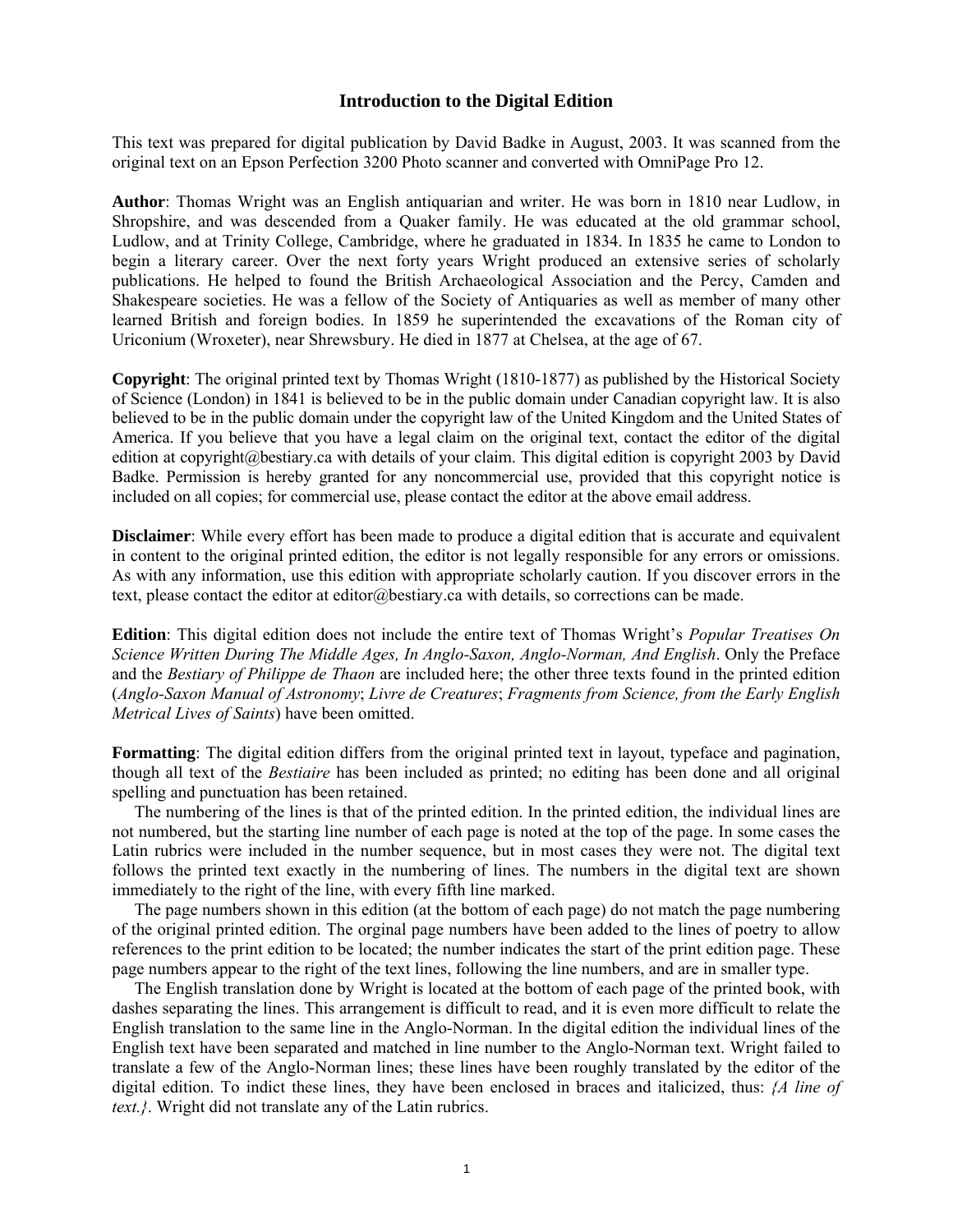This version of the digital text places the Anglo-Norman text and the English translation in parallel columns. It will print on "US Letter"  $(8.5 \times 11)$  inches) size paper in "landscape" orientation. Because this format is difficult to read on a smaller computer display, the digital edition is also available with the English translation following the Anglo-Norman text, in separate sections. The text is the same for both editions, only the formatting differs. All versions of the digital edition are available as indicated below.

ïïïïïïïïïïïïïïïïïïïïïïïïïïïïïïïïïïïïïïïïïïïïïïïïïï

The current version of this digital text edition can be found at:

<http://bestiary.ca/etexts/wright1841/wright1841.htm>

ïïïïïïïïïïïïïïïïïïïïïïïïïïïïïïïïïïïïïïïïïïïïïïïïïï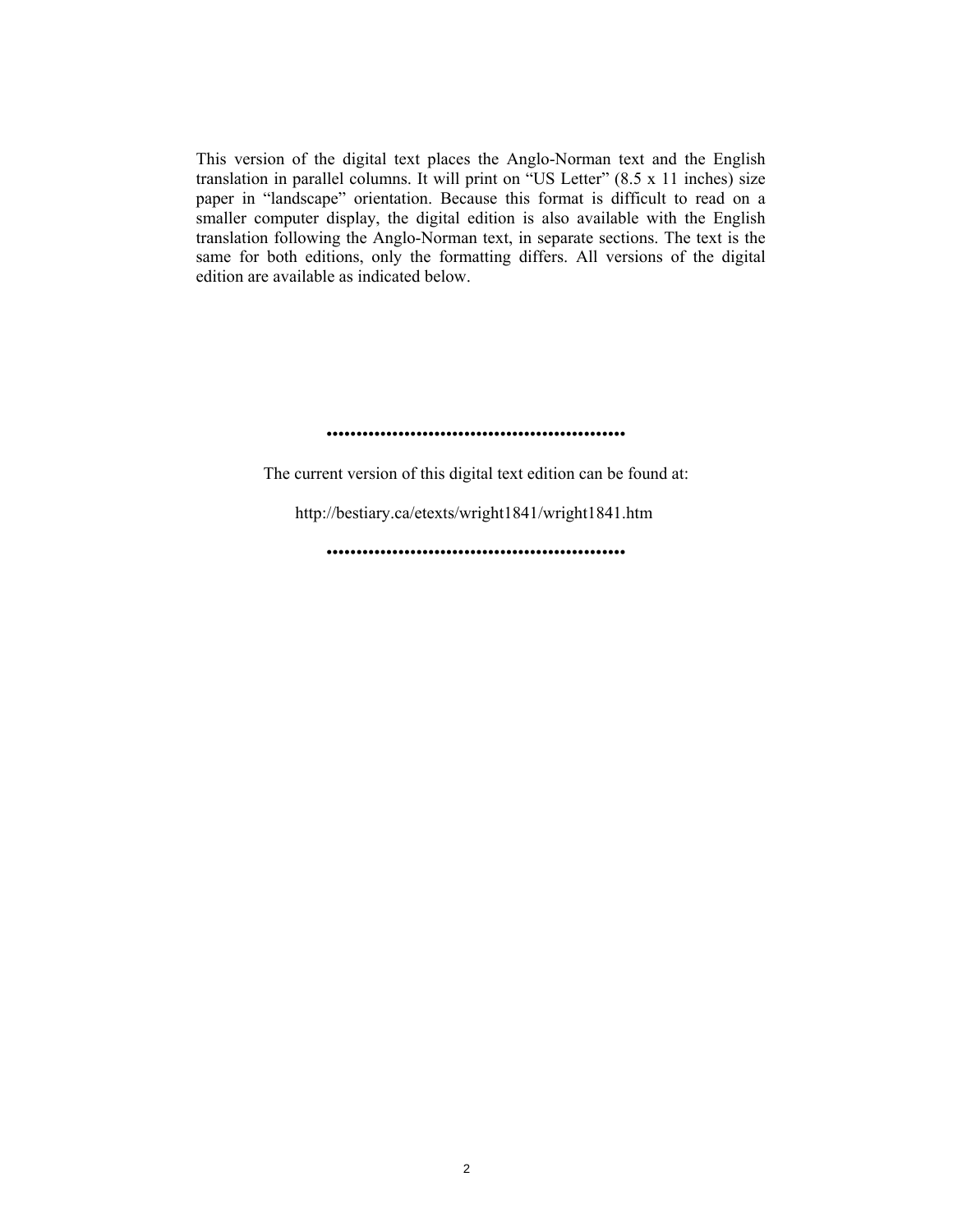### PREFACE

THE object of the present volume is to bring together a set of treatises on science written in a popular form, and in the vernacular tongue of the time, for the instruction of those who were unacquainted with the Latin language, at an early period of the history of learning in England. They are important documents of the history of popular science. We are wrong in supposing that our forefathers endeavoured to conceal science from the unlearned; at all times they published treatises for the uninitiated, which are curious not only as showing us the mode in which they made instruction popular, but as exhibiting the quantity which they thought necessary. The present volume forms an index to the state of general knowledge in England through upwards of five centuries. In this point of view the Anglo-Saxon treatise on Astronomy is the most curious, because it is of so remote an age as the tenth century. One of the Manuscripts appears to have belonged to a nunnery, and to have formed a part of the studies of the ladies. The Bestiary of Philippe de Thaun was intended primarily for the instruction of a queen.

It was my intention to include in this volume the curious work of Gautier de Metz, in French verse of the thirteenth century, entitled the *Image du Monde;* but various reasons have decided me to omit it. The *Image du Monde* is reserved to form a separate work, with copious notes instead of a translation, and will be an interesting illustration of the history of science in the Middle Ages: it was the popular text-book of general science in the age of Roger Bacon and Robert Grosteste. In the present collection I have given nothing which was not written in England.

1. The first tract in the present volume<sup>1</sup> was compiled in the tenth century, but we have no means of ascertaining its author. It has, I believe, been attributed to Alfric; and an entry in a modern hand in one of the MSS. in the British Museum states, that it is the work of Athelard of Bath, but this is an evident mistake, since Athelard lived in the twelfth century. It is, as the prologue states, a mere abridgement of Bede's treatise *De Natura Rerum,* printed in the second volume of his works (ed. Cologne, p. 3). We are justified in believing that it was once extremely popular, by the number of copies which, after so long a period, still remain. It is sometimes found complete, with the title *De Compoto*, and sometimes without the introductory part, commencing on the fourth page of the present edition, with the title *De Primo Die*  Sæculi<sup>2</sup> There are four copies of this tract among the Cottonian Manuscripts:- MSS. Cotton. Tiberius, B. V., fol. 23, r°.; Tiberius, A. III., fol. 63, v; Caligula, A. XV., fol. 140, r°. (imperfect); Titus, D. XXVII., fol. 30, r°.; besides a few which are found in other collections, as one in the Public Library of the University of Cambridge. I have printed the text from MS. Cotton. Tiberius, B. V., written somewhere near the year 990, and have inserted between brackets from another MS. one or two omissions of the MS. adopted for the text. $3$ 

2. Philippe de Thaun is known as an Anglo-Norman poet through the *Essais historiques* of the Abbe de la Rue (vol. ii. p. 41), who tells us that the family took its name from the manor of Than, about three leagues from Caen in Normandy<sup>4</sup>. M. de la Rue was unable to collect any satisfactory information relating to the person of the poet. We learn from the prologue to his *Livre des Creatures*,<sup>5</sup> that he had an uncle named Humfrey de Thaun, who was chaplain to Yhun, Yun, or Ydun (as different MSS. read the name), ìandî seneschal to the king. M. de la Rue supposes this ëYhuní was Hugh Bigot, seneschal of Henry I. of

 $\overline{a}$ 

<sup>&</sup>lt;sup>1</sup> Not included in the digital edition.

 $<sup>2</sup>$  In MS. Cotton. Titus, D. XXVIL, the introductory part is given at the end.</sup>

<sup>&</sup>lt;sup>3</sup> Some observations on this tract will be found in the Editor's Essay on the State of Literature and Learning among the Anglo-Saxons, pp. 86-89.

<sup>4</sup> The writer of his life in the Histoire Litteraire de France, vol. ix., conjecturing that Philippus Taonensis in the description of the MS. in the Catalogue of the Cottonian MSS., was an error for Philippus Taorcensis, has hazarded the very unauthorized supposition that his name was Philippe de Thouars.

<sup>&</sup>lt;sup>5</sup> Not included in the digital edition.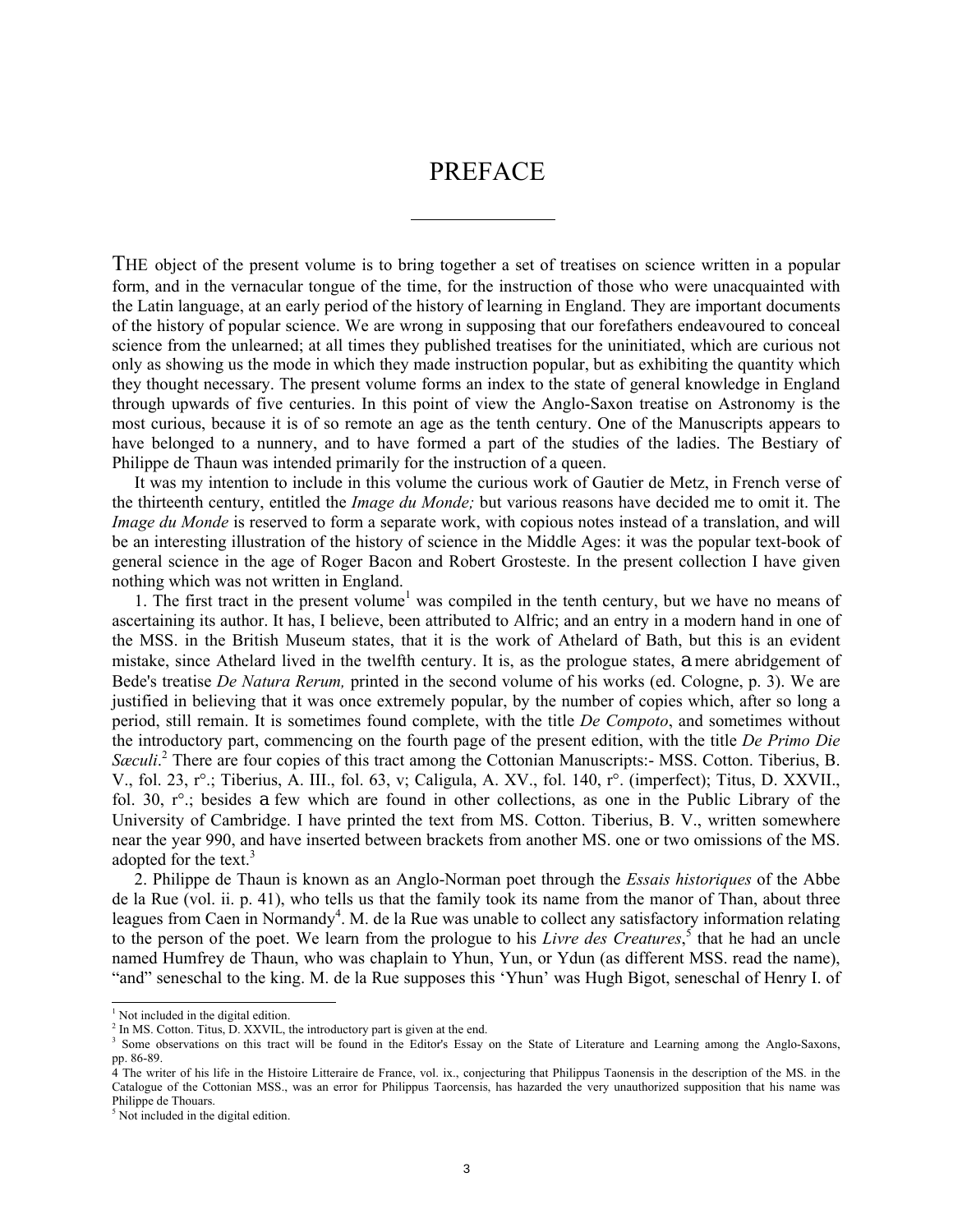England, and afterwards Earl of Norfolk. It is more certain that Philippe was patronized by Adelaide of Louvaine, queen of Henry I., to whom he dedicates his Bestiary, which was probably written within the few years which followed her marriage to the English monarch in 1121. His poems are thus extremely valuable to the philologist, as being the earliest specimens of the Anglo-Norman language remaining; and I am satisfied that the manuscript from which I have printed the text was written in the first half of the twelfth century.

The Latin treatises on astronomical subjects most popular in the time of Philippe de Thaun, appear to have been the works of Bede, and the tracts on the *Compotus* by Helpericus, a monk of St. Gallen, who wrote about the year 980, and Gerlandus, a writer of the eleventh century, who has been by several bibliographers confounded with John de Garlandia, an Englishman who flourished in the thirteenth century. The works of these two writers are common in Manuscripts; *Helpericus de Compoto* is printed in Pez, tom. ii., part 2, p. 182. They form the groundwork of the *Liber de Creaturis* of Philippe de Thaun, in conjunction with the books on the same subject by two writers now unknown, Nebroz or Nebrot, whom he quotes very frequently, and Turkil (pp. 49, *51, 54)* or Turchil (p, 67). The Anglo-Norman forms Nebroz and Nebrot would seem to point out a Latin name Nebrotus; the only name I know bearing any resemblance to it is Nebritius, a Spanish writer of the sixth century, but I am aware of no reason for attributing to him a work of this kind. Another unknown writer quoted by Philippe de Thaun, is Cingius, the 'philosopher' (p. 32). He quotes among the ancient writers Pliny (pp. 59, 60), Macrobius (pp. 40, 59, De Somn. Scip. p. 35), Ovid (p. 61), and Pythagoras (p. 59).

Seven copies of the Livre des Creatures, or Liber de Creatures, are known. The most ancient is that from which I have printed the text of both poems (MS. Cotton. Nero, A. V.), and which formerly belonged to the Library of the Cistercian Abbey of Holmcoltran, or Hulm Cultram, in Cumberland. Another copy, now incomplete, is found in MS. Arundel., No. 230, which contains a copy of the Anglo-Norman gloss of the Psalter, written about the middle of the twelfth century; the Livre des Creatures is written as prose on the spare leaves at the beginning and end in a somewhat later hand, but older than the end of the twelfth century. Another more complete copy occurs in MS. Sloane, No. 1580, fol. 162, v°, written in the thirteenth century. In this MS. the poem is arranged partly in long lines, and partly in short ones; the long ones having a space in the middle after the rhyming words, thus:

| Philippe de Taun        | ad fait une raisun,    |
|-------------------------|------------------------|
| Pur pruveires garner    | de la lei meintener;   |
| A sun uncle le enveit,  | ke amendier le deit,   |
| Si it de rien ad mesdit | u en fait u en escrit, |
| A Hunfrei de Taun       | le chapelein Yun,      |
| Le chapelein le rei,    | iceo ws dit par mei.   |

The corrections given between brackets in our text are taken from this manuscript. The fourth copy of the *Livre des Creatures* is contained in a MS. of the twelfth century, in the Library of Lincoln Cathedral, D. 4. 8, and begins thus:

*Hic incipit compotes secundum Philippum. Prologus.* 

Philippe de Thaun ad fait une raison, Pur proveires guarnir de la lei maintenir; A son uncle l'enveiet, que amender le deiet, Si rien i ad mesdit en fait u en escrit, A Unfrai de Thaun, le chapelein Ydun E seneschal lu rei, ico vos dit par mei.

The Abbe de la Rue indicates three manuscripts of the *Livre des Creatures* in the Library of the Vatican, two among the MSS. of Petau, Nos. 512 and 695, and one among those of Christina queen of Sweden, No. 738.

The only copy that appears to be known of the Bestiary is the one in the Cottonian MS., from which the two poems are here printed, Nero, A. V.. The few corrections between brackets in this poem are conjectural. It is a singular example of the mode in which the subject was treated at that period, and is founded chiefly on the Latin *Bestiaria* which were then common, and occur frequently in manuscripts of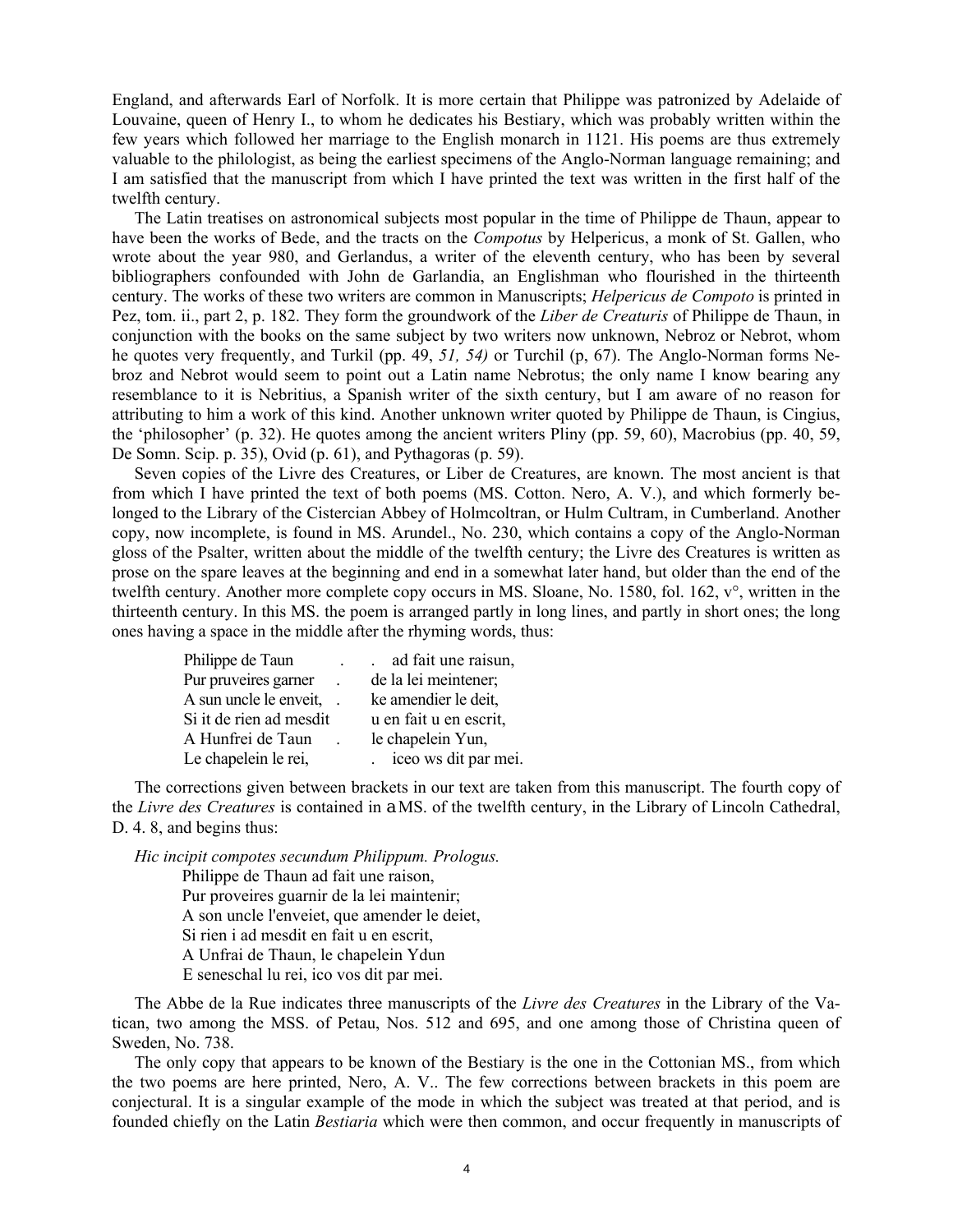the twelfth, thirteenth, and fourteenth centuries. One of these is the authority so frequently quoted by Philippe de Thaun under the title of *Li Bestiaire.* The other authority he quotes is the *Physiologus,* a book of similar description, but apparently not the *Physiologus* of Thetbaldus in Latin verse, printed among the works of Hildebert (fol. Paris, 1708, p. 1174), and translated at an early period into English verse (printed in the *Reliquiae Antiquae, vol. i. p. 208),* which is the only work under that title that appears now to be known. I have in some instances compared the text of the poem with the Latin Bestiary of the twelfth century in MS. Burney, No. 327, in which the Physiologus is also frequently quoted, and of which some parts are almost literally the same as the corresponding chapters of Philip de Thaun. These works were founded on the Natural History of Pliny, and on the derivations of the names of animals by Isidore (who also is quoted by Philippe de Thaun), with a mixture of medieval fables, many of which had been borrowed directly or indirectly from the Orientals. We find but few traces of the singular moralizations, which accompany these descriptions of the animals, in England before the Norman conquest. In the Exeter Book there are two very curious descriptions in Anglo-Saxon verse (of the Panther, and of the Whale) which bear a close resemblance to the corresponding articles in Philippe de Thaun, and which have similar moralizations; I am inclined to think that they have formed part of a poetical Anglo-Saxon Bestiary. The same story of the Whale is found in the early legend of St. Brandan.

3. The English fragment at the end of the volume<sup>6</sup> is taken from a manuscript of the well-known early metrical collection of lives of saints (MS. Harl., No. 2277, fol. 127, r°, written in the reign of Edward I.). It is curious as being the earliest piece of the kind which we find in the *English* language. The writings of Philippe de Thaun belonged to a period of our history when the Anglo-Norman was the common language of life among the respectable classes of society; it was only after the middle of the thirteenth century that it began to give place to the altered form of the Anglo-Saxon, which we call English; and the present fragment was probably composed not long after that period.<sup>7</sup>

The chief object of the Editor of the present volume has been to give correct texts. The translations are intended merely to aid those who are not well skilled in the different languages to understand the original, and have no further pretensions. They have necessarily been done hurriedly; and every one acquainted with the subject will be aware how much care it requires to edit texts like these from the manuscripts for the first time, and translate them at the same time. The poems of Philippe de Thaun belong to a language of which there is neither dictionary nor grammar to assist us. The translations, having been made with the view just stated, are perfectly literal, so much so that many parts of them will perhaps be thought to read lamely. In some places I have preserved intentionally the characteristic phraseology of the original language. Thus, in the Anglo-Saxon treatise I have preserved the gender of the moon and sun, *he* and *she.*  It is, perhaps, not known to all readers, that in the Teutonic languages the moon is masculine and the sun feminine:-this is always the case in Anglo-Saxon. In French and Anglo-Norman, and all the Neo-Latin tongues, the custom of the Latin language is retained, and the moon is feminine, and the sun masculine. In the English of the thirteenth century, and, at least, part of the fourteenth, the characteristics of the Anglo-Saxon language were retained, and we find in the fragment at the end of the volume the sun again feminine. But as people began gradually to take their notions of grammar from the Latin language, the English writers adopted the same genders for the names of the two luminaries as they have in Latin and Anglo-Norman.

As the Anglo-Norman poems are the oldest monuments of the language known, I have thought it advisable to preserve, even in the Latin phrases and rubrics, all the peculiarities of the manuscript. It will be observed that, in the *Livre des Creatures,* there are several allusions to figures. These were not given in any of the Manuscripts that it was in my power to consult. At p. 64, are some Latin lines, which were arranged in the MS. so as to leave space for the lines of the drawing; I have carefully preserved this characteristic of the Manuscript, as the arrangement of the words may help to give an idea of the figure intended to be inserted. In the Manuscript, spaces are left throughout the Bestiary, to be filled with drawings of the animals, which are mentioned in the Latin rubrics, but which have not been inserted in the Manuscript. I

 $\overline{a}$ 

<sup>6</sup> Not included in the digital edition.

 $^7$  A detailed account of this collection of Saints' lives will be found in Warton's History of English Poetry, vol. i. pp. 13-19, edit. o€1840. I believe that the portion printed in the present volume does not appear in all the Manuscripts.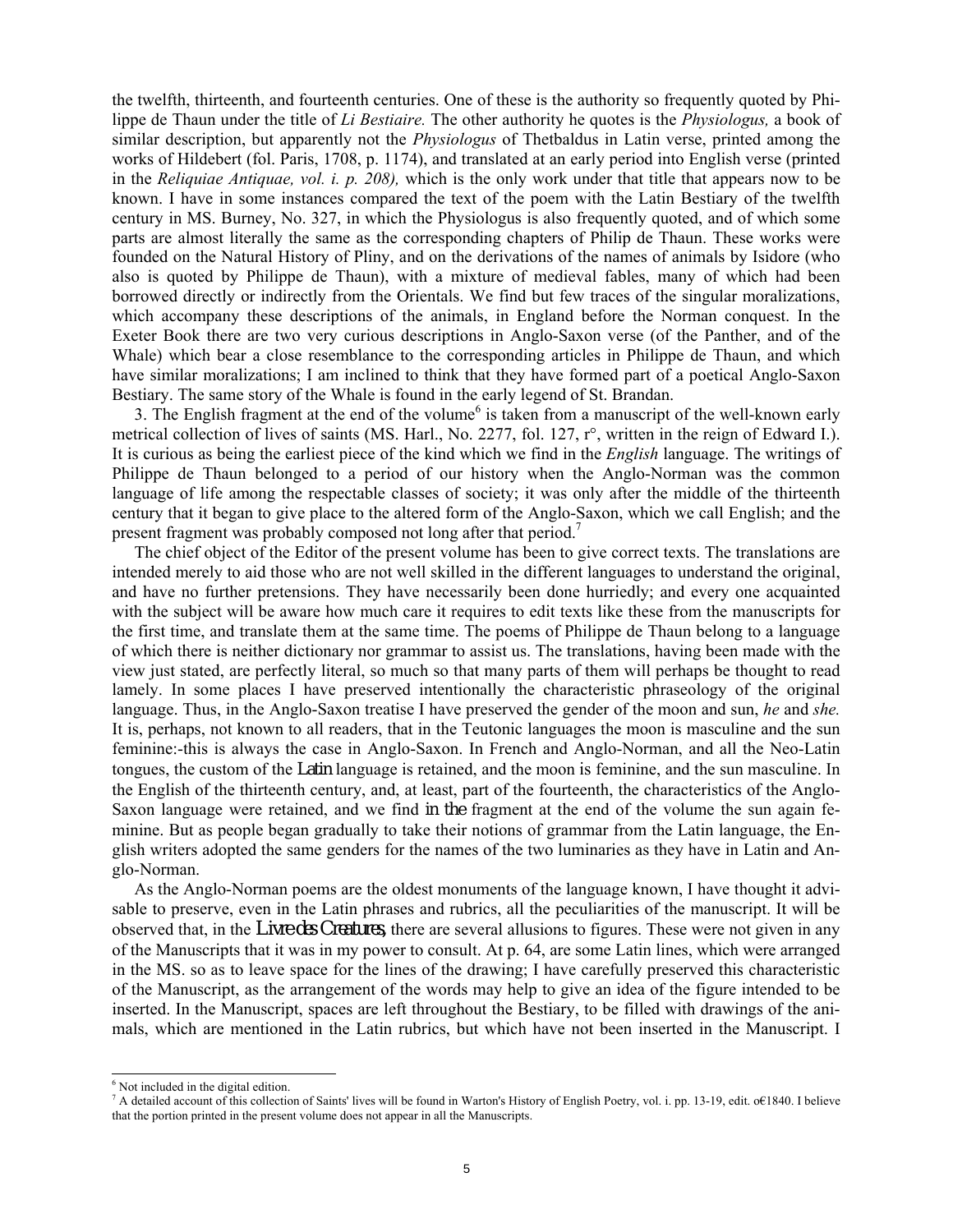have also preserved in the printed text the marks used to indicate the conjunctive particle,  $\overline{ }^{8}$  and  $\&$ , wherever they occur in the MS. The general form of the conjunction is *e*; and I am inclined to think that the few instances of *et* arise from oversights of a Latin scribe. Under these circumstances I thought it unsafe to insert *et* in the text for the marks just mentioned, and some philologists might have blamed me for interpreting them by the common form *e*.

<sup>&</sup>lt;sup>8</sup> Note to the digital edition: In the printed text, the symbol used here resembles a number 7 with a curved top; lacking such a symbol that will display reliably, this symbol has be replaced with  $\&$ .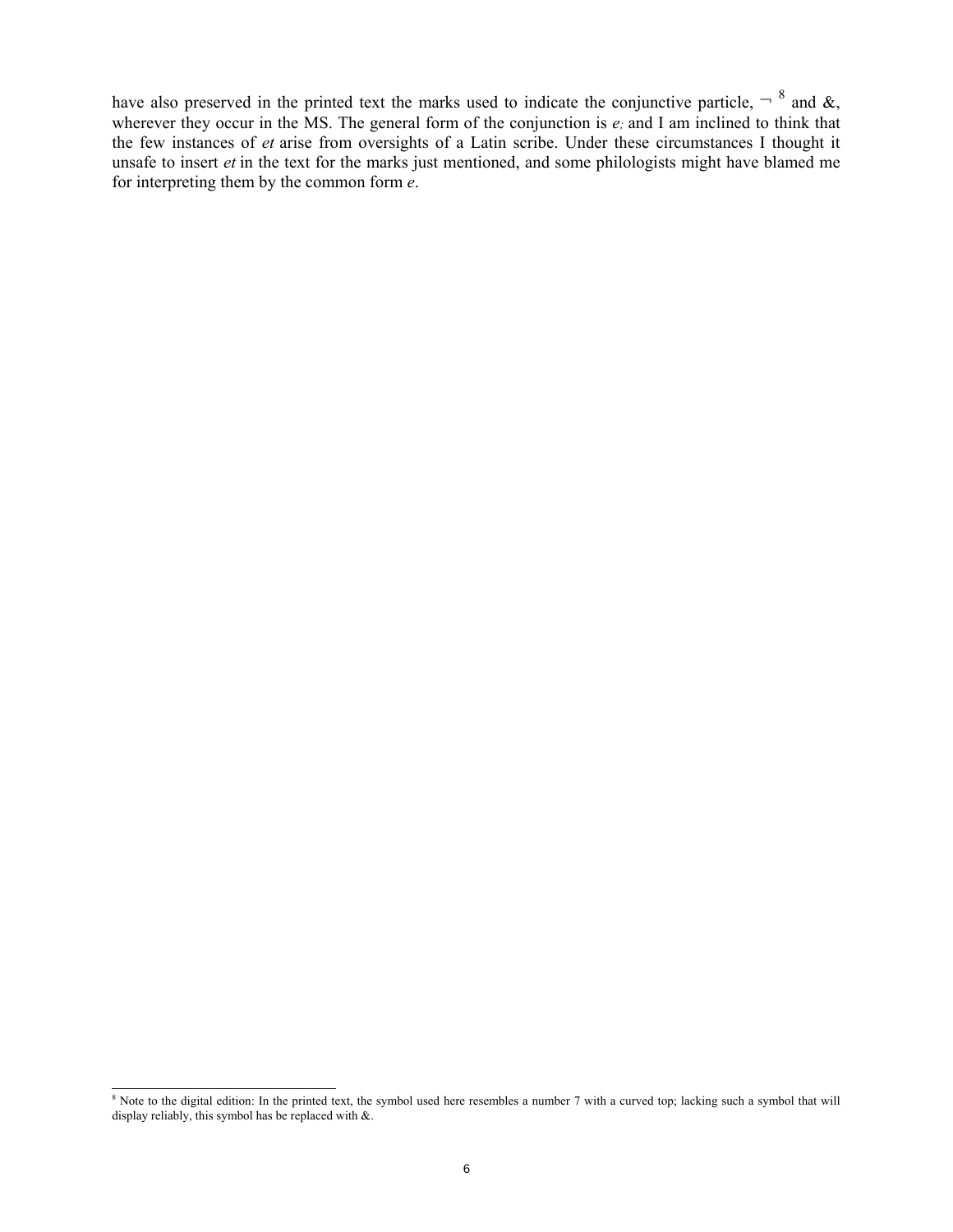### **THE BESTIARY OF PHILIPPE DE THAUN**

*BESTIARIUS incipit, quem Philippus Taonensis fecit in laude et memoria reginæ Angliæ Aælidis, est nomen vere, quod recte cum venit ex re, Hebraice dictum est, et quia laus dicitur, a Philippo laudatur.* 

*LIBER iste Bestiarius dicitur, quia in primis de bestiis loquitur. Et secundario, de avibus. Ad ultimum autem, de lapidibus. Itaque trifarie spargitur, et allegorice subintelligitur. Sunt auteur animalia que natura a Christo prona, atque ventri obedientia, et in hoc denotatur pueritia. Sunt etiam volucres in altum volantes, quo designant homines cælestia meditantes. Et natura est lapidis quod per se est immobiles.* Ita nobis cum superis sit Deus ineffabilis, ut in sua præsentia ejus misericordia et cum sanctorum gloria decantemus Alleleja.

PHILIPPE de Taun en Franceise raisun Philippe de Thaun into the French language Ad estrait Bestiaire, un livere de gramaire, has translated the Bestiary, a book of science, Aliz est numée, reine est corunée, a que est corunée, a que en she is crowned, a que en she is crowned, En Ebreu en verité est Aliz laus de Dé.<br>
In Hebrew, in truth, Aliz means praise of God. *LEO quo que est rex omnium animalium, De quo liber loquitur, ideo præponitur; Et ejus formatio et compaginatio* <sup>10</sup> *Magnum quid significat, ut liber notificat.*  Leuns en mainte guise mutes bestes justise, the lion in many ways rules over many beasts, Il ad le vis heduz, gros le col e kernuz, <sup>15</sup> He has a frightful face, the neck great and hairy, Cum il cest asne fait, ki rechane e brait.  $\qquad \qquad \text{as he does the ass, which resist and brays.}$ **LI** leun signefie le Fiz Sancte Marie; The lion signifies the son of St. Mary; Reis est de tute gent, senz nul redutement; he is king of all people, without any gainsay;

Pur l'onur d'une gemme, ki mult est bele femme, for the honour of a jewel, who is a very handsome woman,

Reine est de Engleterre, sa ame n'ait jà guere; 5 queen she is of England, may her soul never have trouble! Un livere voil traiter, Dés sait al cumencer; I will compose a book, may God be with its commencement.

- **CEO** que en Griu est leun, en Franceis *rei* ad nun; *75* What is in Greek *leun*, has in French the name *king*; Pur ceo est reis leuns, or orez les facuns. therefore is the lion king, now you shall hear how.
- Quarré lu piz devant, ardez e combatant; he has the breast before square, hardy and pugnacious; Greille ad le trait derere, cue de grant manere, his shape behind is slender, his tail of large fashion, E le gambe ad plates juste les pez aates; and he has flat legs constrained down to the feet;<br>
Les pez ad gros cupefz, luns ungles e curvez; he has the feet large and cloven, the claws long and he has the feet large and cloven, the claws long and curved;
- Quant faim ad u maltalent, bestes mangue ensement; 20 when he is hungry or ill-disposed, he devours animals without discrimination; Or oez senz dutance d'içeo signefiance. Now hear without doubt the signification of this.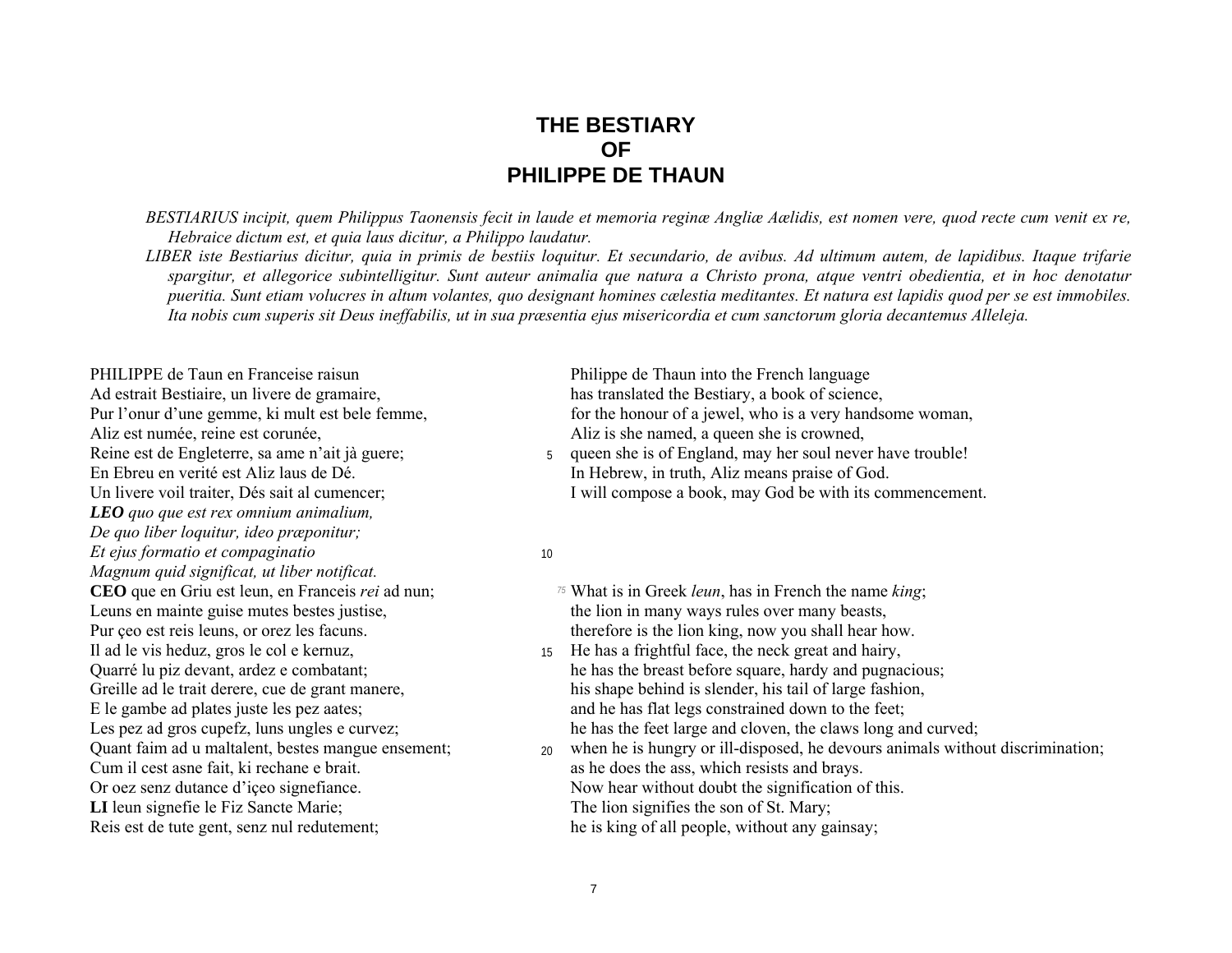Poanz est par nature sur tute creature; E fer contenement, e od fer véement, A Judeus se parrat, quant il les jugerat, Pur çeo qu'il forfirent quant en croiz le pendirent, E pur çeo forfait unt, que de ous nul rei nen unt. Force de Deité demustre piz quarré; Le trait qu'il ad derere, de mult gredle manere, Demustre humanité qu'il out od Deité; Par la cue justise, ki de sur nus est mise; Par la gambe qu'at plate, mustre Dés ert aate, E cuvenable estait que pur nus se dureit; Par le pé qu'ad cupez, demonstrance est de Dé, Que le mund endorat, en sum puin le tendrat; Par les ungles entent des Judeus vengement: E par le asne entendum Judeu, par grant raisun Asne est fol par nature, si cum dit Escripture, Jà tusterat de sa rute, se l'en ne li tolt tute, Tut itel nature unt li Judeu ki fol sunt. Jà en Deu ne crerunt, si par force ne l' funt; Jà n'erent converti, si Deu n'en ait merci. Oez del altre nature, sulunc Saint Escripture. **LEUNS** quant volt chacer, e perie volt manger, De sa eue en verté, si cum est esprové, Une cerne fait en terre, quant volt praie conquere, Si laisse une baée, que iceo seit enreiée As bestes qu'il desire, dunt volt faire sa prise; E tel est sa nature, que jà n'ert beste nule Ki puisse trespasser sun merc, ne ultre aler. Ceo mustre la painture, si est dit par figure.

> Leonis cauda Scripturam vel Dei justitiam significat, et circulus cælum vel æcclesiam significat.

**LA** cue par nature mustre Saint Escripture; E la cue est justise ki desur nus est mise; Par le cerne entendum Parais par raisun;

- the is powerful by nature over every creature. 25 and fierce in appearance and with fierce look he will appear to the Jews, when he shall judge them, because they made themselves guilty when they hanged him on the cross, and therefore they have merited to have no king over them.
- The square breast shows strength of the Deity;  $30<sup>1</sup>$ the shape which he has behind, of very slender make, shows humanity which he had with Deity; by the tail is indicated justice, which is placed over us; by the leg which he has flat, he shows that God was constrained,
- and it was convenable that he should give himself for us;  $35$ by the foot which he has cloven, is demonstrance of God. who will clasp the world, will hold it in his fist; by the claws, is meant vengeance upon the Jews; by the ass, we understand the Jews very rightly;
- 40 the ass is foolish by nature, as the Scripture says  $\frac{1}{4}$  he will turn from his way, if one does not drag him entirely to it, just such nature have the Jews who are fools, they will never believe in God, unless they do it by force; they will never be converted, unless God have mercy on them.
- 45 *{Hear of the other nature, according to Holy Scripture.}* The lion when he will hunt, and will eat prey, with his tall in truth, as is proved, he makes a track on the earth, when he will gain prev. and leaves an opening, that it may be an entrance
- to the beasts which he desires, of which he will make his prize;  $50<sup>1</sup>$ and such is his nature, that there will never be any beast which can pass over his mark, nor go beyond it. This shows the painting, and it is said by figure.

The tail by its nature shows Holy Scripture;

55 and the tail is justice which is placed upon us; by the track we understand Paradise rightly;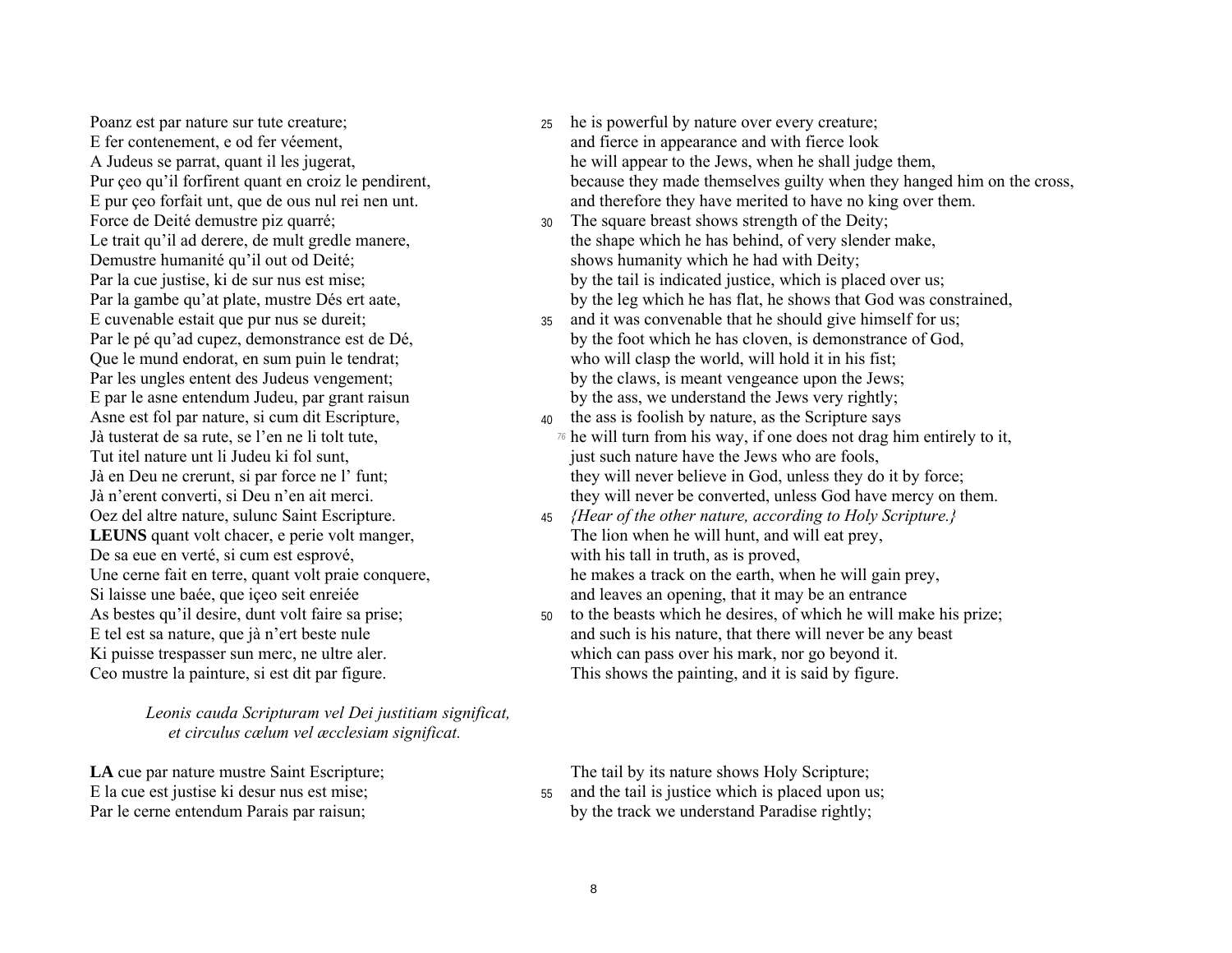E la breche est entrée ki nus est aprestrée. Si nus le ben feisum e le mal guerpisum. E nus signefium les bestes par raisun. **LEUNS** quant irez, il se peint od ses piez, En terre se peindrat, quant il mariz serat,  $&$  iceste nature mustre ceste painture. **JHESU** Crist entendum en semblant del leun; E nus sa terre sumes,  $\&$  en faiture d'umes; Lores quant nus castie, que ne facun folie, Par acun enferté, dunt avum volenté, Ceo s' ire signefie, e pendre en tel baillie. **QUANT** Dés ne fait à gent à trestut lur talent, U il sunt en careté u en enfermeté. Dunc dient li dolent. Dés ne 's aime nent. Ne ne l'unt deservi que il si les casti; Ne sevent li dolent que devant lur nés pent. Tels met Dés en liens, ki mult seraient dolens Si il regner poaient e faire ceo que voldraient. Pur çeo les lie en mal, qu'il pechent mais tal: Mult ad Dés celui cher, que il volt castier. Aiez en remembrance çeo est signefiance. **UNCORE** dit Escripture leuns ad tele nature, Quant l'om le vait chazant, de sa cue en fuiant Desfait sa trace en terre, que hom ne l' sace querre; Ceo est grant signefiance, aiez en remembrance. **LI** leuns en fuiant sa trace vait cuverant: La trace del leun mustre incarnaciun. Que Dés volt prendre en terre, pur noz ames conquere. E issi faiterement le fist cuvertement. Es degrez se meteit, dunt chascun ordre esteit, De prophetes, de apostle, e tres qu'il vint al nostre, Tant qu'il hume fud carnel, e pur nus fud mortel, E par ordre acceptable, e issi venquit diable. Diable hume decut; Dés hom, qu'il ne cunnut, Venquid puis diable par vertud cuvenable; Si diable seust que Dés hom mortel fust,

and the breach is the entry which is prepared for us. if we do good and avoid evil. And we give signification to the beasts rightly.

- 60 The lion when he is angry, he hangs himself with his feet, he will hang himself in the earth, when he is enraged, and this nature the painting shows us. We understand Jesus Christ in the semblance of the lion; and we are his earth, and in the fashion of men;
	-
- when he chastises us, that we may not do folly, 65 by any weakness, of which we have the desire, that signifies his anger, and to hang in such baillie.
	- 77 When God does not do for people all at their will, when they are in distress or in infirmity,
- then the wretches say, God does not love them at all,  $70<sup>1</sup>$ nor have they deserved that he should chastise them so: the wretches do not know what hangs before their nose. God puts in bonds those, who would be very wretched if they could reign and do what they would.
- $75$  Therefore he binds them in ill-doing, that they should do no more so; God holds him very dear, whom he chooses to chastise. Remember that this is a signification. Again scripture says the lion has this nature, when we hunt him, with his tail in flying
- he erases his track on the ground, that we may not know how to seek him; 80 remember this is a great signification. The lion in flying covers his track;
	- the track of the lion means incarnation
	- which God would take on earth, to gain our souls.
- And thus truly he did covertly, 85 he placed himself in degrees, of which each order was. of prophets, of apostles, and till he came to ours, until he was carnal man, and was mortal for us, and by order acceptable, and thus he vanquished the devil.
- The devil deceived man; God man, whom he knew not,  $90<sup>1</sup>$ afterwards vanquished the devil by convenable force; if the devil had known that God was mortal man.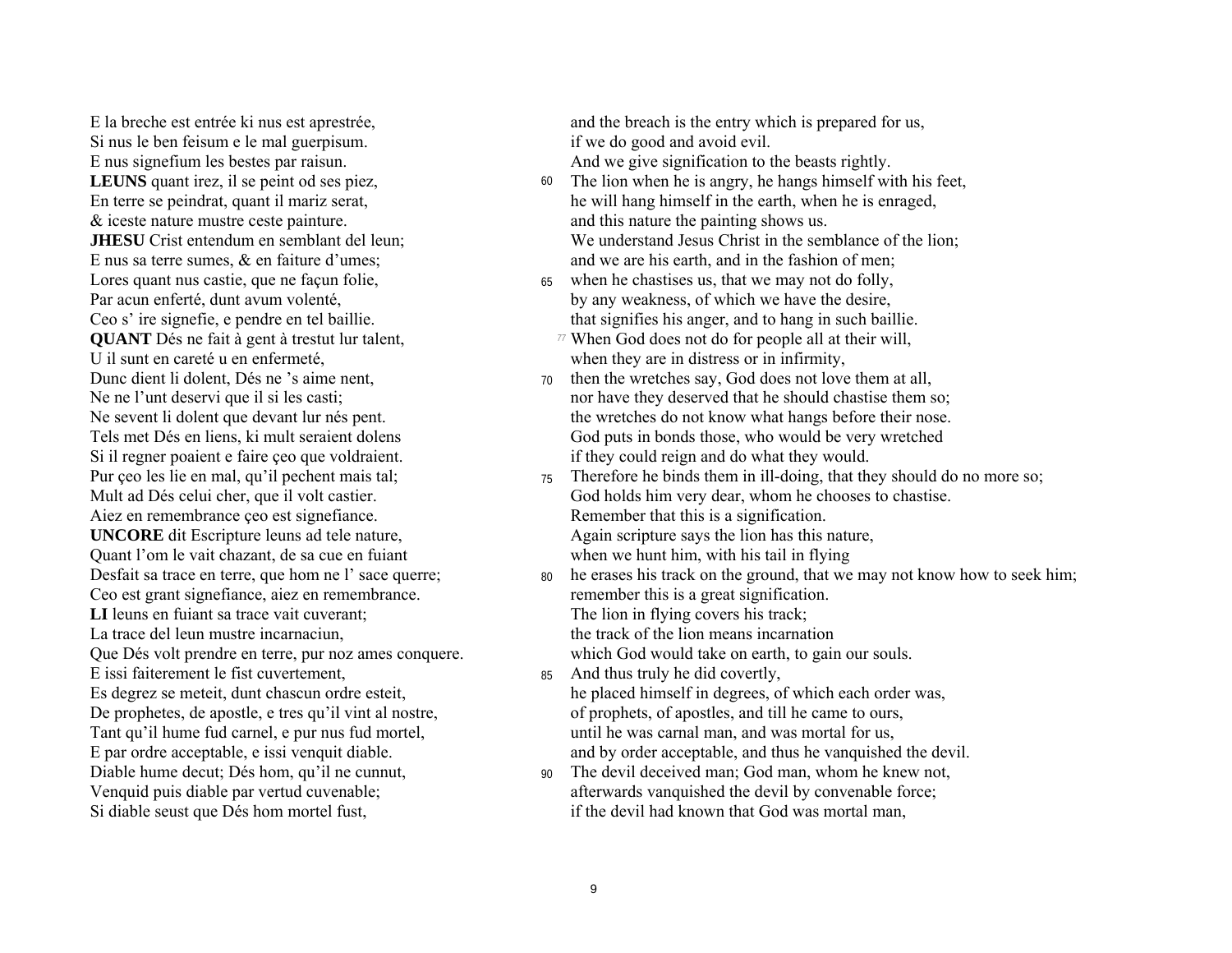Jà à ceo ne l' menast, que il le crucifiast. Si fist Dés cointement e senz parceivement, Oue angeles ne l' cunuiseient ki enz et cel esteient. Pur çeo quant le Fiz Deu vint en sa majesté, Dunt il ance is turnad, quant pur nus s'encharnad, As angeles demanderent ki ensemble od lui erent, "Ki est cist reis de glorie ki repaire od victorie?" Cil qui od Deu esteient icest respuns rendeient, "Ceo est li reis de glorie, ki repaire od victorie." & uncore demanderent angeles ki et cel erent. "Purquei ad vesteure de vermeille figure?" Li angele e nostre sire respundent, "pur martire" Que avum sufert en terre pur noz ames conquere." & iceo entendum par traite del leun. LI leuns blanc coc crent, de char le cri ki en vent; E si ad itel sort, que à uilz uverte dort;  $\&$  iceo entendez, es furmes que veez.

> Leo iste Christum significat, et gallus sanctos Dei, et plaustrum Evangelistas.

LI blanc coc signefie humes de sancte vie, Ke ainz que Deu fu mort annucierent le sort, Que il forment cremait sulunc que hom estait, Si cum mustre l'escrit que Dés meime dit, "Pere, pardune mei la mort que aver dei, E ne remaint pur mei la volented de tei." Pur çeo que mort dutout, hume se demustrout, E sacez e (à?) saint Pere Dés dist en tel manere; Coc cante el sue onur les hures nuit e jur. E nus tut altresi, prime, terce, e midi.

Ratio quare sic cantantur hore. In matutino damnatur tempore Christus, Quo matutini cantantur tempore psalmi. Urum nuit e jur al nostre Creatur; Pur ceo cantent devin matines al matin,

he would never have led him so far as to crucify him. So God acted slyly and without being perceived.

- 95 that angels did not know it, who were in heaven. Therefore when the Son of God came in his majesty, from which he thus turned when he incarnated himself for us
	- $\frac{78}{9}$  they demanded of the angels who were with him, "Who is this king of glory who comes with victory?" Those who were with God gave this answer,
- 100 "It is the king of glory who returns with victory." And again the angels who were in heaven demanded. "Why has he a garment of red?" The angels and our Lord answered,"For martyrdom

which we have suffered on earth to gain the souls which are ours."

105 And this we understand by the track of the lion. The lion fears the white cock, detects the cry which comes from him; and he has such a nature, that he sleeps with open eyes; and this you understand which you see in the figure.

The white cock signifies men of holy life,

- 110 who before God died announced his lot. which he feared very much according as he was man, as shows the writing which God himself dictated. "Father, forgive me the death which I ought to have, and let thy will remain not for me."
- Because he feared death, he proved himself man, 115 and to St. Peter, God said in that manner; the cock chants in his honour the hours night and day, and tells us in the same manner the prime, tierce, and mid-day.

#### 120

Let us pray night and day to our Creator; on this account the divines chant mating in the morning.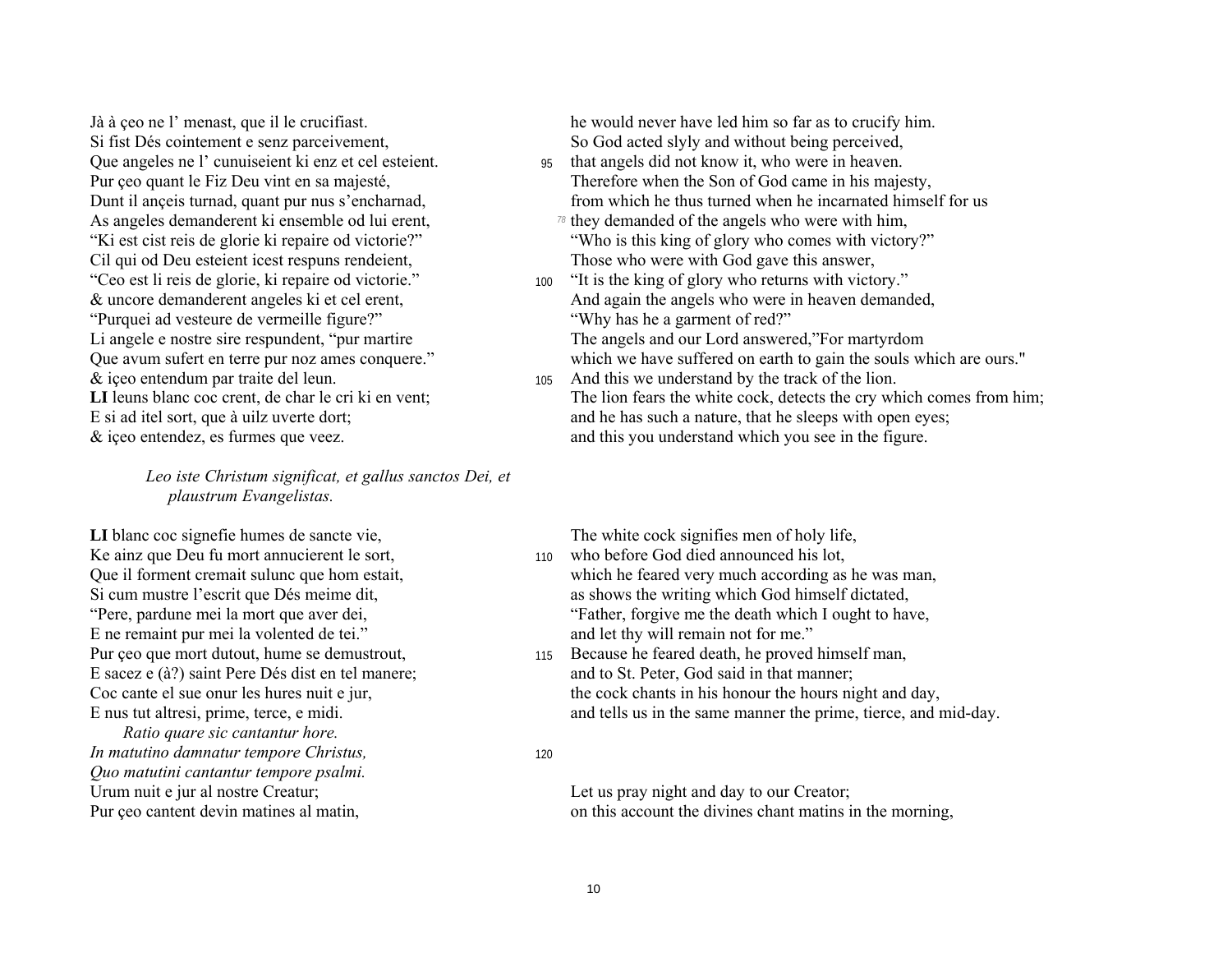Lores fud Dés juget, batud, e lied; the contract then was God judged, beaten and bound; & el solail levant prime sunt clerc cantant, 125<sup>79</sup> and at sun rise the clerks chant prime,

#### *Sexta sunt tenebræ mundi per climata factæ.*

E ceo lisant truvum enz en la paissiun, and this we find reading in the Passion, Aiez en remembrance  $\cos$  est grant signefiance.  $\frac{135}{135}$  remember, it is great signification. Li espirit s'en alat, e la terre tremblat, the spirit departed, and the earth trembled, E depecherent peres de diverses maneres. and the stones split in divers manners. Aiez en remembrance, ceo est grant signefiance. Remember this is great signification. Pur ceo est *silencium* que silence apelum. therefore is *silentium*, which we call silence. La nuit unt poesté de traveiler malfé,<br>
Ke il sunt fiz Nairun, que nus neir apelum;<br>
by night the evil ones have power to work,<br>
for they are the sons of Nairun, which we c Pur ceo quant vent le jur, dunc fuient la luur, 150 on that account when day comes, then they fly the light, Or oez par maisterie que li chars signefie. Now hear, by science, what the cart signifies. LI chars note en verté quatre des feelz Dé,  $\mathbb{R}^3$  The cart denotes in truth four of God's lieges,

Ke dunc resuscitat Dés e de mort nus gerat; because then God was raised and recovered us from death; E pur ceo terce cantum quant terce est par raisun, and for this reason we chant tierce when tierce is rightly, Ke Deus fud dunc pened, & en la croiz leved. because God was then punished and raised on the cross.

**E L'URE** à midi cantent clerc à midi, and the hour of mid-day the clerks chant at mid-day,

- Lores fud obscuré, quant fud en croiz nafré.<br>
130 then it was darkened when he was wounded on the cross,<br>
130 then it was darkened when he was wounded on the cross,<br>
130 the sun became obscured and gave no light. the sun became obscured and gave no light, Pur la veire luur ki dunc suffri dolur, **on account of the true light which then suffered pain**, Sulunc humanité, nent sulunc deité. According to humanity, not according to deity.
- Pur ceo nune cantum, ke en icele saisun For this reason we chant nones, because at that time
- E la vespre est cantée pur ceo en la vesprée,  $\frac{140}{40}$  And we chant vespers in the evening for this reason, Ke lores sun veir cors fud en sepulcre enclos. because then his true body was inclosed in the sepulchre. Puis vespers est cumpelie, e içeo signefie,  $\blacksquare$  Afterwards vespers is completed, and that signifies, Dés ad tut acumplit, ke diable venquid; that God has accomplished all and vanquished the Devil;
- El prim seir reposum, e lores nus taisum, 145 In the first evening we repose, and then we are silent, E diable s'esmovent, ki tuz jurs par nuit overent. and the devils stir themselves, who always work by night. Quant nus cessum de overer, dunc poent il errer; When we cease to work, then they can wander; for they are the sons of Nairun, which we call darkness;
- E nus cuntre li jur levum al Creatur, and we at the approach of day rise to the Creator, Cuntre jur levums, e dimes noz ureisuns.  $\qquad \qquad$  at the approach of day we rise and say our prayers.
	-
- Marc, Matheu senz engan, Lucas, e le bon Sain Johan; 155 Mark, Matthew, without deception, Luke and the good St. John; E li criz signefie la mort del Fiz Marie, and the cry signifies the death of the son of Mary,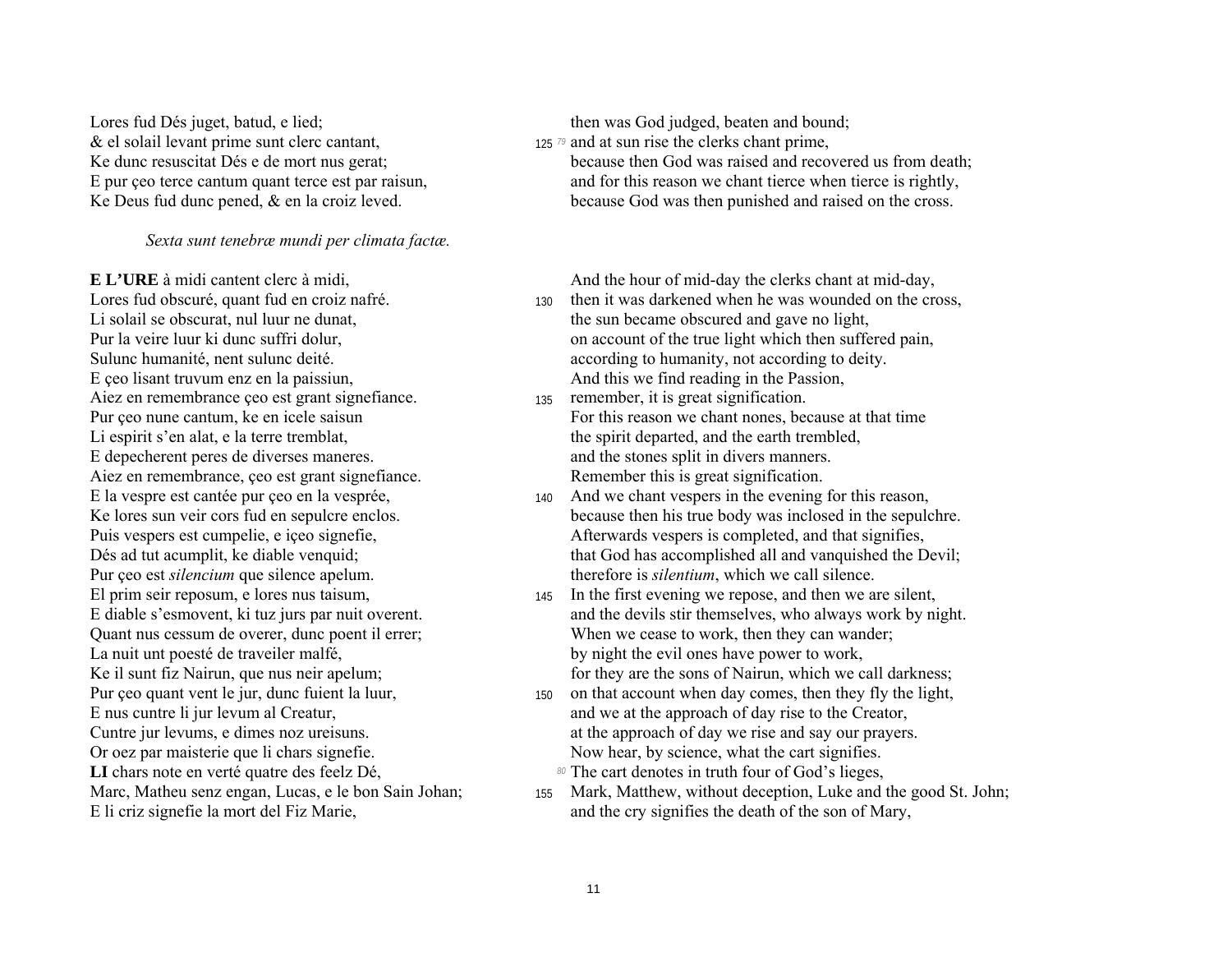Oue nuncierent el mund, par quei gent raient sunt, Oue Jhesu se cremeit sulunc ceo que hom esteit. **ET** sacez del leun un altre entenciun: Qu'il ad itel sort que à oilz uvert dort; Sacez çeo signefie le Fiz Sancte Marie Enz en sa mort veillat, quam par mort mortuat; Diable apelat mort, dist qu'il serait sa mort E sun destruiement, nostre respunsement, & en sa mort veillad quant Diable liad; Par la mort Damne-Dé nus est repos duné, Par sa mort venqui Satan nostre enemi; E iceo entendum par le dormir del leun. ET uncor par figure leuns ad tel nature, Le jur que primes humme veit, icel jur trembler deit: E ceo poez saveir par cez furmes veeir. LE trembler del leun demustre par raisun, Que Dés se humiliad quant pur hume encarnad, Quant il od deité commust humanité, Cum anme e cors est un, issi fud Dés & hum; Tant sufist de çeo dire, or oez de altre martire. **SACEZ** que la leurre, s'un mort feun feune, E dunc sen feun tent, si li leuns i survent, Tant veit entur e crie que al terz jur vent à vie,  $&$  iceste nature mustre ceste figure. **SACEZ** que Sancte Marie leone signefie, E li leun cel Crist ki pur gent mort se fist; Par treis jurz jut en terre pur noz amer conquere, Sulunc humanité, nent sulum deité, Si cum Jonas fist, ki el peissun se mist. **PAR** le cri del leun la vertud Deu parnum, Par quei resuscitad Crist [e] enfern despuillat, Ceo est signefiance, aez en remembrance, Del leun en verité ceo dit auctorité; Mais de ceste raisun ne ferai plus sermun, Ke or voil cumencer de altre beste à traiter. **MONOSCEROS** est beste, un corn ad en la teste,

which they announced in the world, by which people are assured. that Jesus had fear according to his humanity. And know another signification of the lion;

- that he has such a nature, that he sleeps with his eyes open; 160 know, that signifies, the son of St. Mary was awake in his death, when he died by death; the devil he called death, said that he would be his death and his destruction, our responsibility,
- and in his death was awake when he bound the devil: 165 by the death of the Lord God repose is given to us. by his death he conquered Satan our enemy; and this we understand by the sleeping of the lion. And again by figure the lion has this nature,
- the day when he first sees man, that day he must tremble: 170 and that you may know by these forms here. The trembling of the lion shows rightly, that God humbled himself when he became incarnate for man. when he took humanity in exchange for deity,
- as the soul and body is one, so was God and man; 175 so much is enough to say of this, now hear of another matter. Know that the lioness, if she bring forth a dead cub, she holds her cub, and the lion arrives, he goes about it and cries till it revives on the third day,
- and this nature shows this figure. 180 Know that the lioness signifies St. Mary, and the lion, Christ, who gave himself to death for the people;
	- 81 three days he lay in the earth to gain our souls, according to humanity, not according to deity,
- as Jonah did, who entered the fish. 185 By the cry of the lion we understand the power of God. by which Christ was restored to life and robbed hell. this is the signification, have it in remembrance, of the lion, in truth, as we learn from authority;
- but of this matter I will make no further discourse, 190 but will now begin to treat of another animal. Monosceros is an animal which has one horn on its head.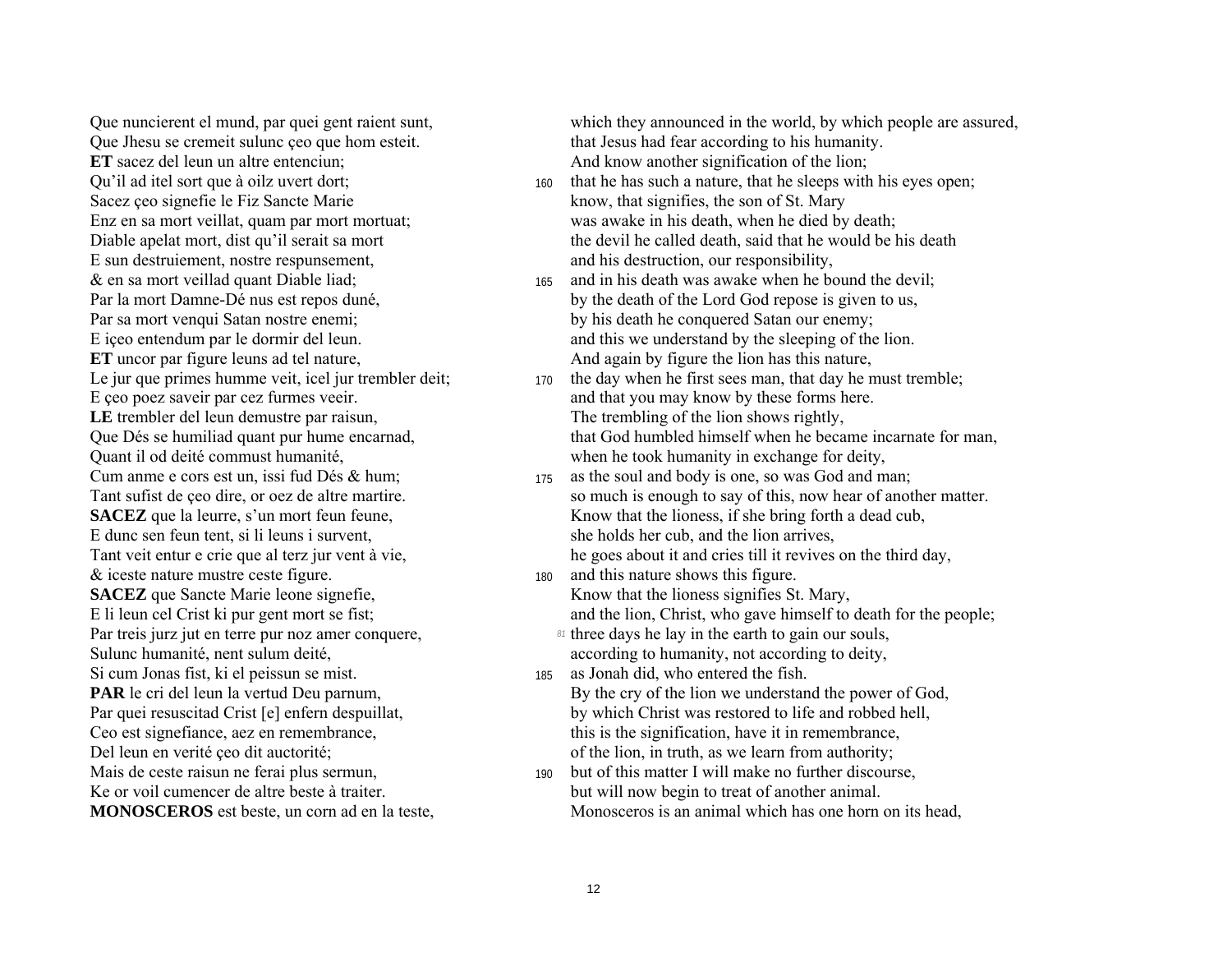Si vent hom al forest ù sis repairs est; he goes to the forest where is its repair; E par odurement monosceros la sent; and by its smell the monosceros perceives it; En sun devant se dort, issi vent à sa mort; 200 falls asleep on her lap, and so comes to its death; U trestut vif le prent, si fait puis sun talent.  $\blacksquare$  or takes it alive and does as he likes with it. Grant chose signefie, ne larei ne l' vus die. It signifies much, I will not omit to tell it you. E pur virginited pur mustrer casteed; and for virginity to show chastity; A virgine se parut e virgine le conceut, to a virgin he *appeared* and a virgin conceived him, Virgine est e serat e tuz jurz parmaindrat. 210 a virgin she is, and will be, and will remain always. Or oez brefment le signefiement. Now hear briefly the signification. **CESTE** beste en verté nus signefie Dé; *82* This animal in truth signifies God; La virgine signefie sacez Sancte Marie; know that the virgin signifies St. Mary; E puis par le baiser  $\chi$  eo deit signefier, 215 and then by the kiss it ought to signify, E sa destructiun nostre redemptiun, and his destruction was our redemption, E sun traveillement nostre reposement, and his labour our repose, Si deceut Dés Diable par semblant cuvenable; 220 thus God deceived the Devil by a proper semblance; **PANTERE** est une beste de mult precius estre; Panther is an animal of very precious being; & oez de sun nun signeficatiun and hear the signification of its name: *Pan* en Griu *trestut* est; ke de tel nature est, 225 παν in Greek is all; it is of such a nature, Ele ad multes valurs, si ad plusurs colurs; it has many values, and various colours

Pur ceo ad si à nun, de buc ad façun; therefore it is so named; it has the form of a goat, Par pucele est prise, or oez en quel guise.  $\cdot$  it is caught by means of a virgin, now hear in what manner.

- Quant hom le volt cacer e prendre  $\&$  enginner,  $\qquad \qquad$  195 When a man intends to hunt it and to take and ensnare it, Là met une pucele hors de sein sa mamele, there he places a virgin, with her breast uncovered, Dunc vent à la pucele, e si baiset sa mamele, then it comes to the virgin, and kisses her breast,
- Li hom survent atant, ki l'ocit en dormant, the man arrives immediately, and kills it in its sleep, **MONOSCEROS** Griu est, en Franceis *un corn* est Monosceros is Greek, it means *one horn* in French:
- Beste de tel baillie Jhesu Crist signefie; 205 a beast of such a description signifies Jesus Christ; Un Deu est e serat e fud e parmaindrat: one God he is and shall be, and was and will continue so En la virgine se mist, e pur hom charn i prist, he placed himself in the virgin, and took flesh for man's sake,

- 
- Par sa mamele entent sancte eglise ensement; by her breast we understand similarly Holy Church;
- E (?Que) hom quant il se dort en semblance est de mort that a man when he sleeps is in semblance of death; Dés cum hom dormi, ki en la cruiz mort sufri, God slept as man, who suffered death, on the cross,
- Anme e cors sunt un, issi fud Dés  $\&$  hom, soul and body were one, so was God and man, E ceo signefie beste de tel baillie. This is the signification of an animal of that description.
- Duce est & atemprée, de bestes est amée, it is mild and of a good disposition, it is loved by animals, Tut aime par raisun fors sulement le dragun; all rightly love it except the dragon alone;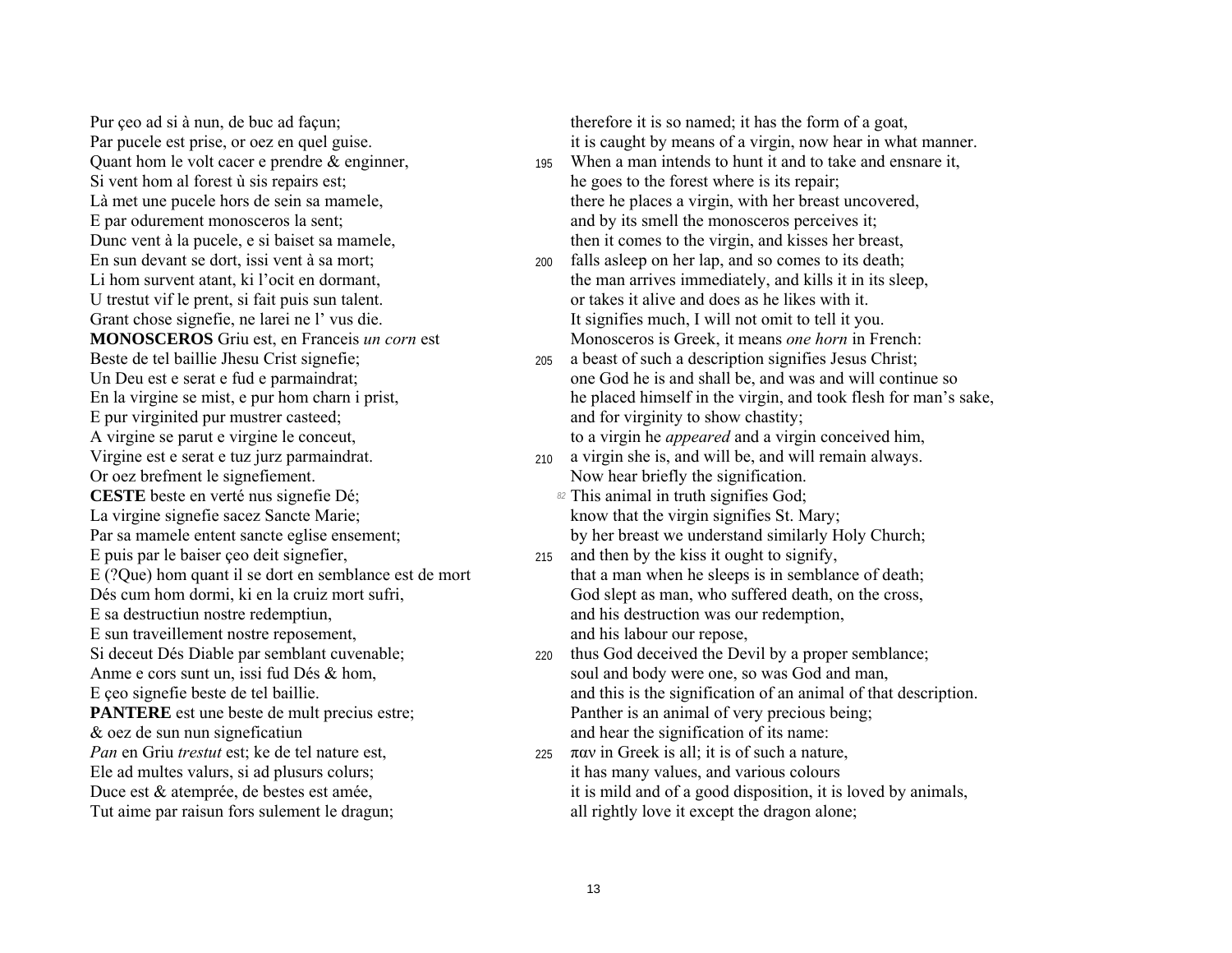Icest beste mue divers mangers manjue; this little animal eats divers meats; Quant ele se drecerat, un grant cri jeterat; when it shall arise, it will emit a great cry; Un tel odurement cum fust basme u piement. and an odour like as it were balm or piement. Li draguns sulement, ki ot l'enviement,  $\blacksquare$  The dragon alone, who had the hatred, Lait e desfiguret, cum se il fust tued torn and disfigured, as if he were killed Jhesu en alt muntad, nostre dolur portat. Jesus mounted on high, he bore our grief. Uns est en deité, tut en humanité; en un entre la comme he is in deity, all in his humanity; E si est Dés luur, e nus si raie plusur; and so is God light, and we his many rays;

- Quant saul serat, en sa fosse enterat, <sup>230</sup> when it shall be satisfied, it will enter into its den, Trais jurs si dormirat, al terz esveillerat three three days it will sleep, on the third it will awake; & el cri qu'ele ferat, de sa buche isterat and at the cry which it shall make, from its mouth will issue
- Les bestes ki l'orunt, ki prof e luinz serunt, 235 The animals that shall hear it, whether they be near or far, Lores se asemblerunt, l'odurement siverunt will then assemble, they will follow the smell Ki de la buche isterat, que pantere ferad.<br>
Ki de la buche isterat, que pantere ferad. that shall issue from its mouth, which the panther, shall make. Mult grand pour le prent, fuit en l'odurement, great fear seizes upon him, he flies from the smell,
- En terre mucherat cum mort, se girat 240 will lay himself on the ground as dead, will lay down Muver ne se purrat; signefiance i ad. he will not be able to move: there is a signification.
- **PANTERE** mustre vie del Fiz Sancte Marie; **83 Interpretering the Son of St. Mary,** *83* **The panther shows the life of the Son of St. Mary,** E nus signefium les bestes par raisun; and we are rightly the signification of the animals;
- E li draguns Diable, par semblant cuvenable. <sup>245</sup> and the dragon means the Devil by right semblance. Dés treis jurz jut en terre pur noz ames conquere, God lay three days in the earth to gain our souls, Al terz resuscitat, sun pople rapellat, on the third he revived, he called his people, Tuz les sons asemblat, e Diable acravantad, and his own he assembled, and the Devil he frightened, Sulunc cele semblance del dragun, sen dutance. according to this semblance of the dragon, without doubt.
- Dés al prince de mort nus tolit par sa mort; 250 God by his death took us from the prince of death; De mort nus deliverat, nostre dolur portat,<br>
E ceo avum oï del prophete Davi and that we have heard of the prophet David: and that we have heard of the prophet David: Quant DÈs nus assemblat, pantere resemblat; When God assembled us, he resembled the panther;
- A leon resemblat, quant il nus resuscitat. 255 he resembled the lion, when he raised us from the dead. De çeo dit Salomon, que *pan* est sun dreit nun;<br>*Pan* ceo est "tu, Dés, es *pan*, par veir e senz engan;" *pan*, that is, "thou, God, art all, in truth, and without deceit; *pan*, that is, "thou, God, art all, in truth, and without deceit;" Dés est tut fundement, e ben de tute gent. God is all foundation and good of all mankind.
- Si cum li sols uns est, ki del mund lumere est; 260 As the sun is one, which is the light of the world; E si raiz sunt plusurs, ki sunt del salveur; and its rays are many, which are of the Saviour; Uns est multiplianz, sultiz, nobles, vaillanz; he is one multiplying, subtle, noble, precious; Tut ad fait quantque est, pur ceo *tut* sis nuns est. he made all that is, wherefore All is his name.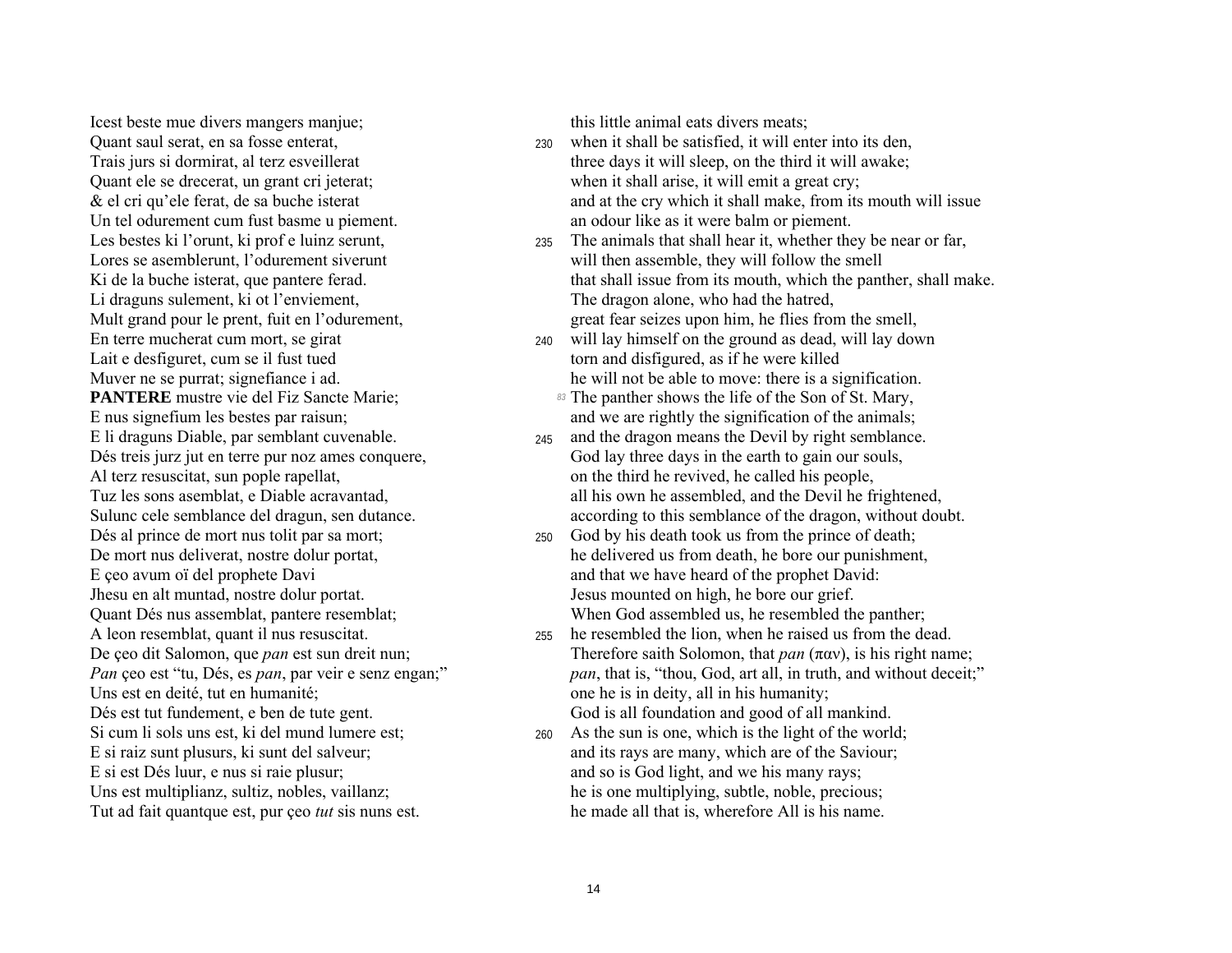Tut ad Dés uveret par la sue bunted, God by his goodness has made all, Quant que Saint Escripture nus disait par figure; <sup>270</sup> that Holy Scripture said to us figuratively; Devencud ad Diable par vertud cuvenable, he conquered the Devil by suitable force, E sacez que le dragun del serpent ad facun; *84* And know, that the dragon has the form of the serpent; Crestuz est & elez, dous pez ad, si est dentez;  $\frac{275}{10}$  it is crested and winged, it has two feet, and is toothed; Cue demustre fin, si cum dient devin Tail, means end, as the theologians say; Ceo est l'entendement, qu'en la fin veirement this is the meaning, that in the end truly Ne voil ore plus traiter, altre voil cumencer. 280 I will treat of it no longer, but will begin another. E ceo dit escripture, fer ad reguardure and as Scripture says, it has a fierce look **BESTE** de tel baillie nus demustre la vie An animal of this sort shows us the life Que DÈs menat en terre, pur noz ames conquere; which God led on earth, to gain our souls; Quant Jhesu prechout, altement parlout, when Jesus preached, he spoke high, & il est lur pulture, si cum dit escripture. and he is their food, as Scripture saith. Dés prof e luinz vait, issi cum faire deit; God sees near and far, as he ought to do;

- E le cri de la beste demustre voit celeste; 265 And the cry of the beast shews celestial voice; Puis que Dés fud leved, de mort resuscitet, since God was raised, resuscitated from death, Par trestute la cuntrée en fud la renumée. through the whole country was the fame of it. E sancte ureisun par l'odur entendum; And by the smell we understand holy prayer;
- Sur Christene gent n'en averait mais nent, he will have no more force over Christian people, Se il ne funt peched, par quei seient lied. if they do no sin, by which they are enslaved.
	-
- Par cue se defent, e mal fait à la gent. by its tail it defends itself, and does harm to people. Diable destruierat ki en mal finerat. The Devil will destroy those who shall end in evil.
- **PORCON** en Griu est nun que nus chevere apellum Porcon in Greek is the name by which we call a goat: E si est itel beste, ki munte alt pur paistre; and it is an animal of that nature which mounts high to feed; El hum k'il verad, ki juste lui serat; to the man whom it shall see, who shall be near it;
- Très ben seet purpenser se il deit luinz aler. 285 it knows very well to deliberate if he ought to go far: Mult aime à manger en halt munte el rocher. it loves much to eat in an elevated position, it mounts on the rock.
- E li prudume le oient ki le ben reteneient. 290 and the goodmen heard it and retained it well. Cil sunt alt cumme munt, ki ben dient e funt; They are high like a mount, who say and do well; Il sunt de muz vertuz, de icés est Dés pouz; they have many virtues, of these God is feared; Sur ces est sun estal, ki se guardent de mal; on these is his seat, who keep themselves from evil;
- **DES** veit tuz ces ki sunt, ki furent, e serunt 295 God sees all those who were, who are, and who shall be; Dés conuist tute gent, e lur faiz ensement, God knows all people, and their deeds likewise, Tut ceo qu'il fait unt, qu'il funt e ferunt, all that they have done, that they are doing, and will do, Dés conuist les erranz e tuz les surviva $[n]z$ ; God knows the wanderers and all the survivers;
- Dés seet ben esguarder, ki luinz deivent errer; 300 God is well able to see those, who shall wander to a distance;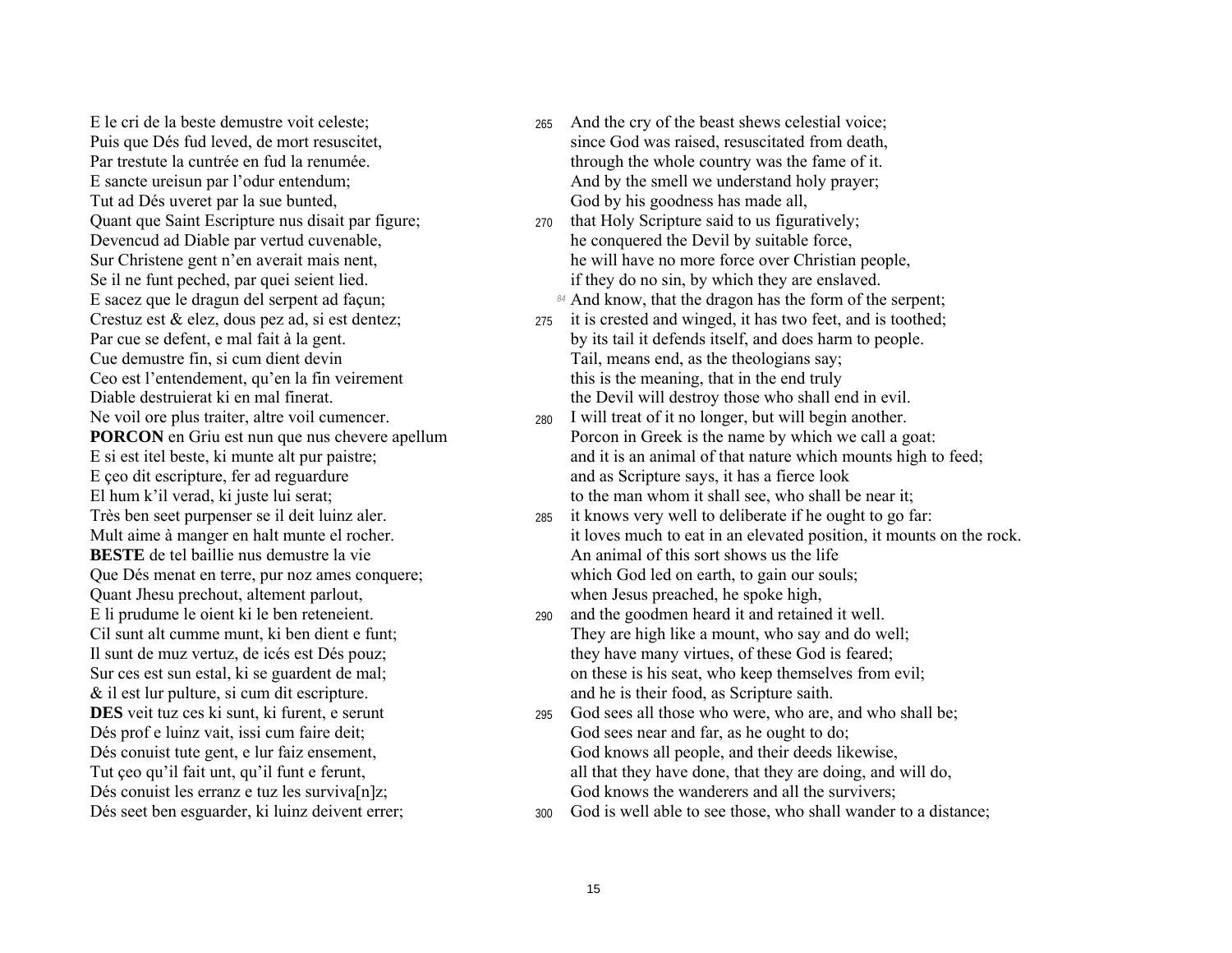Cil en luinz irrunt, ki en enfern irrunt, Ferement les verad, pur ceo qu'il les arad E cil surjurnerunt ki od Deu remaindrunt. E çeo sacez senz faille, ki eiresi travaille, E cil traveillerunt ki en enfern irrunt: Aez en remembrance ceo est signefiance. **IDRUS** est beste e nage d'un estrange curage; A colovere est semblance, *(sic)* en isle est conversable; & Phisologus içeo dit, que ydrus Volenters est en idles, mult pareet cocodrilles, Par engin li quert mort quant buche uverte dort, Quant l'ad aparceud, met sai en la palud, Quant se est enboée e del limun luée. Ouant pot escolurger e sa buche mucher. Dunc vent à cocodrille là ù il dort en le idle, En la buche se met petit e petitet.— Or oez, quel merveille; li cocodrille s'esveille, & itant par est glut que tut vif le stranglut; Idrus el cors li entre, la buele de sa ventre Li trenche, e depart, si l'ocit par tel art. Puis s'en ist vif del cors, sa buele en get hors. Ceo est allegorie, grant chose signefie. LE ydrus en verté nus signefie Dé Dés pur redemptiun prist incarnatiun, Ke devint en pudnete, e puldre en boete, De boe vint limun, e de char quir avum; Dés de char fud vestud, dunt Satan fud vencud. Qu'en eie acuntant par altre tel semblant? Dés devenquid Diable par semblant cuvenable. **COCODRILLE** signefie diable en ceste vie: Quant buche uverte dort, dunc mustre enfern e mort; Enfern ert en repos buche uverte nent clos; Ainz que le Fiz Dé presist humanité, A seur tute gent parneit apartement, Enfern Deu reculli e vif le strangluti; Ceo est qu'en enfern, entrat, e les sons en getat,

they will wander far, who shall go to hell. he will look at them fiercely, because he will hate them; and they who shall remain will dwell with God.

- 85 And know this without fail, that who works heresy,
- and those who work that shall go to hell, 305 have in remembrance that this is the signification. Idrus is a beast and swims with a strange force; it resembles a snake, it lives in an island; and Physiologus says, that the ydrus
- 310 willingly is in an island, it hates much the crocodile, by cunning it seeks his death when he sleeps with his mouth open, when it has perceived him, it puts itself in the fen, when it is covered with mud and slime. when it can strain and cover its mouth.
- then it comes to the crocodile where he sleeps in the isle. 315 puts itself in his mouth by little and little. now hear, what a wonder! the crocodile awakes, and is so greedy that he swallows it all alive; idrus enters into his body, the bowel of his belly
- it cuts, and separates, and slays him by this means, 320 then issues alive from his body, and throws out his bowels. {This is the allegory, it signifies much.} The idrus in truth signifies God: God for our redemption took incarnation,
- which became in dust, and dust into mud,  $325$ of mud came slime, and of flesh we have skin, God was clothed with flesh, whereby Satan was vanquished, why should I go on telling it by another similitude? God vanquished the Devil by a fit similitude.
- 330 Crocodile signifies the Devil in this life; when he sleeps with his mouth open, then he represents hell and death; hell rests with mouth open, not closed; when the Son of God took humanity,
	- 86 he took openly to save all mankind,
- hell took up God and swallowed him alive; 335 that is, he entered hell, and threw out his own people,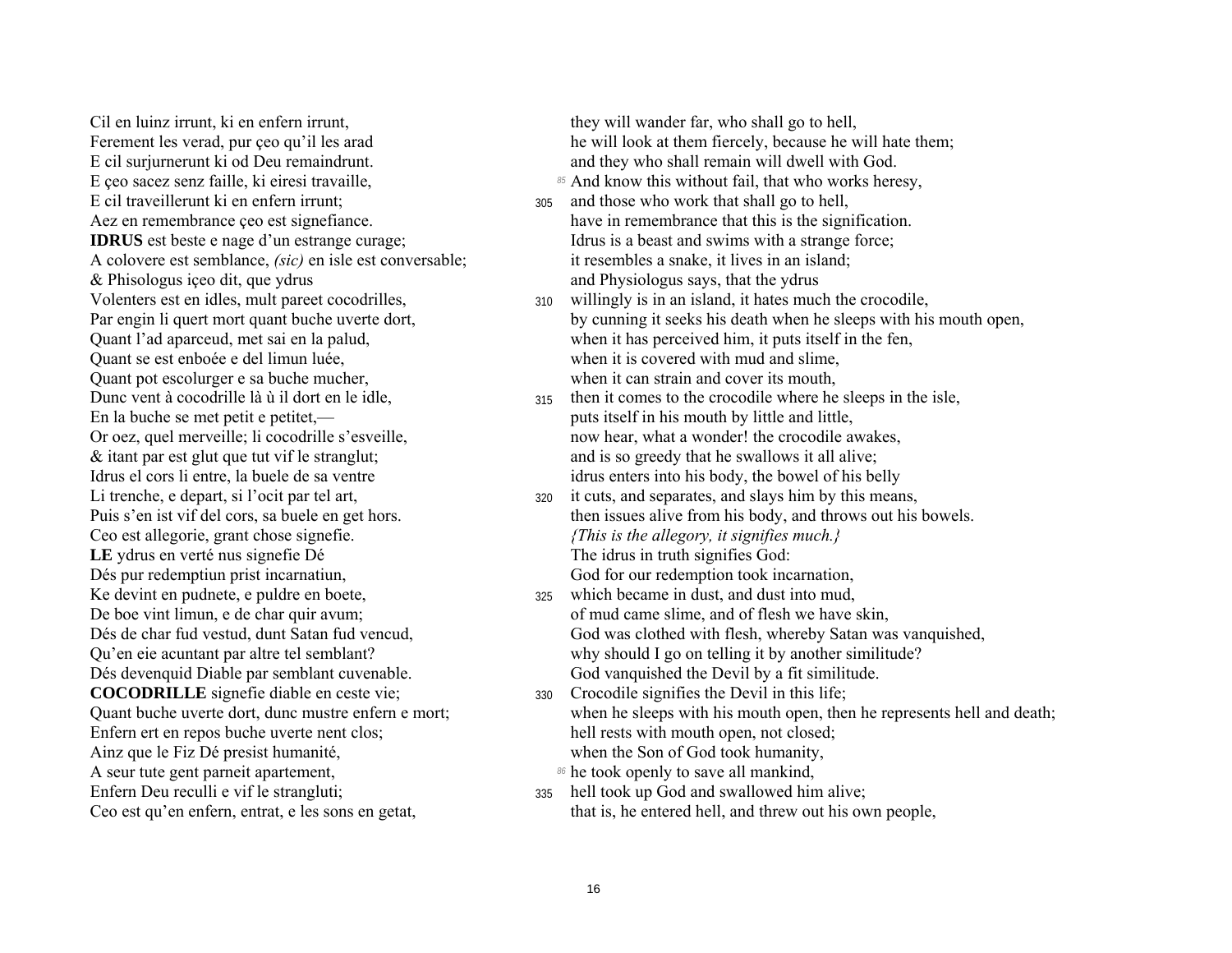Sulunc sa deité, nent en humanité; according to his godhead, not in humanity; D'enfern les bons getat, e les mals i lassat.  $340$  he threw the good out of hell, the bad he left there. **ET** Phisologus dit que cocodrillus And Physiologus says that the crocodile Vint sotes de lungur trovet l'un le greignur; 345 twelve yards (?) long is found the largest; Si l'ad verset dedenz, puis fait suflemenz, and throws it in, and then blows, Li cerf est curucez, puis l'ocist od ses pez. 355 the stag is angry, and kills it with his feet. Or oez par maistrie, que içeo signefie. Now hear by science, what that signifies. E saint espirement entent par suflement;<br>
E par serpent Diable, par semblant cuvenable;<br>  $\frac{360}{400}$  and by the serpent the Devil, by a fit resemblance; Ke par serpent Satan deceut Eve & Adam. **87** that by the serpent Satan deceived Eve and Adam. Se par un engin nun, que dirai par raisun. except by a trick, which I will explain. Dous cornes ad agues, trenchanz, & esmolues, It has two horns, sharp-pointed, cutting, and slender, E si sunt endentées cum facilles curvées,  $\frac{370}{ }$  and they are indented like curved. sickles, Que el pot detrencher granz arbres e racher; so that it can cut down and fell great trees;

Issi d'enfern fud morz, fors nus mist par tel sors, thus of hell he was the death, by such circumstance he put us out, Vis entrat en enfern e vis issit de enfern; he entered hell alive and alive he issued from hell,

- En l'eve naist del Nil, e mult est beste vil; is bred in the water of the Nile, and is a very vile beast; Quatre pez ad la beste, e mult est de fer estre; *{Four feet has the beast, and is of a very fierce kind;}*  De terre e de eve vit, si cum Ysidres dit, he lives on land and on water, as Isidore says,
- Granz denz  $\&$  ungles ad, durs est li quirs que il ad; it has great teeth and claws, hard is the skin that it has; Pur piere n'iert rumpud, jà tant n'iert ferud; it will not be burst by stone, however hard it shall be struck; S'il pot hom devure, quant manget ad si plure. if it can devour a man, when it has eaten him it cries. Atant fine ma raisun, altre cumencerum. Thus ends what I say of it: we will begin upon another.
- LI cers ad itel nature, si cum dit escripture,  $\frac{350}{250}$  The stag has that nature, as the writing says, Qu'il vait fosse querant ù serpent sait gisant, that he goes seeking a hole where there is a serpent lying, Quant truved ad serpent, en sa buche eve prent, when he has found a serpent he takes water in his mouth,

Tant i sufle & alaine, fors le trait à grant peine; he blows there and breathes so long, that he draws it out with great labour;

- **PAR** cest cerf par raisun Jhesu Crist entendum; By this stag rightly we understand Jesus Christ; L'eve sapience est, ki en sa buche est; the water is wisdom, which is in his mouth;
- 360 and by the serpent the Devil, by a fit resemblance; E par sa fosse entent le cors de mainte gent; and by the hole is understood the body of many people; Fut destruit e damned, de cors de gent jeted. he was destroyed and damned, cast out of many people. Sacez que cors de gent ert fosse de serpent; Know that the body of people is the hole of the serpent;
- N'en voil ore plus traiter, altre voil cumencer. 365 I will not now treat any more of it, but I will begin another. **APTALON** ceo est beste, si est de tant fer estre, Aptaleon is an animal, and is of a very fierce kind, Que hom níi pot aprismer, ne ne la pot plaier, which a man can neither tame, nor can he appease it,
- E quant ele ad sai grant, une eve vait querant and when it has great thirst, it goes to seek a water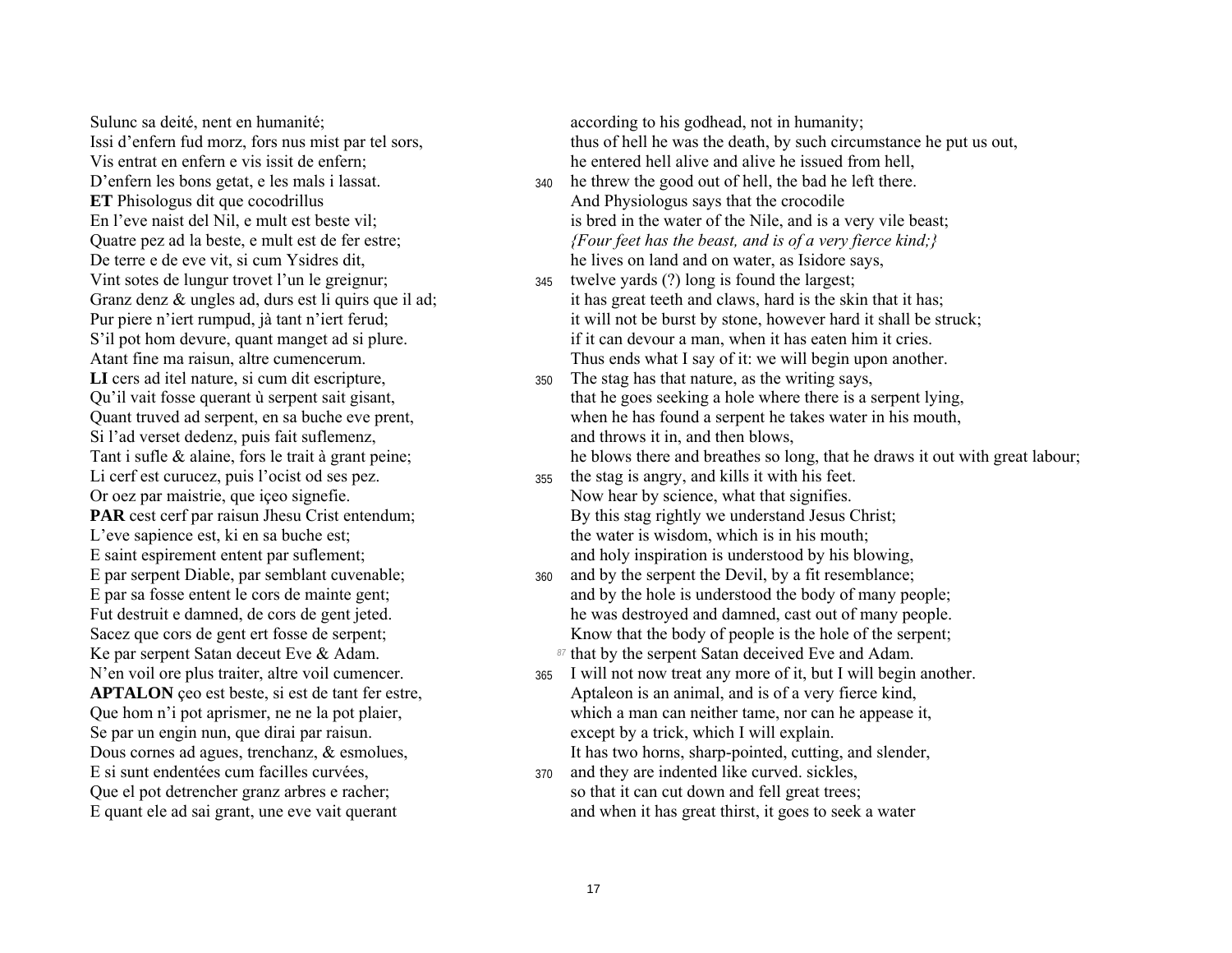Ceo est Eufraten, issi le apelet l'em; that is, the Euphrates, so they call it; Puis vait à un buissunet menu & esspesset,  $\frac{375}{ }$  then it goes to a small and thick bush, Cest buissun est numé en Griu *erechiné*, this bush is called in Greek *erechine*, Mult ad sultif vergetes, menues, delietes. it has very subtle sprigs, little and slender. Li veneres la prent, si l'ocit en turment; 385 the hunter takes it, and kills it in torment; Issi est en nature, ceo est ceste figure. thus it is in nature, thus is the figure. **BESTE** de tel baillie est hume de ceste vie; A beast of such character is man in this life, Ceo est adulterium e le altre fornicatiun, that is, adultery, and the second, fornication, Superbe  $\&$  averice, injurie, malveise vice,  $\frac{395}{2}$  pride and avarice, injustice, wicked vice, Le siste detractiun, le.vij. omicidium, the sixth, detraction, the seventh, homicide, Usure, ebrietas, tut ceo fait Sathanas, the same states of the same states of the sature of the Usury, drunkenness, all this does Satan, Ceo pot Diable faire, si cum dit Bestiaire; that the Devil can do, as the Bestiary says;

Ki veint de Parais,  $\dot{u}$  hume fud primes mis, which comes from Paradise, where man was first placed,

- U ele sont juer e ses cornes forcer; where it knows how to play and force its horns; Unc ne set mot la beste, quant pris est par la teste, The animal knows not a word more, when it is taken by the head,
- E que se est enlancet, e el buisun lied;  $380$  and when it has entwined and bound itself in the bush; Quant ne pot escaper, dunc cumence à crier; when it cannot escape, then it begins to cry; & al cri que el fait li veneres i vait, and at the cry which it makes the hunter goes there, Si la troved lied, e al bussun enlaced. and finds it bound and entwined in the bush. La beste fait grant dol, faiture ad de cheverol; The beast makes great lament; it has the shape of a goat;
- Dous leis Dés li dunat, que hom pur corn escat: God gave him two laws, which are held for horns; La velz lai e la nuvele, que mult est saint e bele, the old law and the new, which is very holy and beautiful,
- Par que hom pot destruire pechet, Diable, e ire,  $\frac{390}{90}$  by which man can destroy sin, the Devil, and wrath, Cum la beste fait le arbre ki contre stait. as the beast does the tree which stands against him. Par les arbres entent corruptiun de gent, By the trees is understood the corruption of mankind,
- Nof pechez c[ri]minals par quei hum est mortels, *88* nine criminal sins on account of which man is mortal,
- Hom destruit rai[su]nable, ceo est vertud de Diable, reasonable man destroys it, that is, the power of the Devil, Si cum la beste fait l'arbre quæ contre stait. as the beast does the tree which stands against it.
- **MAIS** quant la beste bait de l'eve quæ ele vait,  $\frac{400}{400}$  But when the beast drinks the water which it sees, Al buissun vait freier, ses cornes enlacer, it goes and pushes into the bush, entangles its horns, E dunc est retenue e prise e deceue; and then it is caught, and taken, and deceived; E ceo est allegorie, car le eve signefie and that is an allegory, for the water signifies Iveresce, e li buissun putaine, par grant raisun; drunkenness, and the bush, a whore, very rightly;
- Par le veneur entent Sathan, ki hume prent,  $\frac{405}{405}$  by the huntsman is understood Satan, who catches man, Quant putain líad lied, supris, & enginned; when the strumpet has bound him, surprised and ensnared him; Ceo dit Escripture, vin e femme unt une nature, that says Scripture, that wine and woman have a nature,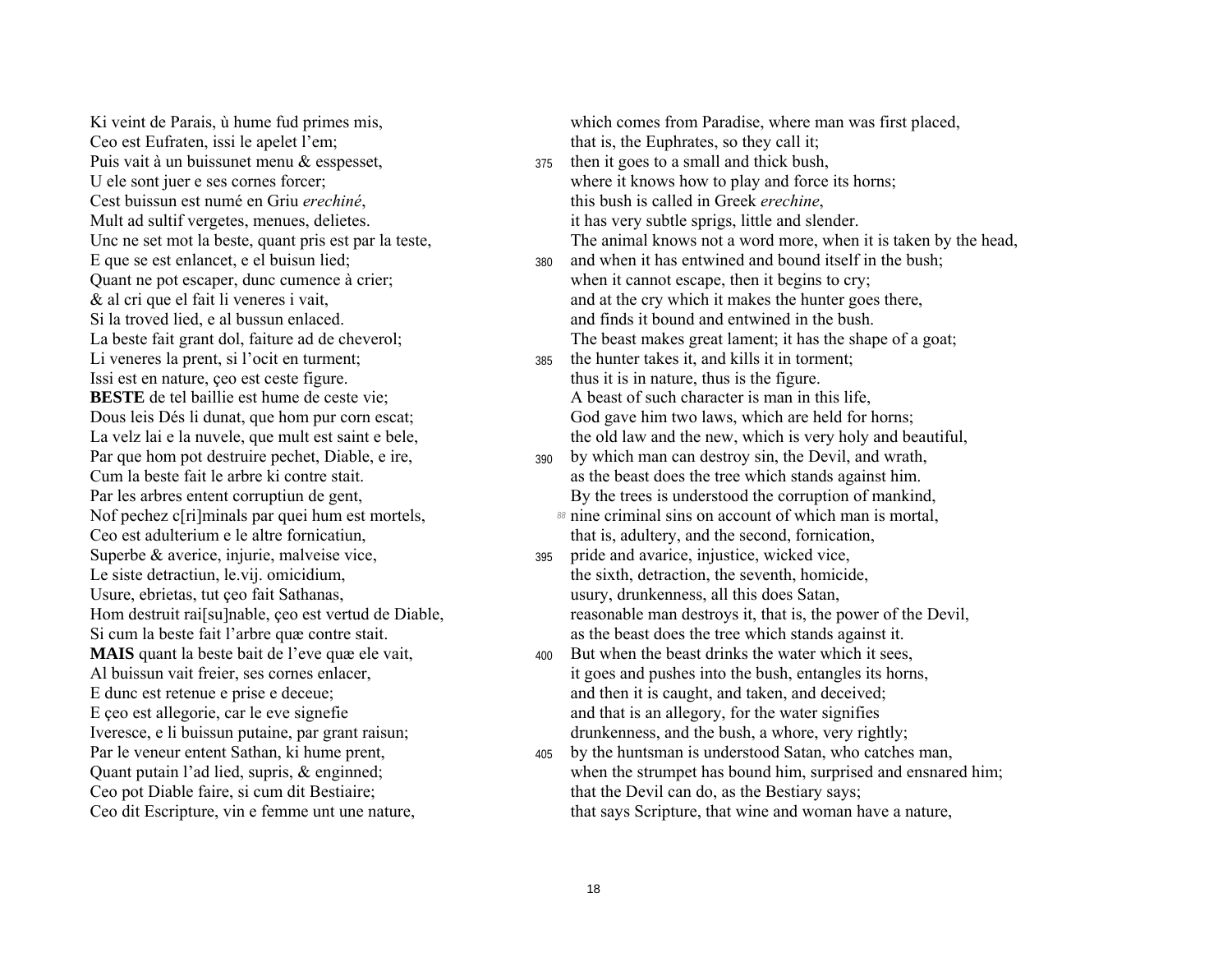Aiez en remenbrance, ceo est signefiance  $\frac{410}{410}$  bear in remembrance, that is the signification De la beste, en verted, ceo dit auctorited.  $\qquad \qquad$  of the beast, in truth, as the authority says. **ICEO** dit Salemun del furmie par raisun, This saith Solomon of the ant rightly, E de hume pareceus ki atent les baus jurs; and of the idle man who waits for the fine weather; Ne saiez escharni, esguarde le furmi,  $\frac{415}{415}$  be not slothful, look at the ant, Mult aported del blet à sa fosse en ested, it carries much corn to its hole in summer, En ordre par matin tut dreit sun chemin,  $\frac{420}{420}$  orderly in the morning right on its way, Ben set quel est furment, par sul le odurement *89* it knows well which is wheat, by the smell alone; Porte le à sun niz, en yver en est guarniz.  $\frac{425}{425}$  carries it to its nest, is supported with it in winter. Ki porte le furment, prenez en esparment.  $\frac{430}{430}$  who brings the wheat, take of it experience. Ke ceo dit Escripture,.v. virgines, par figure, for Scripture says, by figure, five virgins, E.v. lampes pleners de olie e de lumers,  $\frac{435}{435}$  and five lamps full of oil and light, Iceles i entrerent ki pleners les porterent, those entered who carried them full,

Que funt del sage fol, tribucher el pol; which makes the wise man a fool, and to fall in the pool (?);

- Ne voil ore plus traiter, altre voil cumencer. I will say no more about it, but will begin another subject.
- En iver se guarnist par le travail qu'il fist. in winter it sustains itself by the work it has performed. **CEO** dient escriptures, que furmie ad.iii.<sup>es</sup> natures; This say writings, that the ant has three natures; Il ad tel naturete, quant ist de sa fossette, it has such a nature, when it issues from its hole,
- E quant grain ad truved de tuz maneres de bled, and when it has found grain of all sorts of corn,
- De grain d'orge n'ad cure, itel est sa nature; it does not care for grain of barley, such is its nature; Mais si est grain de furment, od sa buche la *(sic)* prent, but if it is grain of wheat, it takes it with its mouth,
- **E QUANT** furmi encuntre, ne li fait lait ne hunte, And when it meets an ant, it does him no disgrace or shame, Ne li toit sa annune, ne l'demande ne dune; nour takes from him his property, nor asks nor gives; Li furmiz ki veziez est en la trace se mest, the ant, which is cunning, puts itself in the track Dum li furmiz turnad ki le grain aportad, from which the ant turned who brought the grain;
- Quant ceste mue beste nus mustre si bel estre, Since this little beast shows us the good condition, Li hom memement en dait prendre esparment. man in the same manner ought to take of it experience. **ET** oez senz dutance d'iceo altre semblance; And hear without doubt another similitude of it;
- A unes noces alerent, ardantes les porterent; went to a wedding, they carried them burning; .V. foles en i out, en lur lampes nent níi out; there were five foolish, their lamps were empty; Li mari les cunut, à joie les receut; the bridegroom knew them, and received them joyfully;
- Les foles n'i entrerent, ki nent n'i aporterent.  $\frac{440}{440}$  the foolish ones entered not, who brought nothing there. Ceo est grant signefiance, aiez en remembrance. This is a great signification, have it in remembrance.

*Hic.v. virgines quinque sensus corporis significat.*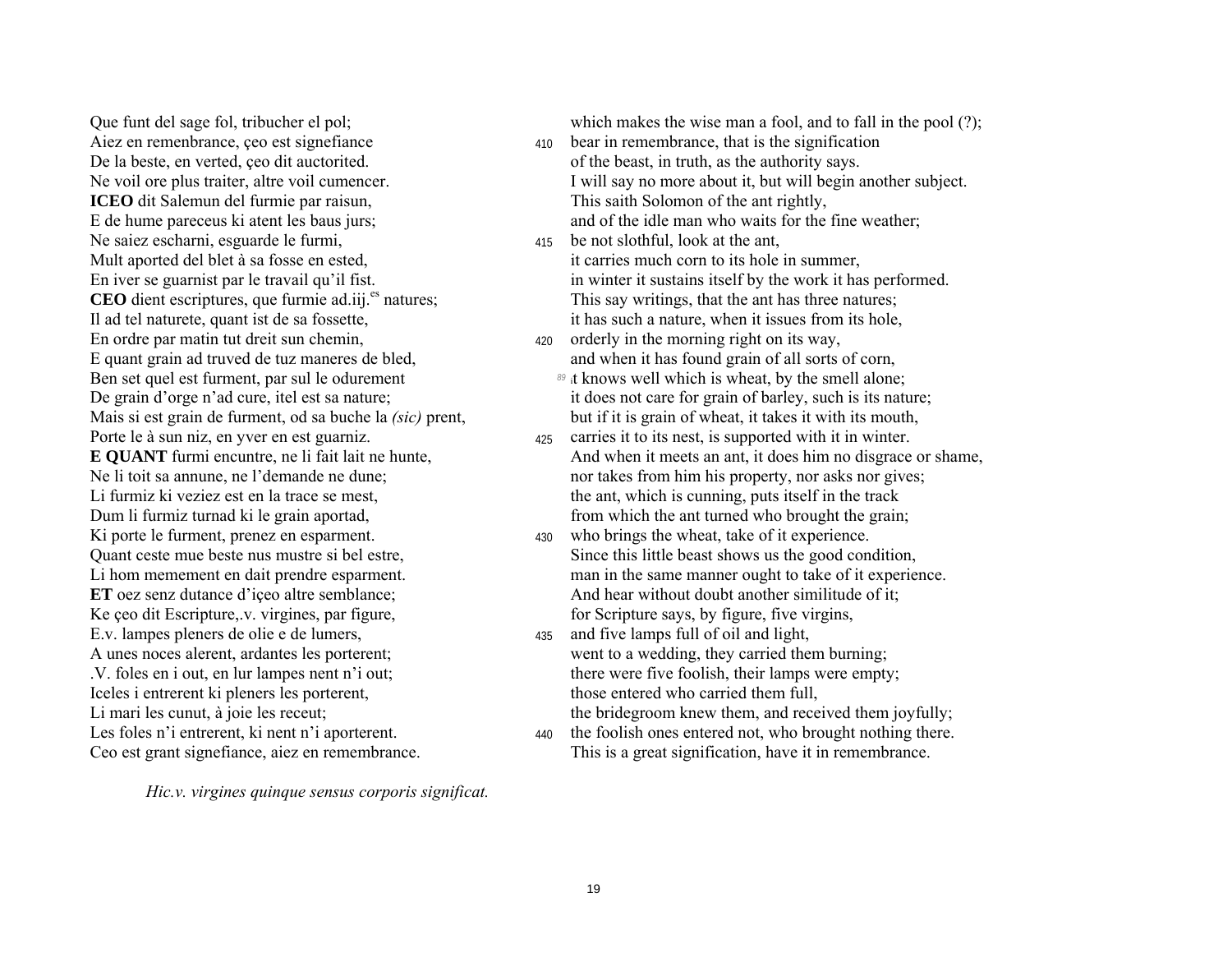**PAR** cinc virgines entent cinc sens veraiement. Veer, oir, parler, tucher, & odurer; E la virginité demustre casteet, E ki çeo averat, as noces ben vendrat, Ceo est al jugement vendrat seurement, U li mariz serat ki les granz duns durat, Içeo ert Dampne-Deu ki ert en majesté. **ELE** lamppe signefie aneme en ceste vie; Le olie, Christiented; le fu, le Spirit de Dé. Ceste entenciun par le formi avum Oez le altre nature, sulunc Saint Escripture; Le gernet qu'il ad en dous parz la tendrat, Issi le fait cointement, qu'en iver faim la prent.

#### Hic formica dividit grana, et allegorice dicitur.

**[E]T** os tu, hom de Dé, ceo est auctorité, Tant semence est escrit, si cum Ysidres dit, En dous la deis departir pur en yver guarir; Ceo est espiritalement, & estoriablement, Qu'el jur del jugement venges seurement. Ke par yver entent le jur del jugement; E pur çeo Saint Pol dit par veir en sun escrit, "Leis est espirital, e nent corporal; La lettre occit e dit, e li espirit vit." Ceo est dit pur essample, que en aiez remembrance. Judeus li traiture tant entent de Scripture, Nent en allegorie, ne seet que signefie.

> De formica quod intelligit adoratu quod signat granum frumenti.

**MAIS** os tu hum de Dé, entent auctorité, & oies escripture, e la terce nature Del furmi, qu'il entent par sun odurement Quel grain est de furment e que d'orge ensement;

By the five virgins are understood truly the five senses. seeing, hearing, talking, touching, and smelling; and virginity represents chastity,

- and who has that, shall be welcome to the wedding, 445 that is, he shall come safely to the Judgment, where will be the bridegroom who shall give the great gifts, that is the Lord God, who will be in majesty. And the lamp signifies the soul in this life;
- 450 the oil, Christianity; the fire, the Spirit of God. <sup>90</sup> We have this meaning by the ant: hear the other nature, according to Holy Scripture;

the grain which it has it separates in two parts. thus it does cunningly, that in winter it may take of it for support.

- Hear thou, man of God, this is authority. 455 as much seed as is written, as Isidore saith, thou shouldest part it in two for support in winter, that is, spiritually, and historically, that thou come safely at the Day of Judgment.
- 460 *{By winter is meant the day of judgement;}* and therefore St. Paul says for truth in his writing, "the law is spiritual, and not corporeal; the letter kills," as he says," and the spirit lives." This is said for example, that you may have remembrance of it.
- The traitrous Jew understands so much of Scripture, 465 not in allegory; he knows not what it signifies.

But, hear, thou man of God, understand authority, and hear Scripture, and the third nature of the ant, that it understands by its smell

470 which is grain of wheat, and similarly, which is of barley;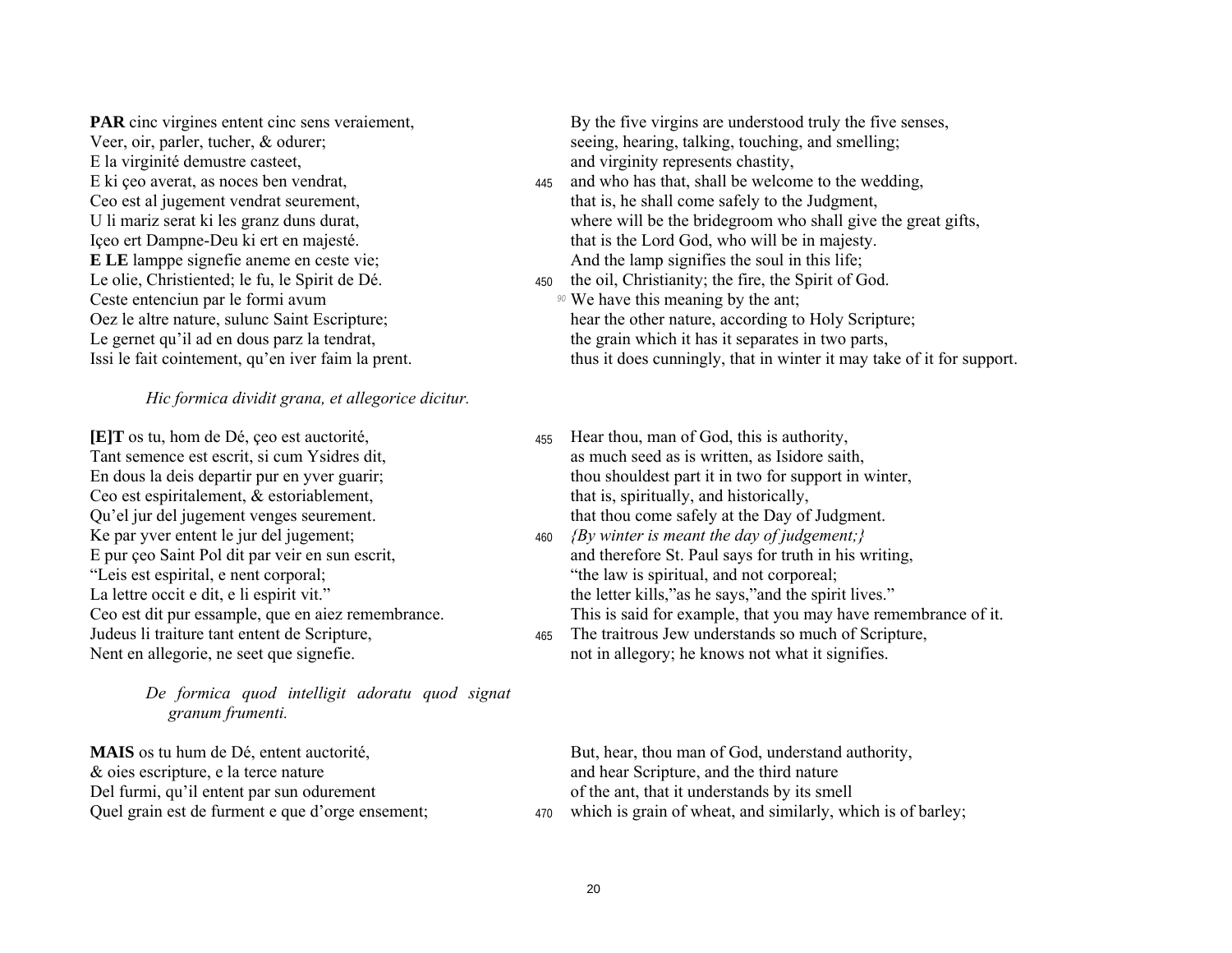Lores se baise atant le furment vait querant; then it stoops and goes to seek the wheat; Melz aime la florete qu'il ne fait la paillete.  $\frac{475}{475}$  it collects rather the flower than the straw.

*Hic formica fingitur, et quomodo ascendit super spicam, et quomodo dividi[t] paleam frumenti, quod intelligitur allegorice, et quomodo a pulvere frumenti separat.* 

**O HOM** de sancte vie, entent que signefie *91* **o** man of holy life, hear what it signifies; Oue ceo que ele fait à trestut ben retrait,  $\frac{480}{480}$  that what it does leads to all good,

*Hic ostenditur quare formica ordeum non diligit.* 

Li orges est pulture à mue creature; barley is food to a small creature; Par orge entendum de erités le raisun.  $\frac{485}{485}$  by barley, we understand the doctrine of heretics.

*De Salomone, qui ait, ìpro frumento dederunt mihi ordeum.î* 

**E CEO** dit Salemun par veir en sa raisun, And Solomon says for truth in his discourse, Pur orge prent furment de sun procein parent, for barley, he takes wheat from his next kinsman,

Quant grain d'orge ad truved, & il ad oduret, when it has found a grain of barley, and has smelt it, Quant líesspie ad truvet, sus est senes munted, when it has found an ear, it mounts wisely upon it, Prent del grain la flurete, e met la en sa fosette; takes the flour of the grain, and puts it in its hole;

Par la lettre, entent, la paille, del forment; by the letter, understand thou the straw of the wheat;<br>La flur en signefie, sacés, le allegorie; know that the flower of it signifies the allegory; know that the flower of it signifies the allegory; E quant nus mustre le estre de cest mue beste. and since the nature of this little animal shows us

Li hom meimement en deit prendre esparement. man in the same manner ought to take experience.

E ceo dit escripture, furmi n'ad d'orge cure, And what the writing says, that the ant does not care for barley, Grant chose signefie, oez le allegorie; has a great signification; listen to the allegory;

<sup>"</sup>Pur furment me dunerent orge, ki me arerent;" <sup>"</sup>For wheat they gave me barley, who hated me;" Altresi funt gableres, Dés lur doinst encumbreres; otherwise do the triflers, may God give them trouble!

Qu'il vait suparnant, tost le fait pain querant,  $\frac{490}{490}$  whom he takes by surprise, he soon reduces him to seek his bread, Ne li est pas ami, puis qu'il ad apoveri, he was not his friend, since he has impoverished him, Lores le cuilt en hé, e si l' lat en vilté. the then he conceives hatred for him, and looks upon him as a thing that is vile.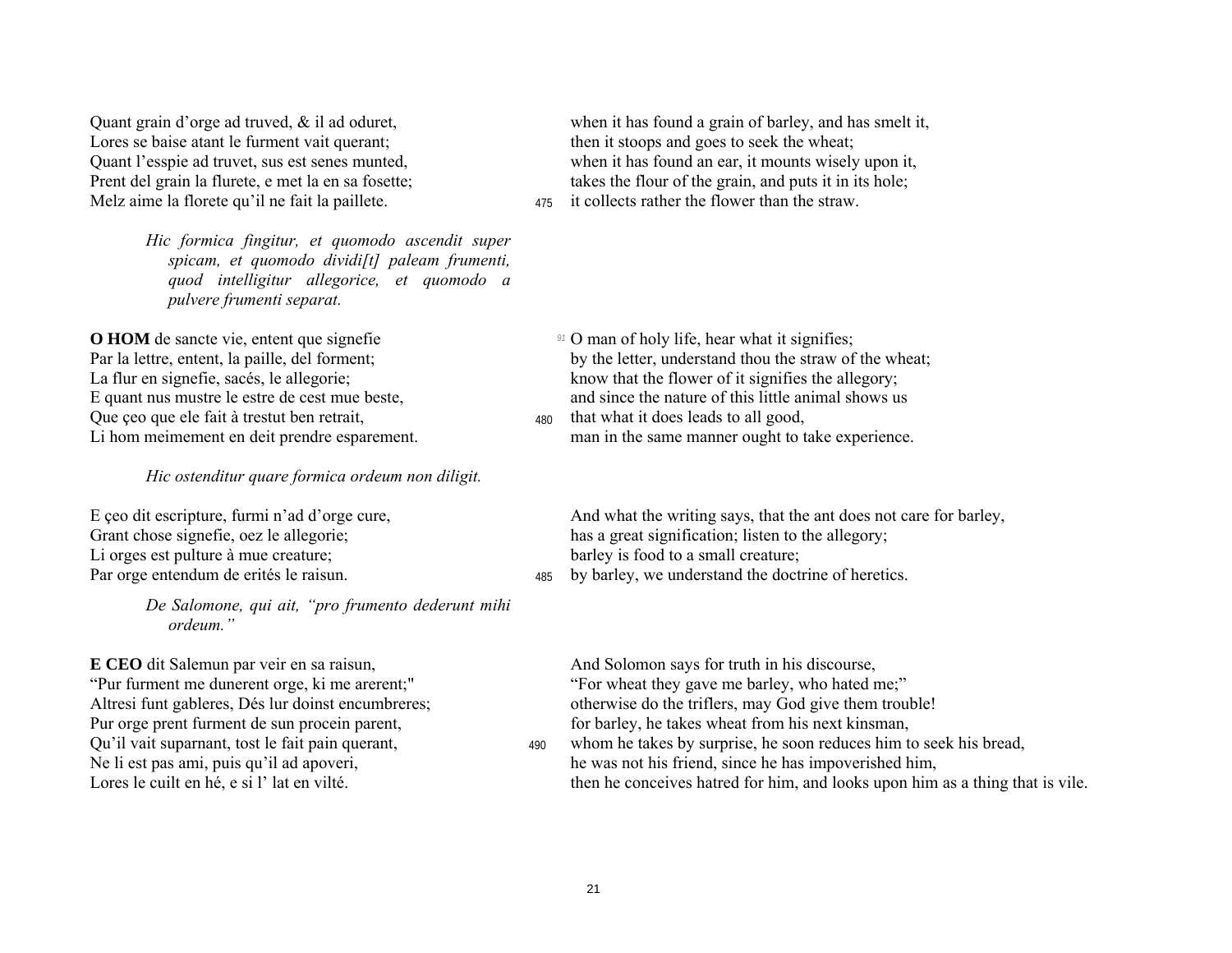*Hic Salomon quemlibet sapientem hominem significat.* 

**SACEZ** par Salemun sage gent entendum, Know that, by Solomon, we understand wise people, Fotin, Sabelliun, Donet, Arrianon, Photius, Sabellicus, Donatus, Arius, Icist furent erité, si urent mal merité, these were heretics, and merited ill,

*Est formica a fortitudine et mica nomen accepit.* 

Il nen est creature de tant breve figure there is no creature of so small a shape, Içeo ne pot nent faire cheval ne dromedaire. this, a horse or a dromedary cannot do.

*Est quedam maneries formicarum primum in mundum canum.* 

**UNCOR** Ysodorus de altre furmi dit plus Also Isidore speaks further of another ant: N'i osent aprismer, prendre ne atucher;  $\frac{515}{2}$  people dare not approach there, to take or touch it;

E par gablers entent cuveitus e male gent, and by the triflers, are understood covetous and bad people, E par orge, boisdie, pechez, & eresie; 495 and by barley, vain-glory, sin, and heresy; Ki volt à Deu plaisir, tricheur deit guerpir, he who will please God, must desert the deceiver. Ne creum lur folie, laissum lur eresie. let us not believe in their folly, let us leave their heresy.

- **UNCOR** de furmi dit Ysidre en sun escrit,  $\frac{500 \text{ } \textdegree}{}$  Also Isidore speaks of the ant in his writing, E ben mustre raisun pur quei furmi ad nun; and shows the reason well why it is named *formica*; Fort est e porte mie, cest nun signefie; It is *fortis* (strong), and carries *mica* (a particle), that is the meaning of the name; Ki port de sun endreit tel fais cum il ferait; which carries by its own force so great a burden; Il porte de sun grant de plum sum fais pesant,  $\frac{505}{400}$  it carries a burden of heavy lead of its own size,
- Uncor est ceste beste de tanz veziez estre, Also, this beast is of so cunning a nature, Se il plut sur sun forment, gete le fors al vent, if it rain on its wheat, it throws it out to the wind, E si il est sain dedenz, dunc le sparnie al tens and if it be sound within, then it saves it to the time,
- Ki en yver vendrat, lores le mangerat.  $\frac{510}{2}$  which will come in winter, when it will eat it.

En Ethiopie en sunt ki del grain deceu funt; In Ethiopia there are some who make a mystery of the grain; Uns fluvies iloc est, le grain d'or en nest, there is a river there, the grain of gold is produced in it, Qu'il à lur pez asemblent, e de gent la defendent, which they collect with their feet, and defend it from people,

Ki cil furmi mordrunt, meimes le pas murrunt; whom these ants bite, they die immediately; Hom n'i ose aprismer, tant sunt li furmi fer. no one dares approach there, the ants are so fierce. Si hum volt de cel or pur faire sun tresor, If any one will have some of that gold to make his treasure of,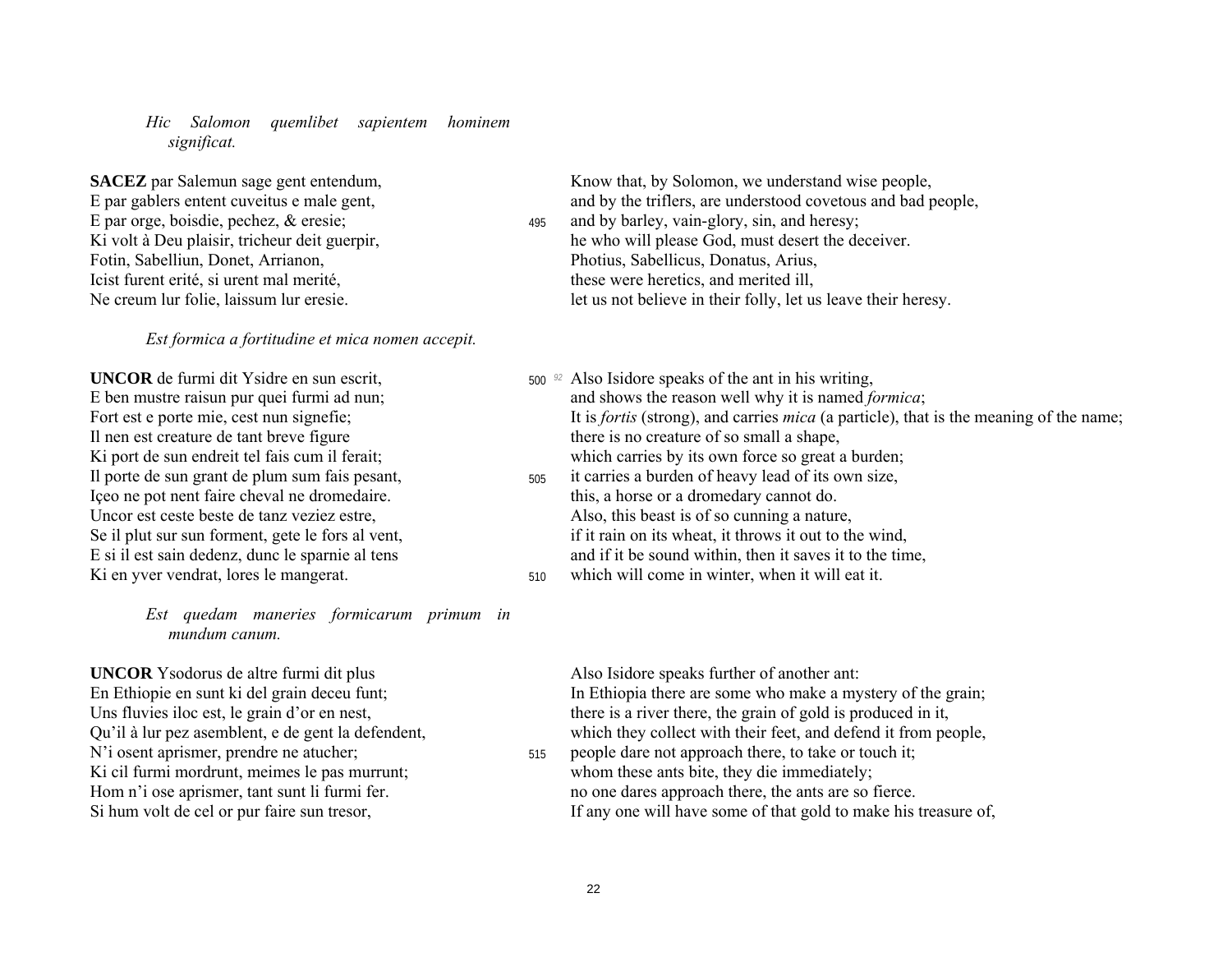Par un engin qu'il funt de l'or grant plenté unt. Uns ives unt afamées, de nuvel pulainées, Puis al terz jur truverez un petit decolez Sur les dos des jumenz lur lient fermement, Le eve lur funt passer pur de l'or aporter, E les traient à un prée ki de herbe ad grant plentée; Li furmi iloc sunt, là ù les yves vunt, Es tros funt lur mucher e les yves charger, Quant eles sunt saulées, chargie, e trusées, Par esse le charere s'en repairent arere, As pulains vunt curant là u sunt hennissant, Que li hom hunt lied, juste le eve atachet; Issi faiterement vunt l'or cele gent.

#### Est formicaleon invisum anma (sic) formicis.

**UNCOR** est une beste ki de furmi est maistre. Formicaleun est, içeo sis nuns est; De formiz est leun, pur çeo ad si à nun; Ceo est beste petitete, met sai en la puldrete, Là ù li formiz vait, forment le fait grant lait; Mais de ceste raisun ne ferai plus sermun, Ke or voil cumencer altre dont voil traiter.

#### De onescentauro, et ejus quid significat.

**CEO** dit Ysidorus, est honocentaurus. Ki d'ume ad faiture entresque à la ceinture, E derere ad facun d'asne, par grant raisun; Onos en Griu ad nun asne, issi le apeled l'um; Oez que signefie beste de tel baillie.

> Hic onoscentaurus pingitur, semihomo et asinus; pars quoque hominis rationabilem creaturam significat, et pars homini rusticitatem designat, quod ita intelligitur.

by a stratagem they contrive they have great plenty of the gold.

- They keep without food mares which have newly colted.  $520$ then on the third day, as you will find, a little basket on the backs of the mares they bind firmly, they make them pass the river to bring the gold, and draw them to a meadow which has great plenty of grass,
- the ants are there where the mares go, 525
	- <sup>93</sup> they make their cells in the basket and load the mares, when they are satisfied, charged, and filled, they repair back behind them. they run to the colts where they are neighing,
- which the men have bound and attached by the river. 530 thus truly that people get the gold.

There is also a beast which is master of the ant. it is the formicale on, that is its name; it is the lion of ants, whence it is thus named;

it is a very little beast, puts itself in the dust, 535 where the ant goes, and does it great outrage; but of this matter I will make no more discourse. because I will now begin to treat of another.

Isidore says that there is the onocentaur,

which has the shape of a man down to the waist, 540 and behind has the make of an ass, by great reason;  $Ovo\varsigma$ , in Greek, is the name given to an ass; thus they call it; hear what signifies a beast of such a quality.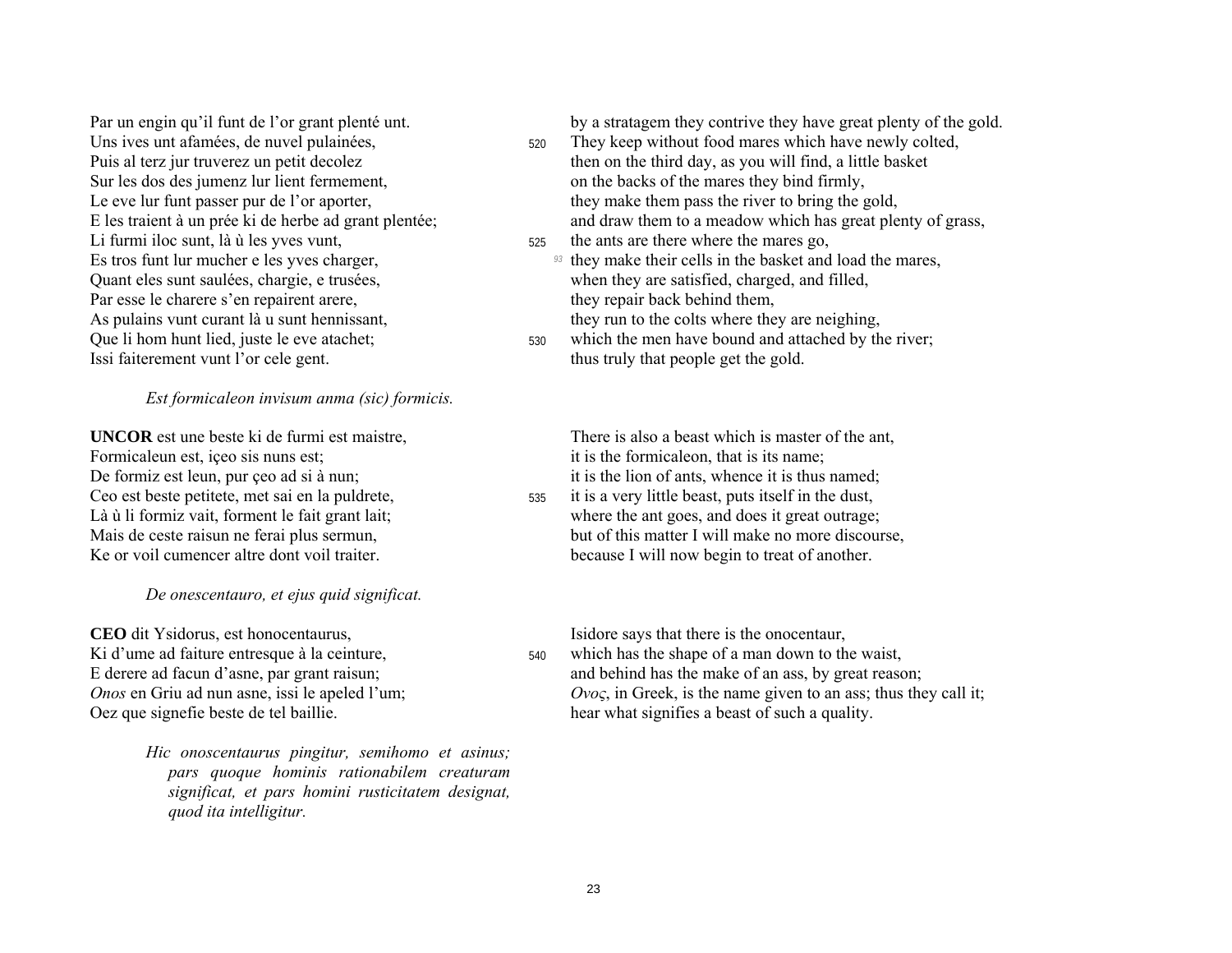**HOM** quant dit verité à dreit hume est numé, E asne signefie quant il fait vilainie; En pur çeo dit Davi, que hom ne s'entendi, Amment se preisat quant il le onur laissat; Ki nie verité asne seit apelé; Ke Dés est verité, çeo dit auctorité; E içeo signefie beste de tel baillie. Atant fine ma raisun, de altre beste dirum.

> Castor se ementulat quando a venatore fugatur, et testiculos proicit.

**CASTOR** de beste est nun que bevere apellun; Castré seie de sun gré, pur çeo est si numé; Bont sunt si genitaire, si cum dit Bestiaire, A metre en medicine; oez cum castor fine. Quant hom la vait cachant, e de prendre aprochant, Trenche sa genitaire, quant el né set que faire, Gete le li devant, puis si s'en vait fuiant; Li veneres les prent, ki de çeo ad talent, Puis lesse ester la beste, ki si est de fer estre, Se puis le alout cachant, ele vendrait devant, Son detrès demusterait, e signe li ferait Que castrée serait, pur nent le chacerait. Aez en remembrance, ceo est grant signefiance.

> Hic venator et castor pingitur, et quomodo testiculos proicit ante faciem venatoris, et iste venator Diabolum significat, et castor sanctum hominem, et testiculi.

**CASTOR** en ceste vie saint hume signefie, Ki luxurie guerpist e le pechet qu'il fist, Al Diable le lait, ki pur çeo le aie li fait Quant Diable ad temptez saint hom & espruvez, Man, when he says truth, is rightly named man,

- and ass, signifies, when he does villany; 545 wherefore David says, that man did not attend to himself, little he valued himself when he left the honour: who denies verity, let him be called an ass;
	- <sup>94</sup> the authority says that God is verity;
- and that is the signification of this quality of beast. 550 So ends my discourse; we will speak of another beast.

Castor is the name of a beast which we call beaver: it becomes castrated voluntarily, for which cause it has its name; its genitories are good, as the Bestiary says,

- to put in medicine; listen how the castor effects its end. 555 When a man hunts it, and approaches to take it, it bites off its genitories, when it knows not what to do, throws them to him, then flies away; the hunter takes them, for they are what he wants,
- then lets the beast alone, which is of so remarkable a character, 560 if he hunt it again, it comes before him, shows its hind part, and makes him a sign that it is castrated, he would hunt it for nothing. Keep in remembrance that this is a great signification.

The castor signifies in this life the holy man, 565 who deserts luxury and the sin which he did, he leaves it to the Devil, who, on that account, hunts him about; when the Devil has tempted and proved the holy man,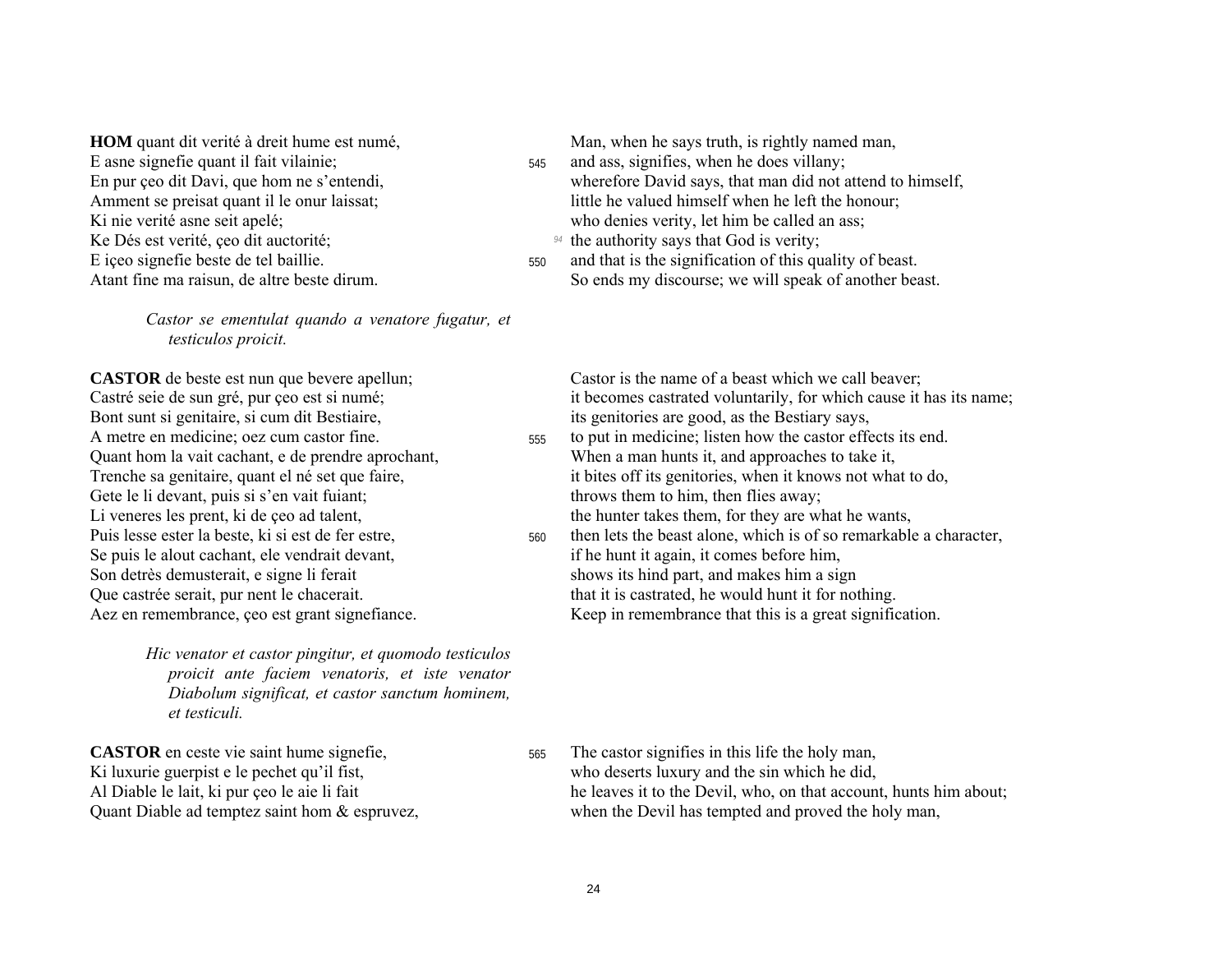*De hyena, et ejus natura.* 

Ceo est lucervere, oler vait e mult est fere; that is, the stag-wolf; it stinks and is very fierce; Nostre lai le defend que hom ne l'manjuce nent, 575 <sup>95</sup> our law forbids that we should eat it; D'iceste en sun escrit que Jeremias nus dit, Jeremiah says of it in his writing, Et Phisologus de la beste dit plus, and Physiologus says further of the beast,

*Hyena hic pingitur, que cupidum hominem significat.* 

Hume aver cuveitus, ki est luxurius; a man covetous of wealth, who is luxurious; Li deit estre estable, & en ben parmainable, he ought to be firm, and persisting in good, Tel deit estre en nature, si cum dit escripture such he ought to be in nature, as the writing says; Dunt nostre lai defent que nen manjucet nent; of which our law forbids us to eat;

Ne mal n'i pot truver, lores le leisse ester, and can find no evil in him, then he lets him be, E li hum od Deu vit, si cum mustre l'escrit; 570 and the man lives with God, as the writing shows; E tel signefiance castor fait, senz dutance. and such is the signification of the castor, without doubt. Ne voil ore plus traiter, de altre voil cumencer. I will treat of it no more; I will begin another.

**HYENA** est Griu num, que nus beste apellum, Hyena is a name in Greek, which we give to a beast,

- Ne chose à li semblable, orde est e nent cuvenable; there is nothing like it, it is filthy and disagreeable; Faite ert sa heredité cum sa fosse en malté; his heredity was made like its den in wickedness;
- Que male e femele est, pur çeo orde beste.  $\frac{580}{4}$  that it is male and female, and therefore a filthy beast.

**HYENE** signefie, ne lerrai ne l' vus die, The hyena signifies, I will not omit to tell you,

- E quant est cuveitus, à femme trait des murs 585 and when he is covetous he imitates the manners of a woman; Hume est de ferme curage e femme de volage. A man is of steady mind, and a woman changeable, E içeo signefie beste de tel baillie.<br>
\* \* \* ki puis fait pur quei dolt. which is the signification of a beast of this quality.<br>
who afterwards does that for which he grieves. ...... who afterwards does that for which he grieves. **UNCORE** dit escripture, la beste ad tel nature, Scripture says also, the beast has such a nature,
- Que el oil ad une pere ki mult est bon e chere;  $\frac{590}{4}$  that in its eye it has a stone which is very good and dear; Se hum suz sa lange l'at, s'il volt devinerat; in the settlement of a man has it under his tongue, if he choose, he will divine; Or fin cest raisun, altre cumencerum. now ends this discourse; we will begin another. **IL** est une bestete, ki ad à nun mustelete,  $\blacksquare$  **There is a little beast which is named mustele,**
- E Phisologus de mustele dit plus,  $\frac{595}{200}$  and Physiologus says further of the mustele, La semence que dune sis males dunt feune, the seed which the male gives of which it bring forth young, En sa buche receit, en tel guise conceit; it receives in its mouth, and conceives in that manner;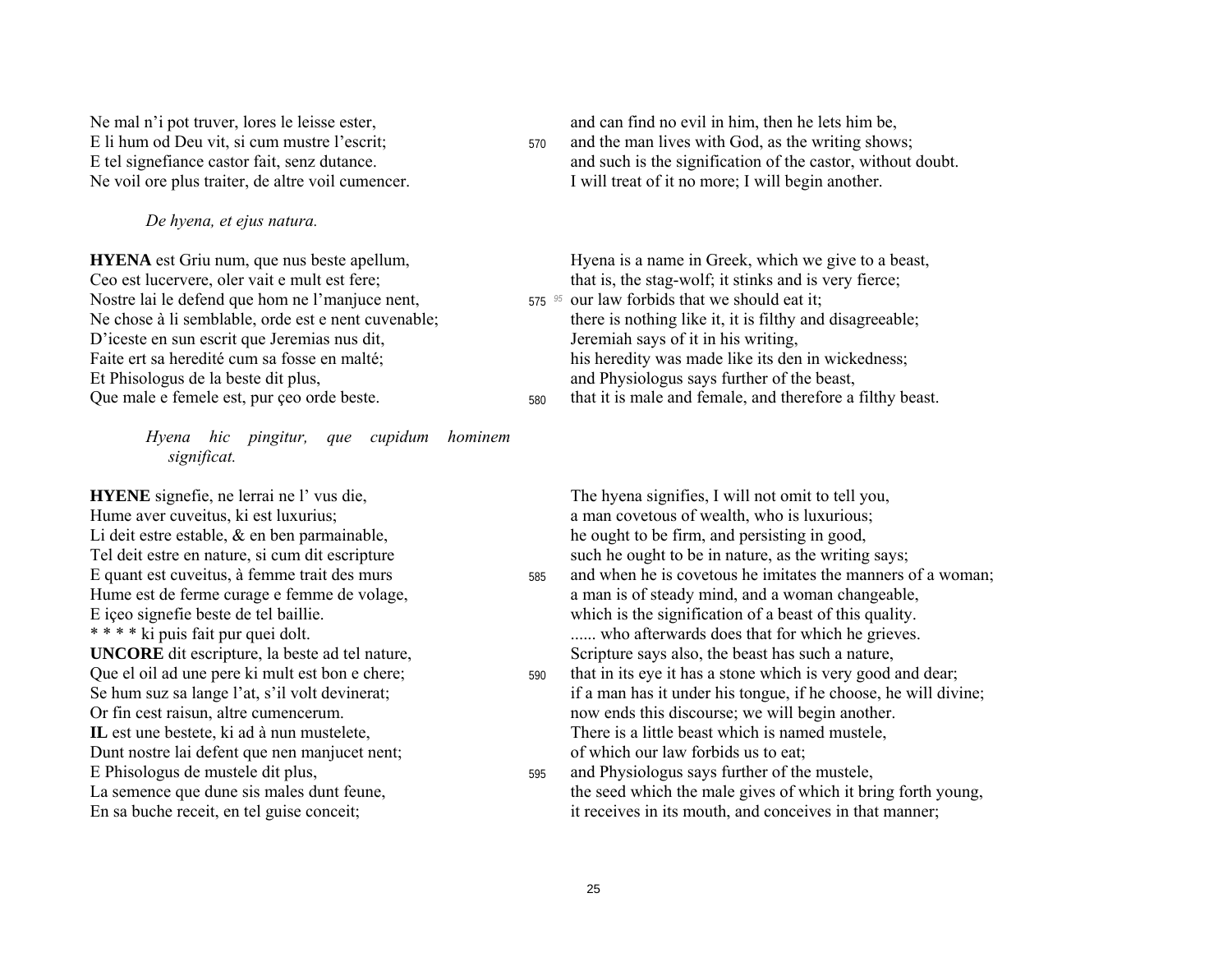**ISSI** sunte mainte gent volenterivement,  $\frac{600}{2}$  Thus are many people voluntarily; & Ysayas dit d'icest en sun escrit, And Isaiah says of it in his writing, Vigilia ad nun le steile dunt parlum, the star of which we speak is called *Vigilia*, Lores asida, quant cele steile verat, then the asida, when it shall see this star, **SACEZ** icest oisel nus mustre essample bel: Know, this bird shows us a good example: Si cum la beiste fait quant il ses oiseilz laist; 630 as the beast does when it leaves its young birds; El ceæl unt esperance de regner senz dutance. <sup>97</sup> have hope to reign in heaven, without doubt.

E quant feunerat, par l'oreille naisterat. And when it will bring forth young, it will be born by the ear. Grant chose signefie, oez le allegorie. That has a great signification; listen to the allegory.

- Ohen le sermun Dé, qu'il unt puis en vilté; they hear the word of God, and afterwards hold it in contempt; Si l' funt diversement,  $\&$  escars sunt de gent; and they do it diversely; and are niggards of people;
- Ki par buche l'entent par l'oreille le rent; <sup>96</sup> he who hears it by the mouth, returns it by the ear; Icil ki par buche ot, par le oreille dit mot. he who has it by the mouth, says not a word by the ear.
- Ceo est del serf pullent, ki cuntre Deu se prent, 605 That is said of the stinking servant, who opposes God, Ki fait cuntre nature, si cum dit escripture. who acts against nature, as the writing says. **ET** uncor est une beste ki de gent mustre estre, There is also a beast which is of elegant appearance, Asidam l'apelum, si ad itel facun, heliapped a server that we call it asida, and it is of the following form, De cameil dous pez ad, d'oisel dous eles ad, it has two feet of a camel, and two wings of a bird,
- Halt ne vole nent, juste terre s'estent. 610 it does not fly high, it continues near the earth. El cel conuist sun tens, quant ele pundrat tut tens, By the heaven it knows its time always when it will lay, Ben set que pundre dait, quant une steile vait, it knows well that it is about to lay, when there goes a star,
- En Jungnet chascun an se aparist, senz engan; 615 it appears in the July of each year, without fable; Une fosse ferat ù eles ses os poindrat, will make a hole where it shall lay its eggs, Là ù sablun serat, de içeo les cuvererat; where there shall be sand, with that it will cover them; Si tost cum çeo ad fait, ublie les si's lait, as soon as it has done that, it forgets and leaves them,
- E del chal del sablun del soleil, par raisun, 620 and of the warmth of the sand by the sun, of a certainty, Li of eschaferunt, e oisel en isterunt; the eggs will become warm, and the birds will issue from them; Issi venent à vie; grant chose signefie. thus they come to life; it signifies a great thing. Issi fait hom sened que Dés ad espired; thus does the wise man whom God has inspired;
- Ses aus guerpist en terre pur l'amur Deu conquere,  $\frac{625}{}$  he leaves his eggs on the earth to obtain the love of God, Celui ki l'engendrat, la mere ki le portat, him who begat him, the mother who bore him, Tuz ces de sun linage, tant est de sainte curage, all those of his lineage, he is of so holy a mind, Si cum faut saint canonie, ermite, e saint monie; as do the holy canons, the hermits, and the holy monks; E cel mente averunt de tut le ben qu'il funt, and that merit they will have of all the good which they will do,
- E cist laissent al mort ensevelir le mort, and these leave to the dead to bury the dead, Ki guerpissent le munt, les richeises qu'il unt, who leave the world, and the riches which they have,
	-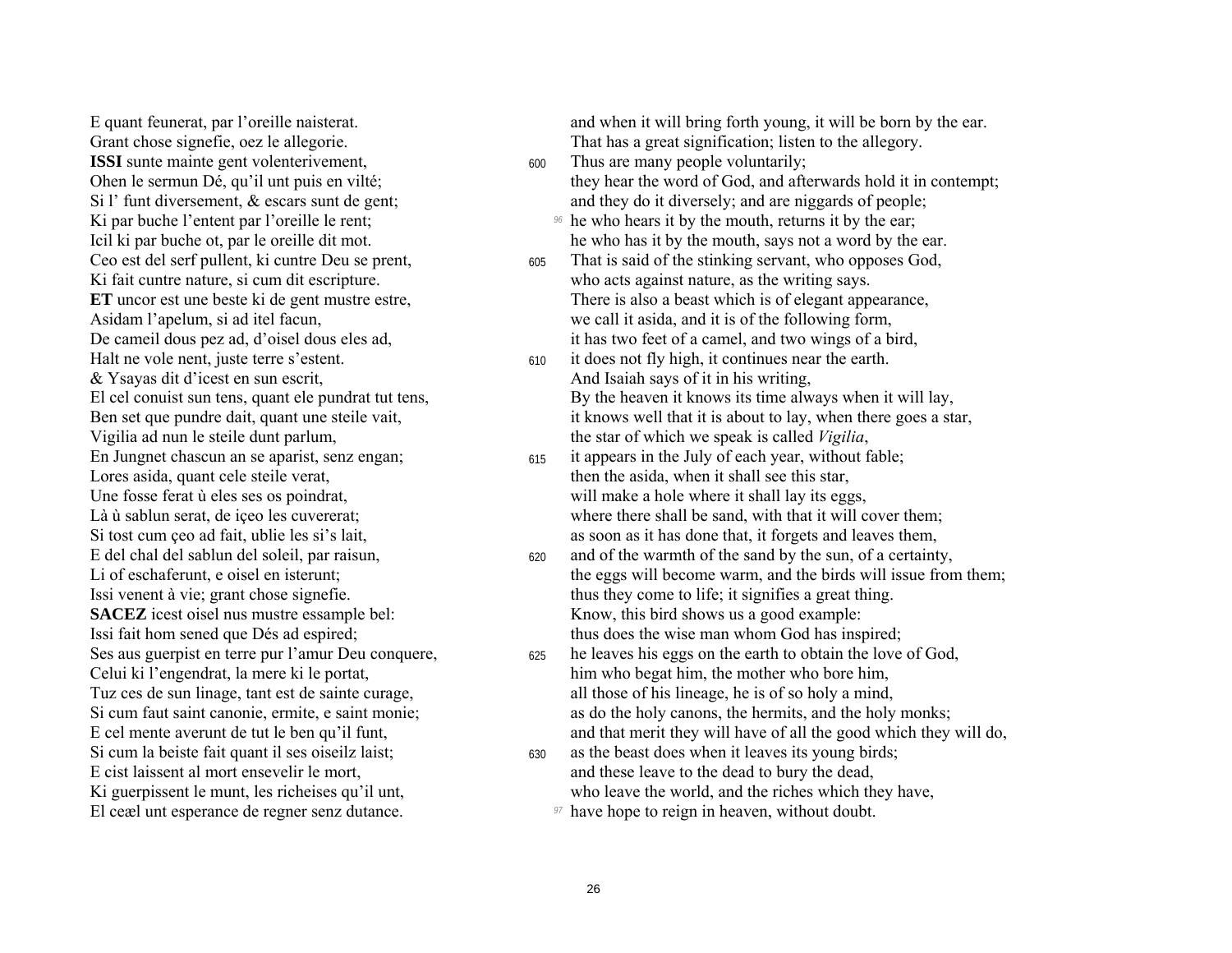Dés doinst à tute gent cest signefiement: Nen voil ore plus traiter, altre voil cumencer. [GR]YLIO est bestete fait cumme la serete, De li dit Salemun, qu'en reial maisun Deit estre e converser, pur essample duner; E Phisologus de la beste dit plus, Que ele est de tele nature, si el vent par aventure U fu ardant serat, seines le steindrat, Tant est freide la beste, e si est de tel estre, Feu arder ne purrat ù ele enterat. Ne encumbrer n'avendrat en lui ù ele serat Ceo est signefiance, aiez en remembrance. **BESTE** de tel baillie tels homes signefie Cum fud Ananias, e cum fud Azarias. E cum fud Misael, ki Deu servirent bel: Cist trei del fu ardant eissire [n]t de li loant. Si cum Davi nus dit par veir en sun escrit; E Saint Pol en verté dit que li feel Dé Par sul fai surmuntouent fu, e liuns justisouent; Ceo est l'entendement; ki fait ad sulement, Jà de fu mal ne averat, ne enfern ne l'arderat: Li saint hum vit de fai, si cum dit nostre lai. & Ysayas dit par veir en sun escrit, Li sainz hom ki faid ad, par mi fu passerat, Jà mal ne li ferad, ne pail n'i bruiserat. Ceste beste numum uncor un altre nun. Salamandre est dit, si cum truvum escrit. En pumers soit munter, pumes envenimer, & el puiz ù charat l'eve envenimerat; Or fine cest raisun, altre cumencerum. [S]ERENA en mer ante, cuntre tempeste cante, E plure en bel tens, itels est sis talens; E de femme ad faiture entresque la ceinture, E les pez de falcun, e cue de peissun. Quant se volt dejuer, dunc chante alt e cler; Si dunc l'ot notuners ki naiant hat par mers,

May God give to all people this meaning!

- I will not treat more of it, I will begin another. 635 [Gr]ylio is a little beast made like a lizard, of it Solomon says, that in a king's house it ought to be and to frequent, to give example; and Physiologus says further of this beast,
- that it is of such a nature, if it come by chance 640 where there shall be burning fire, it will immediately extinguish it, the beast is so cold, and also it is of such a quality, fire will not be able to burn where it shall enter. nor will trouble happen in the place where it shall be:
- That is a signification; keep it in memory. 645 A beast of such quality signifies such men as was Ananias, and as was Azarias. and as was Misael, who served God fairly; this three issued from the fire praising God.
- as David tells us of a truth in his writings; 650 and as Saint Paul in truth says that the faithful of God by faith alone overcame fire, and gave law to lions; This is the meaning; he who has faith only, will never have hurt from fire, nor will hell burn him;
- the holy man lives by faith, as our law says. 655 And Isaiah says of a truth in his writing, the holy man who has faith, shall pass through the midst of fire, it will never do him any hurt, nor will it bruise a straw there. This beast we name also by another name,
- it is called salamander, as you find written, 660 it is accustomed to mount into apple-trees, poisons the apples, and in the well where it shall fall it will poison the water; now this discourse ends; we will begin another.
	- <sup>98</sup> Siren lives in the sea, it sings at the approach of a storm,
- and weeps in fine weather; such is its nature; 665 and it has the make of a woman down to the waist. and the feet of a falcon, and the tail of a fish. When it will divert itself, then it sings loud and clear if then the steersman who navigates the sea hears it,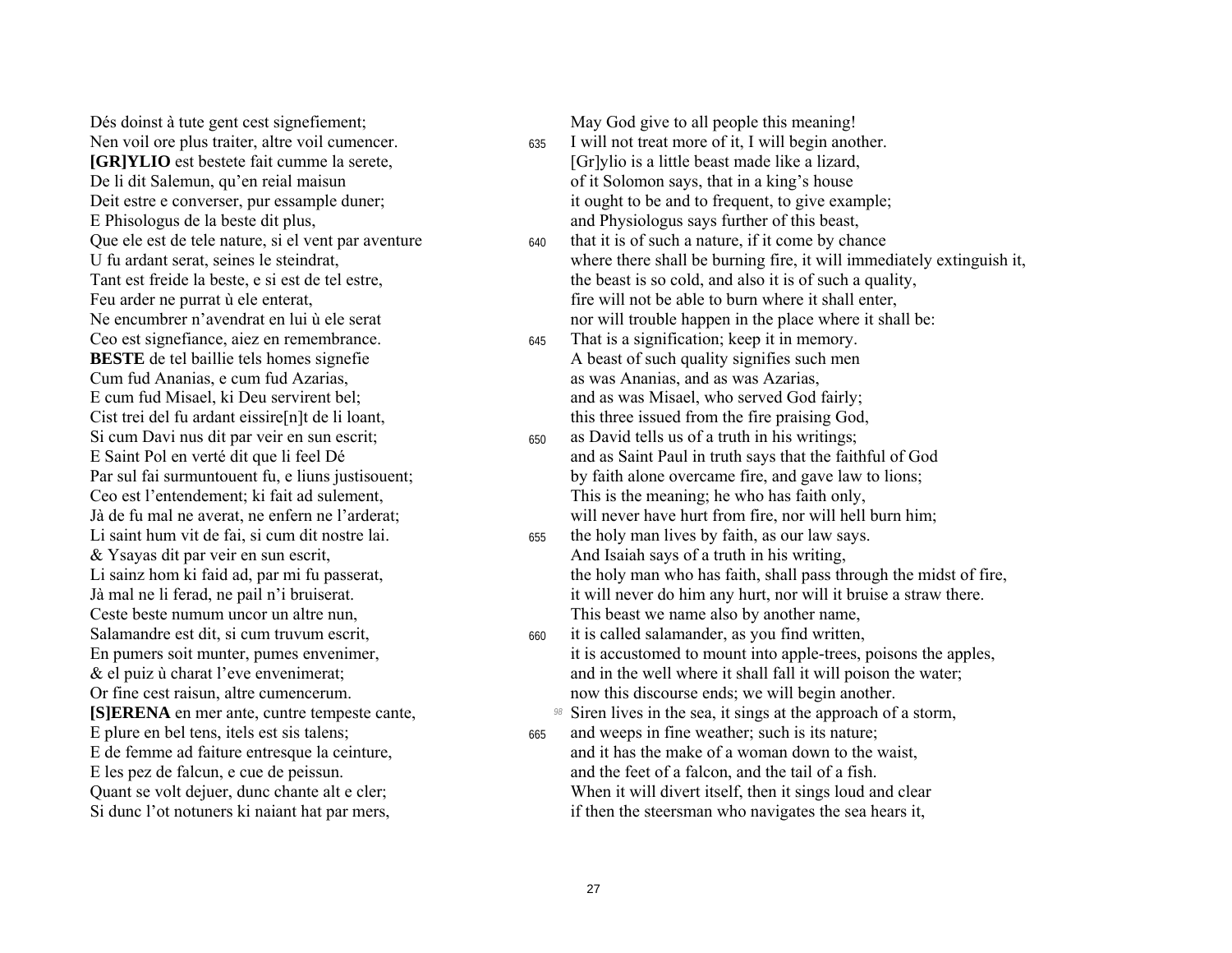Aiez en remembrance ceo est signefiance. The meaning remember that this has a meaning. **SERAINES** ki sunt, richeises sunt del mund; The sirens are riches of the world; Sacez maintes faiez funt li riche ki sunt el mund 675LES richeises del munt mult grant merveil funt, Riches of the world effect great wonders, Li riches hom parole, de lui la fame vole. the rich man talks, the fame of him flies, Lores est bel ore, e la richeise plure. then it is fair weather, and the riches weep. **UNE** beste truvum que elefant apelum; We find a beast which we call elephant; D'icest en sun escrit Phisologus dit. Physiologus speaks of it in his writing. Tresque al Parais ù hume fud primes mis; to Paradise where man was first placed; Iloc uns arbres est, mandragona ceo est, there is a tree, it is the mandragora; Del fruit primerement la femele enprent, the female first takes of the fruit, Pur sun male enginner, e si l'en fait manger; to seduce her male, and makes him eat of it; Lur volentÈ ferunt, par quei il founerunt. do their will, by which they will breed. La femele conceit, si cum femele deit, The female conceives, as a female ought; En une eve parfunde, tresque à sun ventre l'unde; in a deep water, the water being up to her belly; Si fors de l'eve esteit, li draguns le prendrait,  $\frac{705}{4}$  if it were out of the water, the dragon would take it,

La nef met en ubli, senes est endormi;  $\frac{670}{ }$  he forgets his ship, and immediately falls asleep; La mer mustre cest mund, la nef gent ki i sunt; the sea shows this world, the ship the people who are in it; E l'aneme est notuner, e la nef cors que dait nager; and the soul is the steersman, and the ship the body which ought to swim; know that many times the rich who are in the world make L'anme el cors pecher, çeo nef e notuner the soul sin in the body, that ship and steersman L'anme enpechet dormir, ensurquetut perir. the soul hinders from sleeping, and furthermore from perishing. Esparolent, e volent, par pez prennent, e noent; they talk, and fly, take by the feet, and drown; Par ceo del falcun les sereines peignum; 680 for this we paint the sirens with falcon's feet; E les poveres destreint, e noe quant le faint. and distrains the poor, and drowns when he fascinates him. **SERENE** est de itel estre, qu'il tante en tempeste; The siren is of such a nature, that he sings in the storm; Ceo fait richeise el mund, quant riche hom ceo funt, so do riches in the world, when the rich man does this, Ceo est canter en tempestes quant riches est sis maistres,  $\frac{685}{100}$  that is to sing in the tempest when the rich man is his master, Que hum pur li se pent  $\&$  ocit à turement. that man for him pains himself and kills himself with torture. La sereine en bel tens plure e plaint tut tens;<br>
Ouant hume dune richeise, e pur Deu la depreise,<br>
When a man gives riches, and sets them at small account when a man gives riches, and sets them at small account for God's sake, Sacez ceo signefie richeise en ceste vie. 690 Know that is the signification of riches in this life. Ele est beste entendable, nent suvent founable; *99* It is a beast of understanding, and does not often breed, E quant cel tens vendrat que ele founerat, and when the time shall come that it will breed, Dunc vait en orient, sa femele od sai prent, 695 then it goes to the east, takes its female with it, Quant del fruit manjet unt, lores se conjundrunt,  $\frac{700}{}$  when they have eaten of the fruit, then they couple, Pur creme de dragun, feune sun feun forther than the dragon, she brings forth a young one

- 
-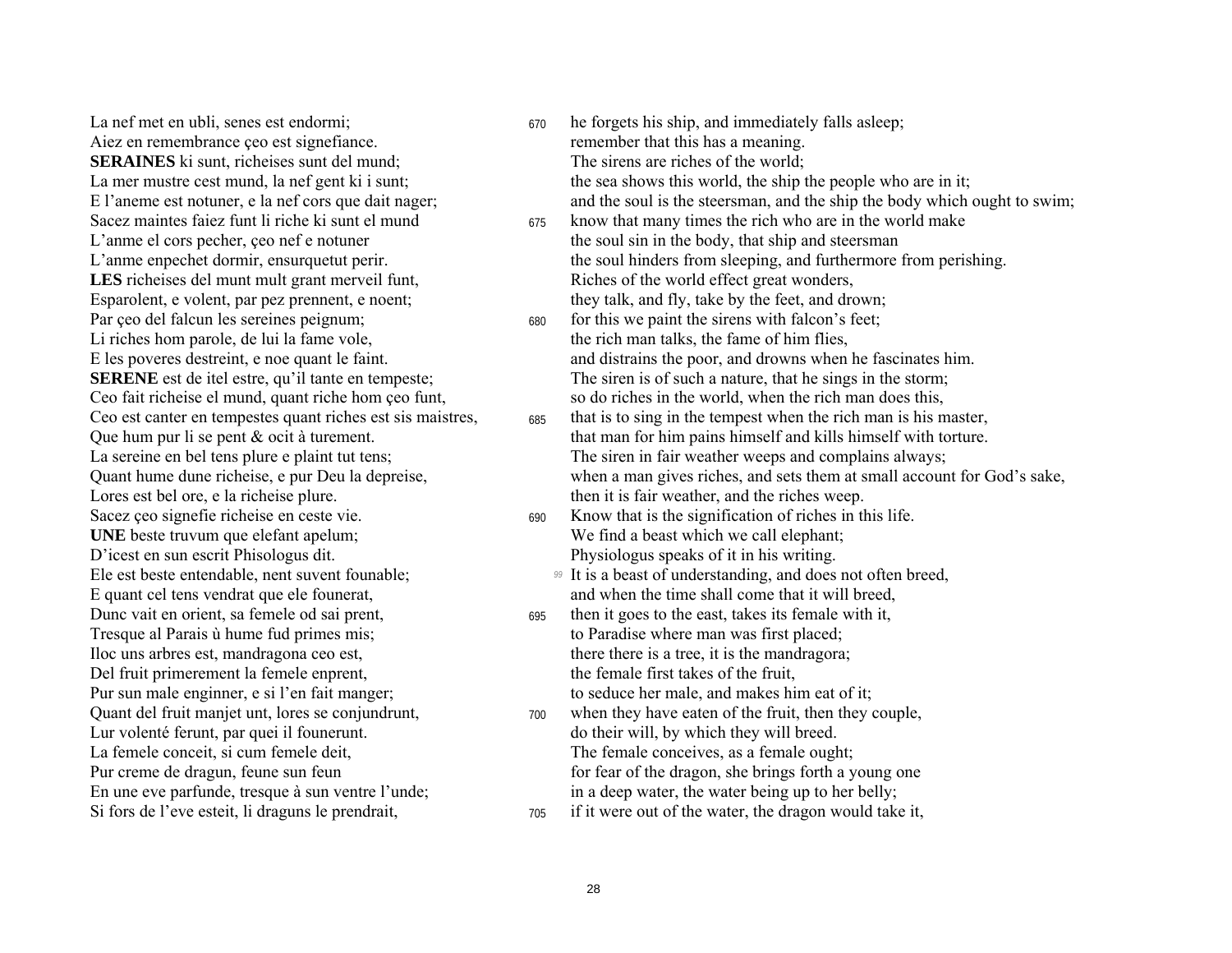**BESTES** de tel baillie Eve & Adam signefie,  $\frac{710}{4}$  A beast of this quality signifies Eve and Adam, Primes Eve en mangat, e puis ad Adam dunat 715 Eve ate of it first, and then gave to Adam: Tut ensement funt ces bestes en cest mund, just so do these beasts in the world, **MER** cest mund signefie sulunc allegorie:  $\frac{720}{4}$  Sea signifies this world according to the allegory; Pur çeo preiad Davi en sunt Salterii, therefore prayed David in his Psaltery,<br>
"Fai mai salf, Sire Dé, de mer de tempesté;" 725 "Make me safe, Lord God, from the ter Sur pere nus asist, à praier nus aprist,  $\frac{735}{4}$  placed us on a stone, taught us to pray, Pere signifie, ne larrai ne l' vus die, stone signifies, I will not omit to tell you, Ferm estabilité ù Dés nus ad posé; firm stability where God has placed us E si devum urer Jhesu Christ aurer,  $\frac{740}{20}$  and so we ought to pray, to adore Jesus Christ,

Tut vif le mangerait, u sens le ocirait. would eat it all alive, or would kill it immediately. Li males i serat, sun feun guarderat, the male will be the male will be there, he will guard his young one, Pur creme del dragun là guarde sun feun. for fear of the dragon he guards there his young one. Aiez en remembrance, ceo est grant signefiance. Have in remembrance; that is a great signification.

- Ki el saint Parais terrestre furent mis, who were placed in the holy terrestrial Paradise, U li serpent entrat ki primes les temptat, where the serpent entered which first tempted them Par le fruit del pumer que il lur fist manger, by the fruit of the apple-tree which he made them eat, Sur le fens de Dé, e ultre sa volenté:<br>
in spite of the order of God, and against his will;
- Ki remembrent le fait de l'ancien forfait which keep in memory the fact of the ancient crime Que Eve & Adam firent, que puis en mer chairent, which Eve and Adam did, who fell afterwards into the sea, E puis engendrerent, e lur pechÈ plurerent. and then engendered, and wept for their sin.
- E nus emes feun, e Diables dragun; and we are the young ones, and the Devil the dragon: En mer sunt tempestez, pluies, e mals orez, in the sea are tempests, rains, and bad weather;
- Ensement enz el munt ire, plur, gent ceo funt; *100 so* in the world anger, lamentation; people make it;
- <sup>725</sup> "Make me safe, Lord God, from the tempestuous sea!" Quant Diables out fait que Adam fud sustrait When the Devil had caused Adam to be withdrawn De sun saint Parais, ù ert furmé e mis, from his holy Paradise, where he was formed and placed, Grant enjurie aveit que hom aver deveit it was a great mortification to him that man was to have Le lui dunt trebuchat par orguil qu'il pensat, the place from which he fell by the pride of his thought,
- Pur ceo volt exiller Adam  $\&$  sa mulier;  $\qquad \qquad$  730 therefore he wished to exile Adam and his wife; Mult fist Adam guere, sun fiz ocist en terre; he made great war on Adam, slew his son on earth; E pur ceo li Fiz Dé vint de sa majesté, and for that the Son of God came in his majesty, E pur hom charn prist, en grant peine se mist,<br>
Puis dunat à sa gent à tuz ferm fundement;<br>
then gave to his people, to all, firm foundation, then gave to his people, to all, firm foundation,
- E sur pere se sist, sa ureisun escrist, and placed himself on a stone, wrote his prayer, Quant dimes sa ureisun, Pater noster disum; when we say his prayer, we say *Pater noster*;
- Quant par sa passiun avum redemptiun.  $\frac{1}{2}$  since by his passion we have redemption.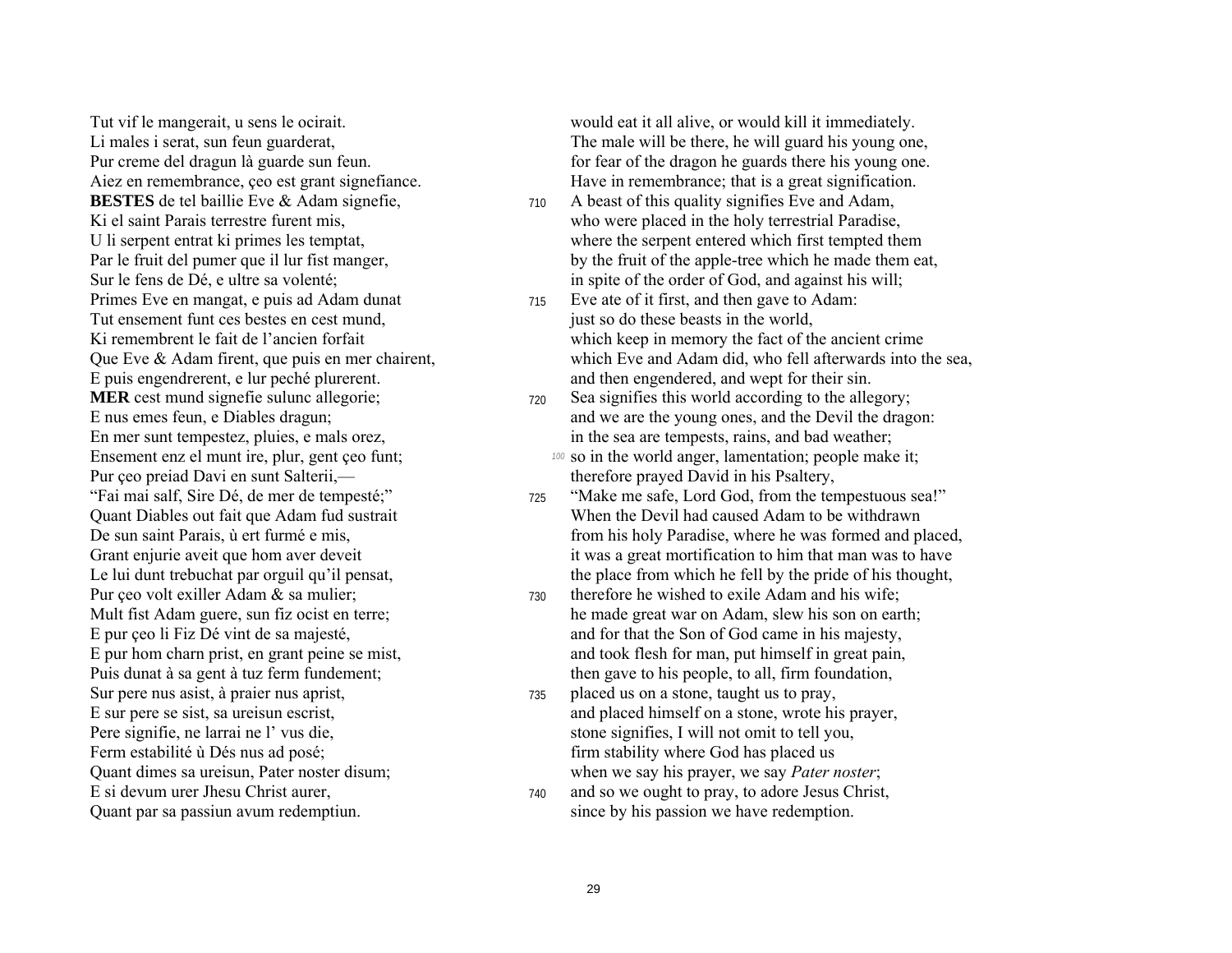Si faiterement sunt surmunté serpent, thus truly are overcome the serpent,

*De factura elephantum et virtute, et quomodo capiuntur.* 

Un castel porterait, si sur sun dos estait; **101 <b>he** will carry a.castle, if it were on his back; Si ad entendement e grant remembrement and he has understanding and great memory: Es jambes par nature nen ad que une jointure, in his legs by nature he has only one joint, Issi faiterement le parnent cele gent. thus truly that people catch him. Sacez li elefant quant il vunt en saltant,<br>
La femele en verté sun fiz ainz qu'il sait né<br>  $\frac{765}{400}$  the female in truth her son before it be born La femele en verté sun fiz ainz qu'il sait né 765

*De mandragora, et ejus natura, et quid valet, et quomodo cognoscitur.* 

K' itels faitures unt cum hume e femme sunt; which have the make of man and woman;

**ET** Phisiologus de l'elefant dit plus, And Physiologus says further of the elephant, La ù l'os en ardrad, u le peil bruillerat, there where the bone shall be burnt, or the hair shall be singed, De l'hodur ki'n istrat le serpent cacerat, the smell which will issue from it will drive away the serpent, E venim e ordure, itels est sa nature;  $\frac{745}{45}$  and poison and ordure, such is its nature;

E venim e vermine, ceo dit letre divine, and poison and vermin, (the divine letter says so), Par les overes de Dé e par sa pousté. by the works of God and by his power.

ET Ysidres nus dit, ki le elefant descrit, And Isidore, in his description of the elephant, tells us,

- Grant sunt à desmesure, e de bucs unt faiture,  $\frac{750}{4}$  that he is beyond measure great, and has the shape of goats,  $E$  les denz qu'il unt tut d'ivoire sunt; and the teeth which he has are all of ivory;
	-
- Il ne pot pas gesir quant il se volt dormir, <sup>755</sup> he cannot lie down when he wants to sleep, Ke si cuchet estait par sei nen leverait; because if he were laid down he could not rise by himself; Pur çeo li stot apuier, el lui del cucher,<br>U à arbre u à mur, idunc dort aseur.<br>U à arbre u à mur, idunc dort aseur.<br>
El este de la partie de la partie de la partie de la partie de la partie de la partie de la partie de la either against a tree or a wall, then he sleeps safely. E le gent de la terre, ki li volent conquere, And the people of the land, who want to catch him,
- Li mur enfunderunt, u le arbre enciserunt;  $\frac{760}{400}$  will undermine the wall, or cut a slit in the tree; Quant li elefant vendrat, ki s'i apuierat, when the elephant shall come, who will lean against it, La arbre u le mur carrat,  $\&$  il tribucherat; the tree or the wall will fall, and he will tumble down;
- Deus anz le porterat, en ver se conceverat, carries two years; she will conceive in spring, E treis cenz anz viverunt, en Ynde Majur sunt. and they will live three hundred years; they are found in India Major.

**CIL** dit de mandragora, que tels dous racines ad, He (Isidore) says of the mandragore, that it has two roots,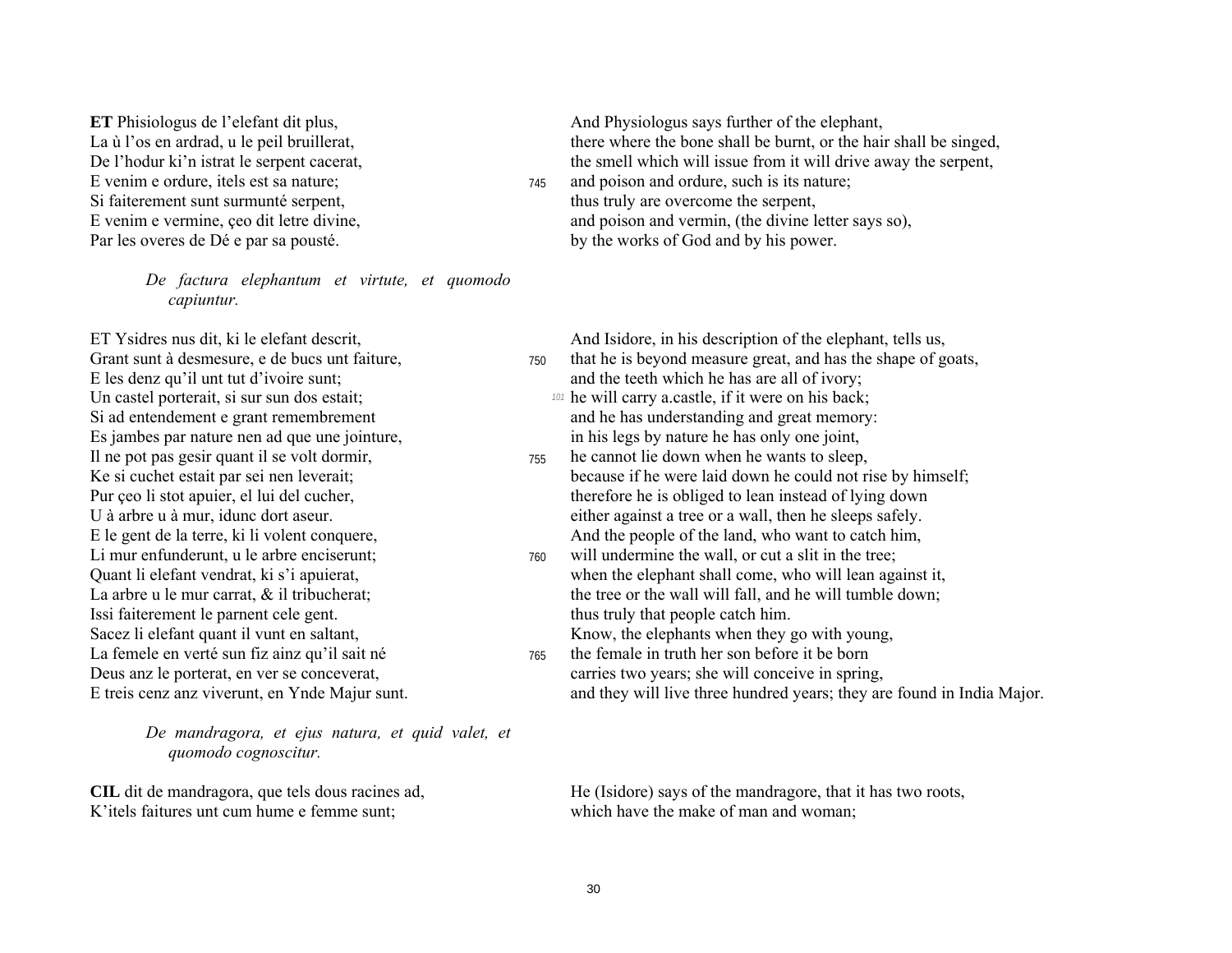*Homo qui eam volt colligere.* 

Suavet belement qu'il ne l'atuchet nent; 775 must take great care that he does not touch it; E pain li seit mustrez, de luinz seit apelez; *<sup>102</sup>* and let it be shown bread, and called from afar; & un cri geterat, li chens mort encharat <sup>780</sup> it will send forth a cry, the dog will fall down dead Que il ne oi le cri, qu'il morge altresi,  $\frac{785}{4}$  that he hear not the cry, lest he die, Cum li chens ferat ki le cri en orat. as the dog will do which shall hear the cry.

#### *Radix mandragore contra omnes infirmitates valet.*

De trestut enfermeté pur trametre saint[é], for it cures of every infirmity, Fors sulement de mort,  $\dot{u}$  il n'ad nul resort. except only death, where there is no help. N'en voil ore plus traiter, altre vol cumencer. 790 I will say no more about it, but will begin another.

*Aspis est quoddam genus serpentis obturantis aures suas ne incantatores audiat.* 

Cointe est e veziez, e de mal enseignez; it is cunning and sly, and aware of evil; Ki volent encanter, prendre, & enginner, who want to enchant, take, and ensnare it, Les oreilles que il ad tresben estuperat,  $\frac{795}{4}$  it will stop very well the ears it has,

La femele racine à femme e meschine;  $\frac{770}{4}$  the female root resembles woman and girl, La femele est fuillue cum fuille de laitue; the female is leaved like a leaf of lettuce; Li male fuilluz rest si cum la beste est. the male remains leaved as the beast is (i. e. has the leaves peculiar to the plant). Par engin est cuillie, oez en quel baillie. It is gathered by a stratagem; listen in what manner.

**HOM** ki la deit cuillir, entur la deit fuir, The man who is to gather it must fly round about it,

Puis prenge un chen lied, à li sait atachet, then let him take a dog bound, let it be tied to it, Ki ben seit afermée, treis jurs ait junée, which has been close shut up and has fasted three days,

Li chens à sai trarat, la racine rumperat, the dog will draw it to him, the root will break,

- Pur le cri qu'il orat; tel vertu cel herbe ad, at the cry which he will hear; such virtue this herb has, Que nuls ne la pot oir, sempres n'estoce murrir. that no one can hear it but he must always die. E se li hom le oait, enes le pas murreit And if the man heard it, he would directly die: Pur ceo deit estuper ses orailes, e guarder therefore he must stop his ears, and take care
	-

**KI** ad ceste racine, mult valt à medicine; When one has this root, it is of great value for medicine;

**ASPIS** est un serpent ki signefie gent, Aspis is a serpent which signifies people; Quant il aparceit gent ki funt enchantement, when it perceives people who make enchantment,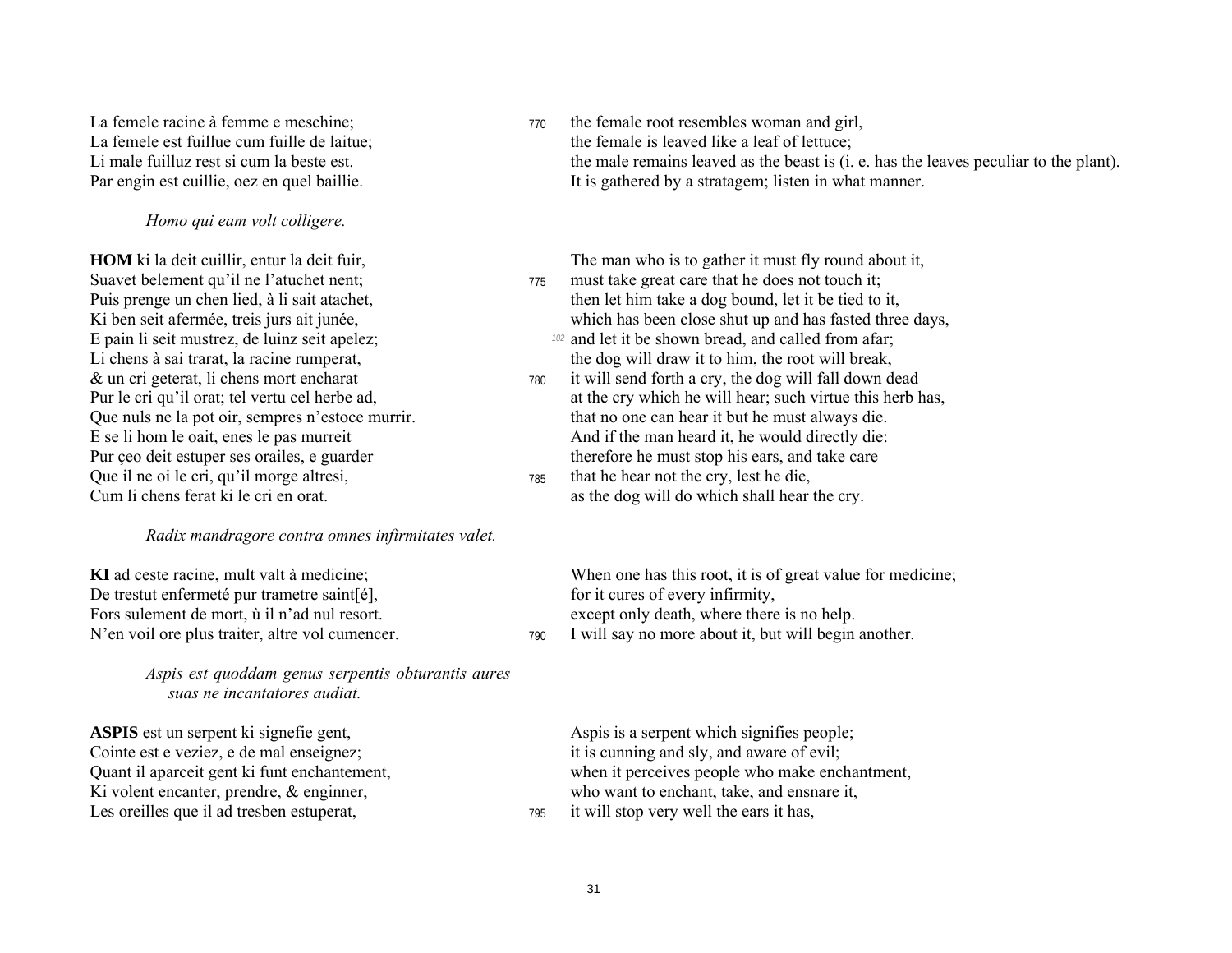Sa cue fermement, que ele en n'ot nent its tail firmly, that it hears nothing of it.

*Aspis hic pingitur, et quomodo obturat aures.* 

**DE** itel manere funt la riche gent del mund; In this manner do the rich people of the world; L'une oraille unt en terre pur richeise conquere, 800 one ear they have on the earth to obtain riches, Puis que tolait l'averad, almone ne ne frat,<br>
Ne pited ne li prent de mal faire à la gent,<br>  $\frac{1}{205}$  nor has he any compunction to do people injury,

#### *Yas Grece, venenum dicitur Latine.*

Reine ert apellée de Egypte la cuntrée,  $\frac{820}{100}$  she was called queen of the country of Egypt;

L'un à terre apreinderat, en le altre mucerat it will press one against the earth, in the other it will stuff Grant chose signefie, ne larrai ne l' vus die. This signifies a great thing, I will not omit to tell it you.

- L'atre estupe pechet, dunt il sunt enginnet the other sin stops up, by which they are ensnared: Par cue de serpent entent pechez de gent. by the tail of the serpent is understood the sins of people.
- Riche hom volt çeo qu'il vait, sait à tort u à drait; *103* The rich man will have what he sees, be it with wrong or with right;<br>Puis que tolait l'averad, almone ne ne frat, after he shall have taken it, he will not do any
- Ne pited ne li prent de mal faire à la gent,<br>
805 nor has he any compunction to do people injury,<br>
805 nor has he any compunction to do people injury,<br>
if they will not owe and do his pleasure: if they will not owe and do his pleasure; Un jur uncor verunt que il caitif lorunt, yet they will see a day when the caitiffs shall wail, Al jur del jugement, dunc lorunt li dolent at the Day of Judgment; then the wretches will wail Ki en enfern irunt, que il deservi averunt. who will go into hell, which they have deserved.
- Itel signefiance fait aspis senz dutance. 810 This is the signification of the aspis without doubt.

*AS* en Griu venim est, dunt aspis nomen est; *As* in Greek is venom, from whence the name aspis is derived; E le envenime a fort, par çeo trait gent à mort. it has a strong venom, by which it draws people to death. Plusurs guiveres sunt, ki serpent sunt de munt; There are several vipers, which are serpents in the world; Diverses unt natures, e diverses pointures, they have divers natures, and divers ways of stinging,

- Qui il alquantes poindrunt, enes le pas murunt; 815 for they will sometimes sting, and the persons will die immediately, E alquant enflerunt, puis à lunc tens murrunt; and sometimes they will swell, and then after a long time will die; Alquant seillerunt, e par ardur murrunt;<br>Alquant sanc beverunt d'icels ke eles poindrunt;<br>Sometimes they will take the blood of those who sometimes they will take the blood of those whom they shall sting; Ceo est Cleopatras, ki sage fut des arz, as was the case with Cleopatra, who was wise in the arts,
- Cestes merveilles fist, à ses traianz les mist, she put them to her teats, she put them to her teats, E tant fort le aleiterent, que le sanc ensucherent, and they milked her so hard that they sucked out the blood; Morte en fud la reine; atant la raisun fine. the queen died of it; so the discourse finishes.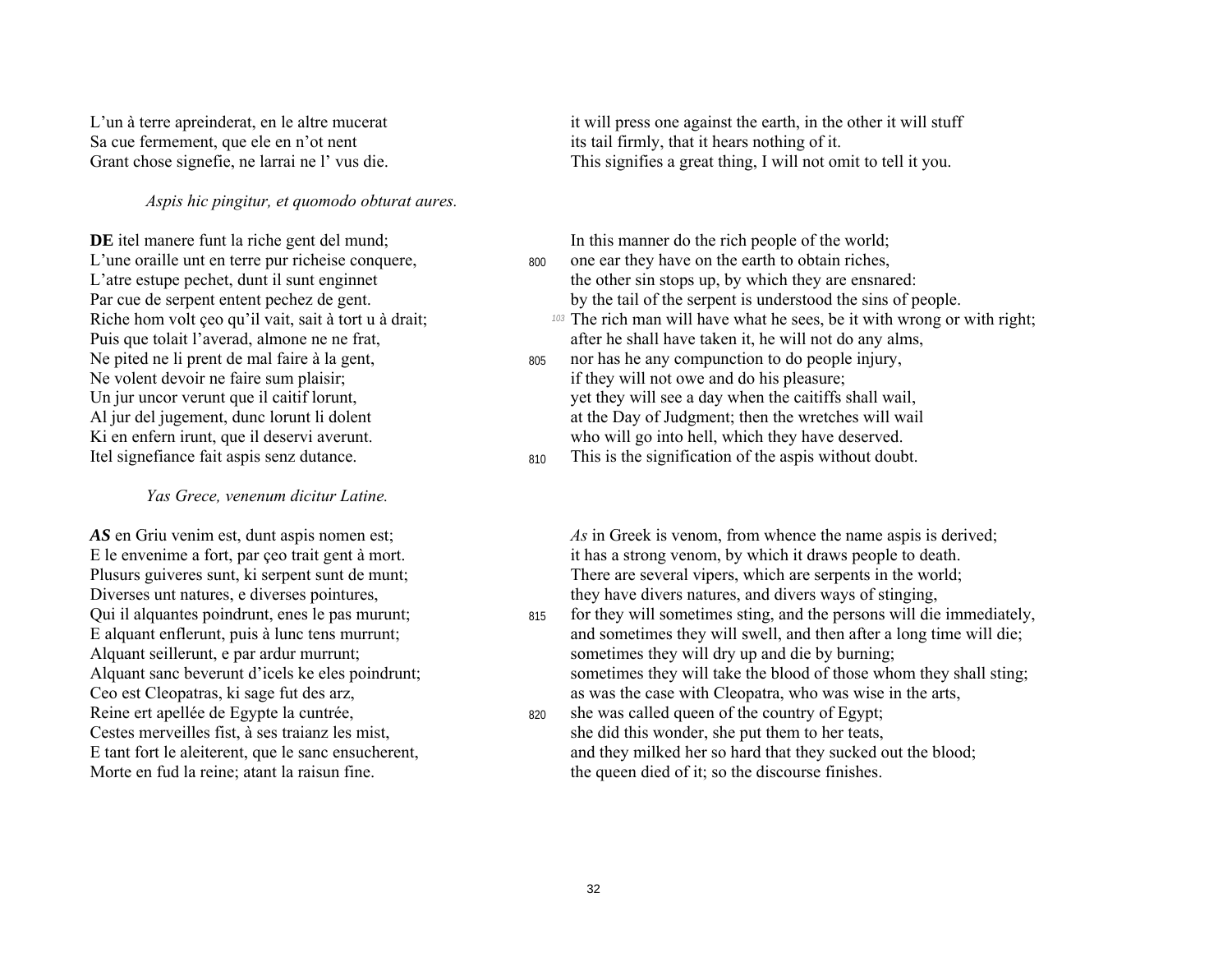*Hæc sunt animalia, gentes designantia, per eorum opera;* et ut quæque propriam conservat *maneriam, sic et homo gratiam, et sequentes bestie, sub demonis specie, referuntur congrue. De serra, et ejus natura, quid significat.* 

**SERRA** est beste de mer, eles ad pur voler, Serra is a beast of the sea; it has wings to fly, E teste ad de liun, e cue ad de peissun; 825 and it has the head of a lion, and the tail of a fish;

*Hic serra et pisces et naves et mare pinguntur, et serra significat Diabolum, et pisces significant animas.* 

*Significat et navis corpus hominis, et mare mundum significat.* 

Quant il oent sermun e predicatiun,  $_{840}$  when they hear sermon and preaching, Diable ceo lur fait, Saint Espirit lur sustrait; the Devil does it to them, he withdraws the Holy Spirit from them; ìIcil ki sunt de DÈ oent le sermun desirÈ.î "They who are of God hear the desired speech."

- Quant veit nés en mer halt, si se leve en halt, *104* when it sees ships on the deep sea, it rises aloft, A la nef fait grant laid, ke devant le nef vait, it does the ship great injury, as it goes before the ship, E si retent le vent que ele n'en ad vent, and holds off the wind so that it has none, Ne la nef en tant de ure de nent ne pot cure nor can the ship all that time run on at all:
- Quant la beste içeo fait, se[s] eles à sei trait; 830 when the beast does that, it has its wings extended; Quant ne pot surmunter, la nef laisse aler, when it cannot move in the air, it lets the ship go, Lores se plunge en mer pur peissun devurer; the nit plunges into the sea to devour the fish; La nef s'en vait nagant, qui ele alout nuisant; the ship goes floating away, which she was injuring; E iceo demustrum el furme que parnum. And that we show in the form which we take.

- **SERRA** en ceste vie Diable signefie; 835 Serra in this life signifies the Devil; E la mer, ceo est mund; la nef, gent ki i sunt; and the sea, that is the world; the ship, the people who are in it; E saint aspirement entendum par le vent.<br>
Ouant serra nef susprent, dunc li sustrait le vent;<br>
When serra surprizes the ship, then it withdraws When serra surprizes the ship, then it withdraws from it the wind; Isi Diable gent tolt saint espirement; so the Devil takes from people holy inspiration; Ne l'volent esculter, volent le desturber; they will not listen to it, but will interrupt it;
- Pur ceo dit Damne-Dé as suens en verté, therefore said the Lord God to his people in truth,
- **N'EST** gueres hom mortals ki ne penst ben e mal; 845 There is hardly a mortal man who does not think well and ill; Quant est en mal pensé, serra l'ad dunc serré; when he is in evil thoughts, then serra has seized upon him;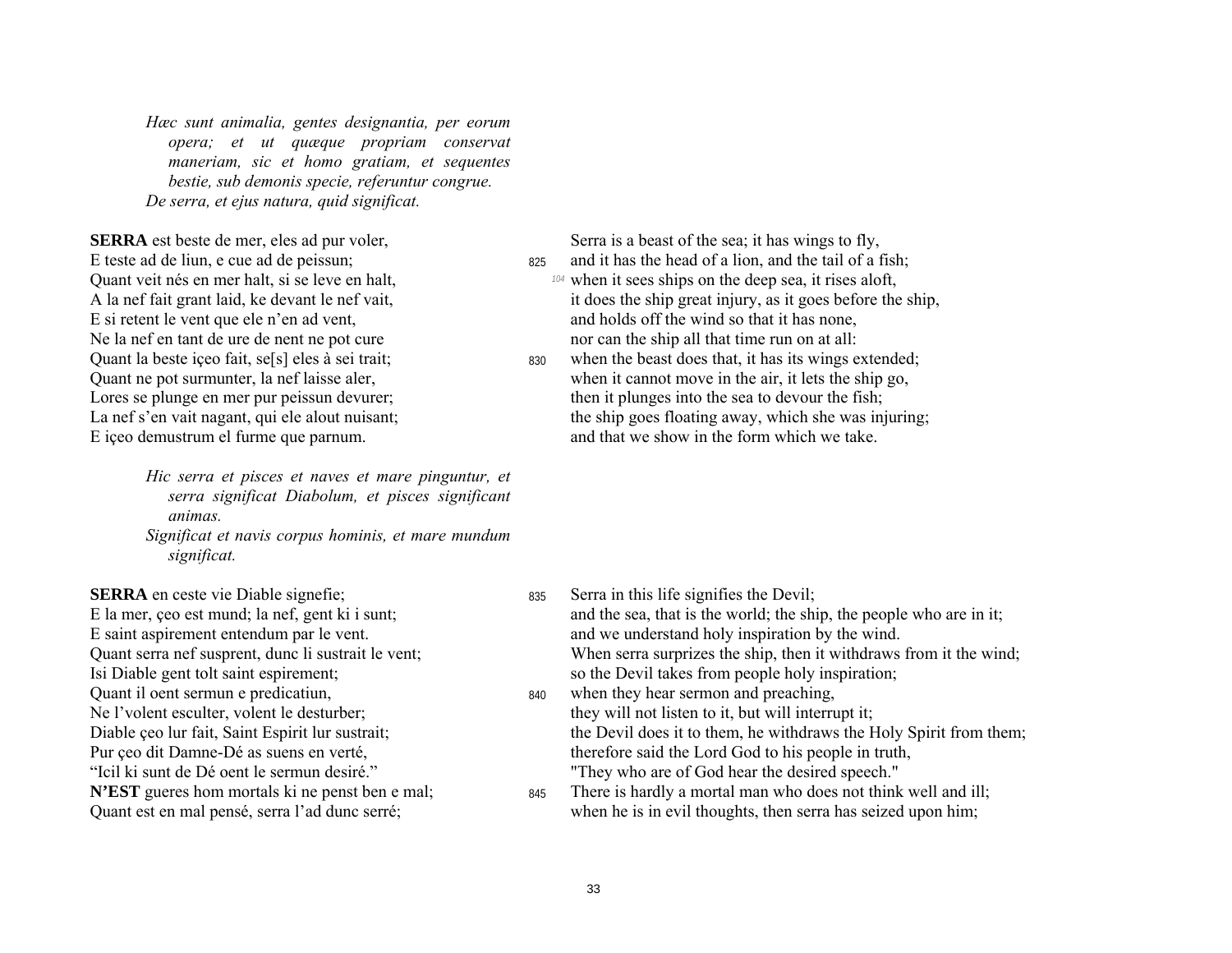Dunc se plunge en mer pur peisun devorer; then he plunges into the sea to devour the fish; Que il trove en mal, en pechet criminal, Cum serra le peissun; ci fine la raisun.  $\frac{1}{10}$  as serra does the fish; here ends the discourse.

*De hericione et ejus natura, qui Diabolum significat.* 

**OEZ** del herizun, que par lui entendum.<br>
Hear of the hedgehog, what we understand by it.<br>
Physiologus says of it in his writing, Phisologus dit de lui en sun escrit,<br>Fait est cum purcel, espinuse de la pel,<br>Fait est cum purcel, espinuse de la pel,<br>Fait est cum purcel, espinuse de la pel,<br>Fait est cum purcel, espinuse de la pel, Puis desus se volupe, ruunt cum pelote; 860 then folds itself up upon them, round like a ball;

#### *Hic hericius pingitur.*

**PAR** le vigne entendum hume, par grant raisun; By the vine we understand man, very rightly; E joie en l'autre vie, ceo est allegorie, and joy in the other life; that is allegory; E ceo dit Bestiaire, un livre de gramaire. 870 and that says the Bestiary, a book of science. Gupilz est mult livrié e forment vezié; the fox is very sly and very cunning

Quant hom à ben repaire, serra ne l' pot meffaire; when man returns to good, serra cannot injure him;

Quant ne pot saint tempter, ne à mal tresturner, when he (the Devil) cannot tempt the holy man, nor turn him to evil,

Ceo que il se met el munt, humes prent e confunt 850 that is, he puts himself in the world; he takes and confounds men<br>Oue il trove en mal, en pechet criminal,<br>Whom he finds in evil, in criminal sin,

*105* 

855 it is made like a little pig, prickly in its skin, El tens de vendenger, lores munte el palmer in the time of wine-harvest it mounts the tree<br>Là ù la grape vait, la plus meure seit,<br>where the cluster of grapes is; it knows which where the cluster of grapes is; it knows which is the ripest. Si 'n abat le raisin, mult li est mal veisin; and knocks down the grapes, it is a very bad neighbour to it; Puis del palmier decent, sur les raisins s'estent, then it descends from the tree, spreads itself out upon the grapes,

Quant est tresben charget, les raisins enbrocet, when it is well charged, and has stuck its prickles into the grapes, Eissi porte pulture à sez fiz par nature; thus by kind it carries food to its children; Ceo est grant signefiance, aiez en remembrance. that is a great meaning; keep in remembrance.

- E par le grape entent aneme veraiement; 865 and by the cluster of grapes truly is understood the soul; E par le hericun Diable entendum; and by the hedgehog we understand the Devil; Par le raisin entent bunté de aneme ensement. by the grape we understand equally the goodness of the soul. Sacez que li malfé à hume toit bunté  $\blacksquare$  Know that the Devil takes from man goodness
- **GULPIS** de beste est nun, que gupilz apellum; *Vulpis* is the name of a beast, which we call fox; Quant praie volt conquere, met sai en ruge terre, when it will catch its prey, it puts itself on red earth, Tut s'i enpuldrat, cum mort se girat, will powder itself over with it, and will lie down as dead,
- Là gist gule baée, sa lange ors getée;  $\frac{875}{100}$  then it lays with its mouth gaping open, its tongue hanging out; Li oisel ki la veit, quide que mort seit, the bird which sees it thinks that it is dead,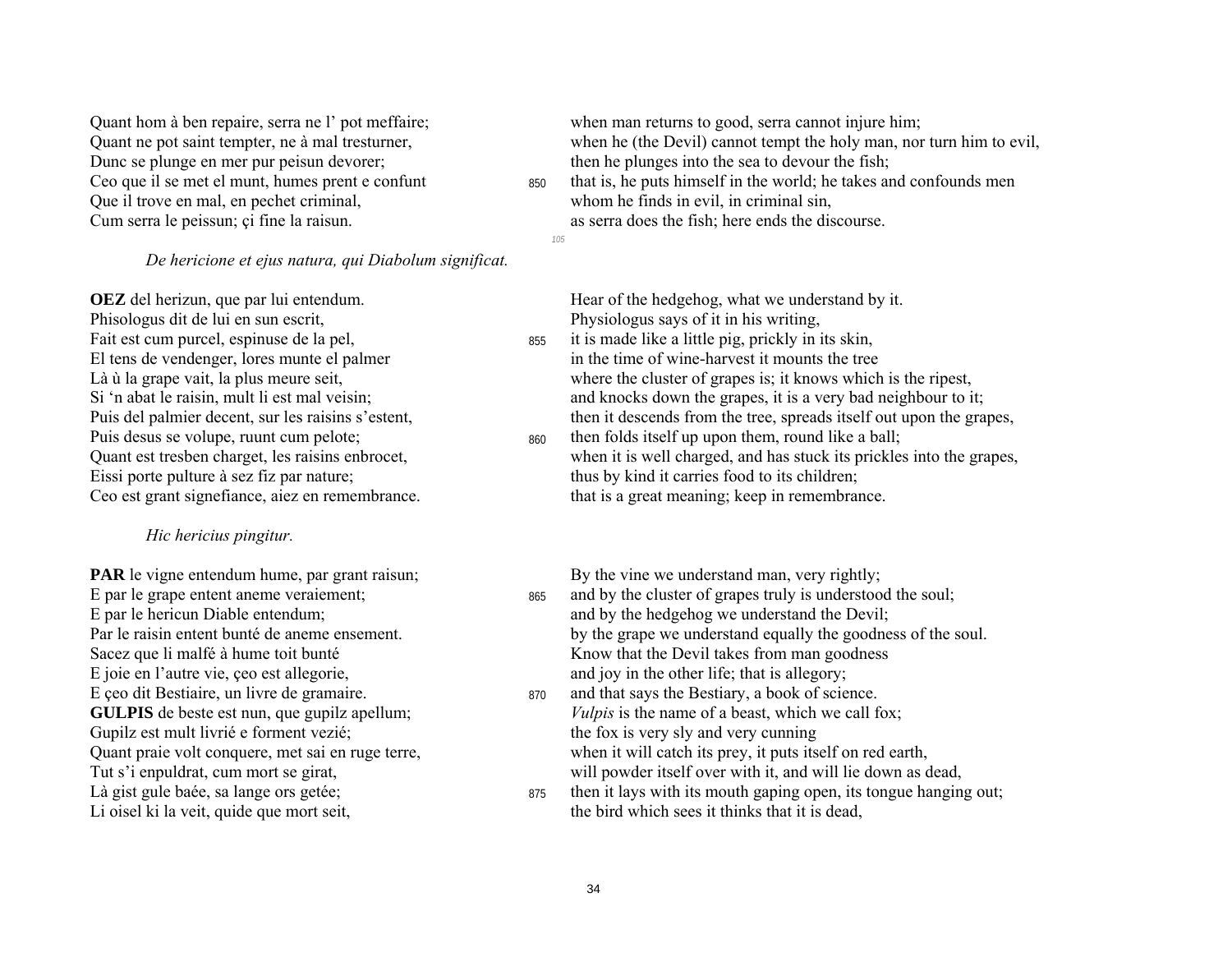Al gupil vent volant là ù fait mort semblant, Lores li volt manger, si la prent à bechieer, En la buche li met sun chef e sun bech. Li gupilz en eslure li oisel prent e devure; Aez en remembrance çeo est grant signefiance. LI gupilz signefie Diable en ceste vie; A gent en carn vivant demustre mort semblant, Tant que en mal sunt entré, en sa buche enferré, Dunc les prent en eslure, si's ocit e desvure, Si cum li gupilz fait li oisel quant l'a atrait. E Davi en verté dit, cil ki mort pur Dé "En main de glaive irunt, de gupil parsevrunt;" E Erode en verté à gupil fud esmé; E Nostre Sire dit par veir en sun escrit. "Dites à la gupille qu'il fait grant merveille;" A la terre fait lait des fosses que ele i fait; Par terre entendum homo par grant raisun; E par fosse peché, dunt hume est engine, Que Diable i fait, par quei hom à sei trait. Ne voil ore plus traiter, altre voil cumencer. **ONAGER** par raisun asne salvage ad nun; D'icest en sun escrit Phisologus dit, Quant Marz ad en sun curs parfait.xx. e .v. jurs, Lores cel jur del mais rechane duze faiz. E la nuit ensement, par cest ordenement, Que icele saisun est equinoctium, Ceo est que nuit e jur est d' vele longur; Par duce fait qu'il fait sun rechan e sun brait, Mustre que nuit  $\&$  jur duze ures unt entur. Li asne est marri lores quant fait sun cri, Que la nuit e le jur unt vele lungur; Melz aime la lungur de la nuit que del jur. Or oez senz dutance de çeo signefiance. **ONAGER** signefie Diable en ceste vie; E par Marz entendum tut les tens que avum, Ke en cel saisun tut fist Dés par raisun,

it comes flying to the fox where it pretends to be dead. then it will eat it, and takes to pecking it; in its mouth it puts its head and its beak,

- 880<sup>106</sup> the fox takes it with a jump, catches and devours the bird: have in remembrance, this is a great signification. The fox signifies the Devil in this life; to people living in the flesh he shows semblance of being dead, till they are entered into evil, caught in his mouth,
- then he takes them by a jump, and slays and devours them, 885 as the fox does the bird when he has allured it. And David in truth says,"They who die for God will go into the hand of the sword, following the fox;" and Herod in truth was likened to the fox:
- and Our Lord said for truth in his writing. 890 "Say to the fox that it does a great marvel;" to the earth it does mischief by the holes which it makes there; by earth we understand man, with great reason; and by the hole, sin, by which man is ensnared,
- which the Devil makes there, by which he draws man to him. 895 I will discourse no more of it, but will begin another. Onager by right is named the wild ass; of it Physiologus says in his speech, when March in its course has completed twenty-five days,
- then that day of the month he brays twelve times,  $900<sub>1</sub>$ and also in the night, for this reason, that that season is the equinox, that is, that night and day is of equal length;
	- by the twelve times that it makes its braying and its crying,
- it shows that night and day have twelve hours in their circuit. 905 The ass is grieved when he makes his cry. that the night and the day have equal length; he likes better the length of the night than of the day. Now hear without doubt the signification of this.
- 910  $107$  Onager signifies the Devil in this life; and by March we understand all the time we have, since at this season God made all things, by right,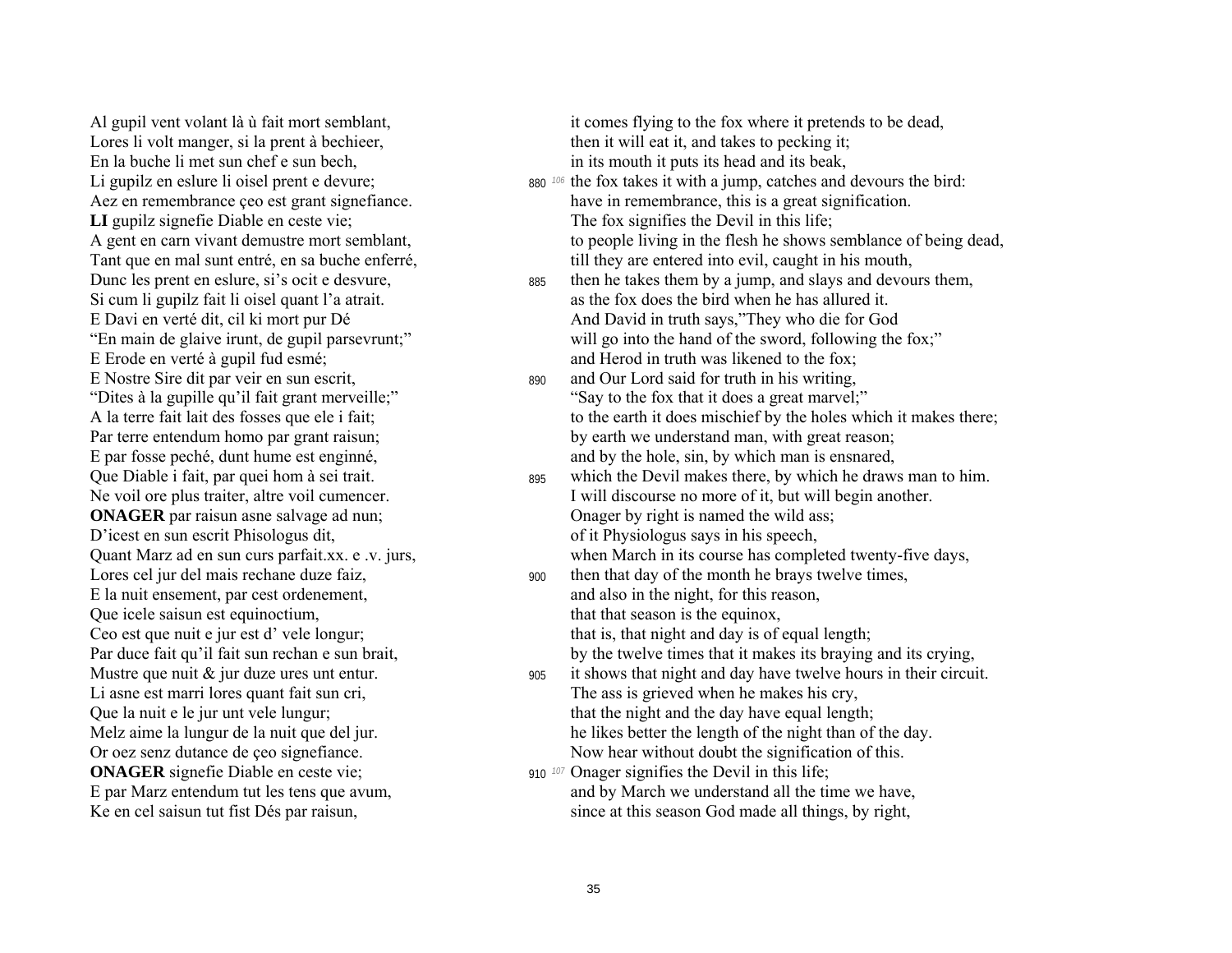E ceo trovent devin li saint en Genesin; and that the holy theologians find in Genesis; Dés jur numat luur, e la nuit tenebrur; God named the light day, and the darkness night; Par le jur entendum bone gent par raisun, 915 by the day we understand good people, by right, Ki en luur irrunt, e od Deu regnerunt; who will go in light, and will reign with God; Cume les ures funt ki enz en la nuit sunt, 920 as do the hours which are in the night, Dunc cumence à crier, forement à guaimenter, then he begins to cry, to deplore greatly, Cum li asnes fait ki rechane e brait. As the ass does which brays and cries. **ET** equinoctium ceo est demustreisun, And the equinox is to show Que aprof le vivement senz nul redutement 925 that after this life, without any fear, Pareis ert senz fin & enfern velin. Paradise will be without end, and hell equally. Aez en remembrance, ceo est signefiance.  $\qquad \qquad$  Bear in remembrance, this is the signification. LI singe par figure, si cum dit escripture, The monkey by figure, as the writing says, Ceo que il vait contrefait, de gent escar hait; counterfeits what it sees, it mocks people; E quant il est iret senes est merguillet; 930 and when it is angry, immediately it is misled;<br>E les feuns qu'il ad, ces ki plus chers averat, and the young ones it has, those which it will h Devant sei porterat, ces que il arrad, it will carry before it; those which it will hate, Il est feus e veins, de mals faiz echivains; 935 he is false and vain, fond of evil deeds; E issi merguillerat celui ki l' servirat,<br>
Devant sei les metrat en enfern ù irat,<br>
he will place them before him in hell where Li notuners la veit, quide que ille sait, thinks that it is an island, the sea-farer sees it, thinks that it is an island, Iloc vait ariver sun cunrei aprester.  $\frac{945}{995}$  goes to arrive there to prepare his meal.

- & par nuit entendum ces qui erent Nairun; and by night we understand those who were Neros E par ures entent le numbre de la gent. and by hours we understand the number of people. E quant Diable sent que decreissent sa gent, And when the devil perceives that his people decrease,
- Puis l'equinoctium vernal que en Marz avum, after the vernal equinox which we have in March,
	-
- and the young ones it has, those which it will have most dear, A sun dos les lairad; signefiance i ad. it will leave them at its back; there is a meaning in it. LI signe senz dutance de Diable ait semblance; The monkey without doubt resembles the Devil;
- Il escharnist la gent que il en mal suprent, he mocks the people whom he surprizes in evil, he will place them before him in hell where he will go, E à sun dos lairad bons humes que arrat, and will leave at his back the good men whom he will hate,
- Ceo est, od Deu remaindrunt; Dés tel grace nus doinst! 940 that is, they will remain with God; may God give us such grace! **CETUS** ceo est mult grant beste, tut tens en mer converse;  $\frac{108}{9}$  Cetus is a very great beast; it lives always in the sea; Le sablun de mer prent, sur sun dos l'estent, it takes the sand of the sea, spreads it on its back, Sur mer s'esdrecerat, en pais si esterat. raises itself up in the sea, and will be in tranquillity.
- Li balain le fu sent e la nef e la gent, The whale feels the fire and the ship and the people, Lores se plungerat, si il pot, si's neierat. the new ill plunge, if he can, and will drown them.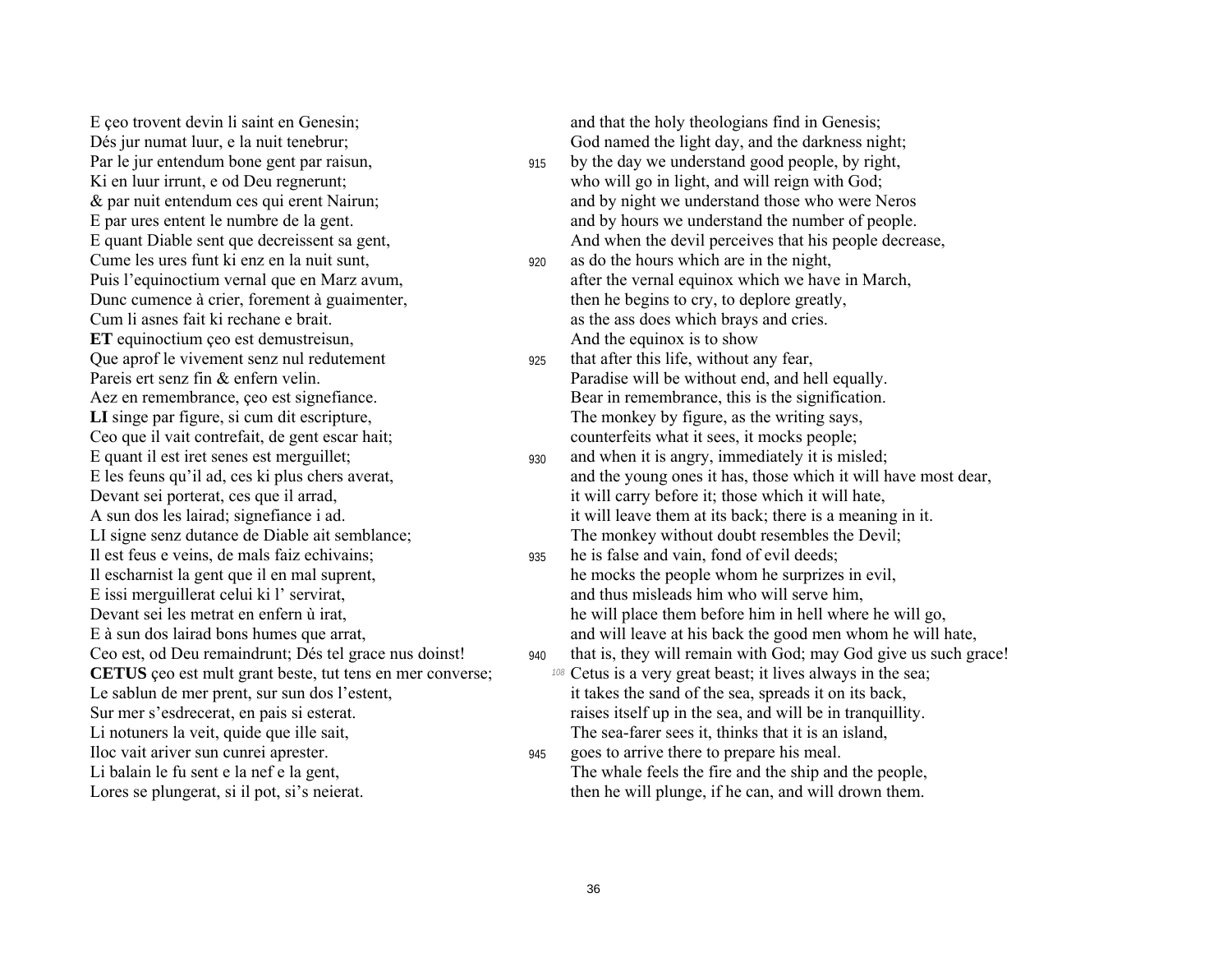*Cetus hic pingitur, et quomodo sustinet navem, et gens, et quomodo pisces intrant in os ejus. Cetus Diabolum significat, et navis corpus hominis, et nauta animam, et arene maris divicias hujus mundi, et pisces animas.* 

LI cetus Diable est, e la mer cest mund est; The cetus is the Devil, and the sea is the world; E les graveles sunt les richeises del mund; and the sands are the riches of the world; Tant suef e tant bon que li petit peissun, so sweet and so good that the little fish, E Diable ensement strangluerat la gent, 960 and similarly the Devil will strangle the people, Içeo dit Bestiaire, un livre de gramaire. This saith the Bestiary, a book of science. Que pert sa nureture, oez en quel mesure.<br>
Perdix altre deceit, quant altrui os vait,<br>  $\begin{array}{ccc}\n\text{965} & \text{One perdix deceives another, when it sees the eg}\n\end{array}$ Que il porrunt ben manger, voler, e os purchacer; the till they can eat well, fly, and obtain eggs; E ceo en sun escrit Jeremias nus dit: and that Jeremiah tells us in his writing: La perdix crierat, e si asemblerat the partridge will cry, and will collect

- E le anme, notuner; cors, nef k'il deit guarder;  $\frac{950}{950}$  and the soul, the steersman; the body, the ship which he ought to keep; E li fuis est amur, que hume aime sun or, and the fire is love, because man loves his gold, Sun or e sun argent, quant ceo Diable sent, his gold and his silver; when the devil perceives that, E melz seur serat, lores le neierat. And he shall be the more sure, then he will drown him. **E CEO** dit escripture, cetus ad tel nature, And this says the writing, cetus has such a nature,
- Que quant il volt manger, cumence a balier 955 that when he wants to eat, he begins to gape, & el baliement de sa buche odur rent, and the gaping of his mouth sends forth a smell, Ki l'odur amerunt, en sa buche enterunt, who will like the smell, will enter into his mouth, Ilores *(sic)* les ocirat, issi les transgluterat; and then he will kill them, thus he will swallow them,
- Ki issi le amerunt, que en sa buche enterunt. who shall love him so much that they will enter into his mouth. **PERDIX** de oisel est nun, e pur çeo ad tel nun, Perdix is the name of a bird, and therefore it has the name,
- 965 One perdix deceives another, when it sees the eggs of another, Se ele pot si's emblerat, en sun ni les metrat, in the metrat if it can it will steal them, it will put them in its own nest, Lores les cuverat, e tant les nurirat, **109** then it will sit on them, and will breed them so long,
- Se dunc oent lur pere, ù la voiz de la mere, if then they hear their father, or the voice of their mother,
- Par le voiz entendrunt que de lur linage sunt,  $\frac{970}{4}$  they will understand by the voice that they are of their kin, Icés deguerpirunt ki nuriz les averunt; they will desert those who shall have bred them; Pur ceo melz valt nature, que ne fait nureture; therefore nature is more powerful than breeding,
- Ceo que altre cuvat, ki pur fol se tendrat. 975 what another laid, which will hold itself for a fool. Aez en remembrance, ceo est signefiance. Have in remembrance, this is a signification. LA perdix felunesse, ki se fait larenesse,  $\blacksquare$  The partridge, which is wicked, which makes itself a thief,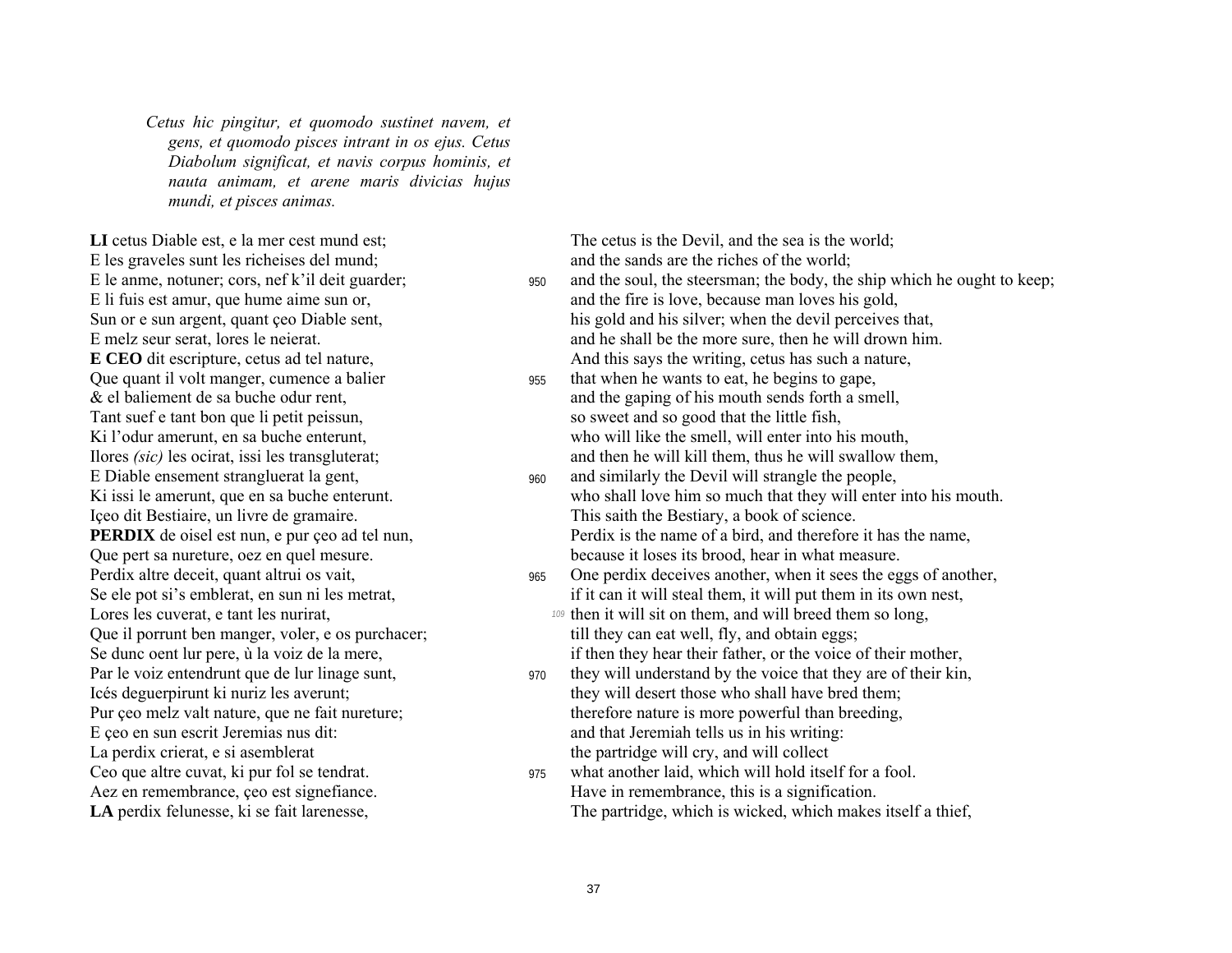Ceo est tut ensement quant Christiene gent 985 it is similar when the Christian people<br>Oent de Deu en tele guise e voiz de saint eglise.<br>
985 it is similar when the Christian people<br>
1985 it is similar when the Christian p

*His quo que monstratur Deus, homo, et Diabolus, pro exemplo gentibus, et hi modo volucres sunt Deum designantes et carnales hommes, et est avis aquila que dicitur regia in Deo præposita.* 

En Latine raisun *cler-veant* le apellum, in the Latin tongue we call it clear-seeing, E de alt vent volant, la peissun prent noant, 995 and it comes from a loft flying, seizes the fish as it swims, Entre ses pez les prent, porte les belement it takes them in its feet, carries them fairly<br>Al soleil, quant est cler, si lur fait esguarder,<br>the sun, when it is bright, and makes the Al soleil, quant est cler, si lur fait esguarder, to the sun, when it is bright, and makes them look at it,<br>E celui k'il verad ki plus dreit guarderat, to the sun, when it is bright, and makes them look at it,<br> $\frac{1000}{2}$ **PHISIOLOGUS** de l'egle dit plus, 1005 Physiologus says further of the eagle,

Ki issi toit al frunt ceo que altre perdix pont, which thus carries to the thicket what another partridge lays, Diable est en tele guise, ki tolt â saint eglise is the Devil in such manner, who takes from Holy Church

- Ceo que aveit baptizez, cum ses os merchiez;  $980$  that which it had baptized, as its eggs which it has obtained; Mais quant li perdizel aunt parcreu oisel, but when the little partridges are grown up to be birds, Qu'il entendent le pere e la voiz de la mere, that they hear their father and the voice of their mother, Laissent lur nureture, venent à lur nature, they leave their breeding, and come to their nature, E cil ki's ad nurri se tent pur escharni; and he who has bred them holds himself afterwards despised;
- hear of God in such manner and the voice of Holy Church, Que il guerpissent Diable par semblant cuvenable; that they desert the Devil by convenable semblance; Ki se tent pur huni quant se vait deguerpi; who looks upon himself as disgraced when he sees himself deserted; Sacez ceo signefie oisel de tel baillie. know that that is the signification of a bird of such a kind.

- **EGLE** est rei de oisel; mult mustre essample bel; 990 Eagle is the king of birds; he affords a very fine example;
- Ke le solail verat quant il plus cler serat, *110* which will look at the sun when it shall be most bright. Tant dreit le esguarderat jà le oisel ne cillerat, it will look at it so straight, yet it will not wink; De alt en funz de mer ben vait peisun noer; from aloft into the depth of the sea it sees well the fish swim,
- A la rive le trait, sa volunted en fait. drags it to the shore, and does its will with it. **E QUANT** li oiselet sunt el nid petitet, And when the young birds are very small in the nest,
- 1000 and the one which it shall see look at it most direct, Cel tent de sun linage, guarde le, mult est sage; it looks upon it as of its kin, and keeps it, it is very wise; Al oisel fait grant lai, ki n'esguarde le rai, it does great despite to the bird which cannot look at the sun's beam, Ne l' tent de sun linage, de lui le fait salvage, it does not look upon it as of its kin, it is estranged from it, Jà puis ne l' nurirat; e grant essample i at. it will no longer breed it; and there is a great example.
- Que quant il enveillist, e ses eles apesantist, that when it becomes old, and feels its wings heavy, E le vue li falt, lores munte en le air alt, and its sight fails, then it mounts high in the air,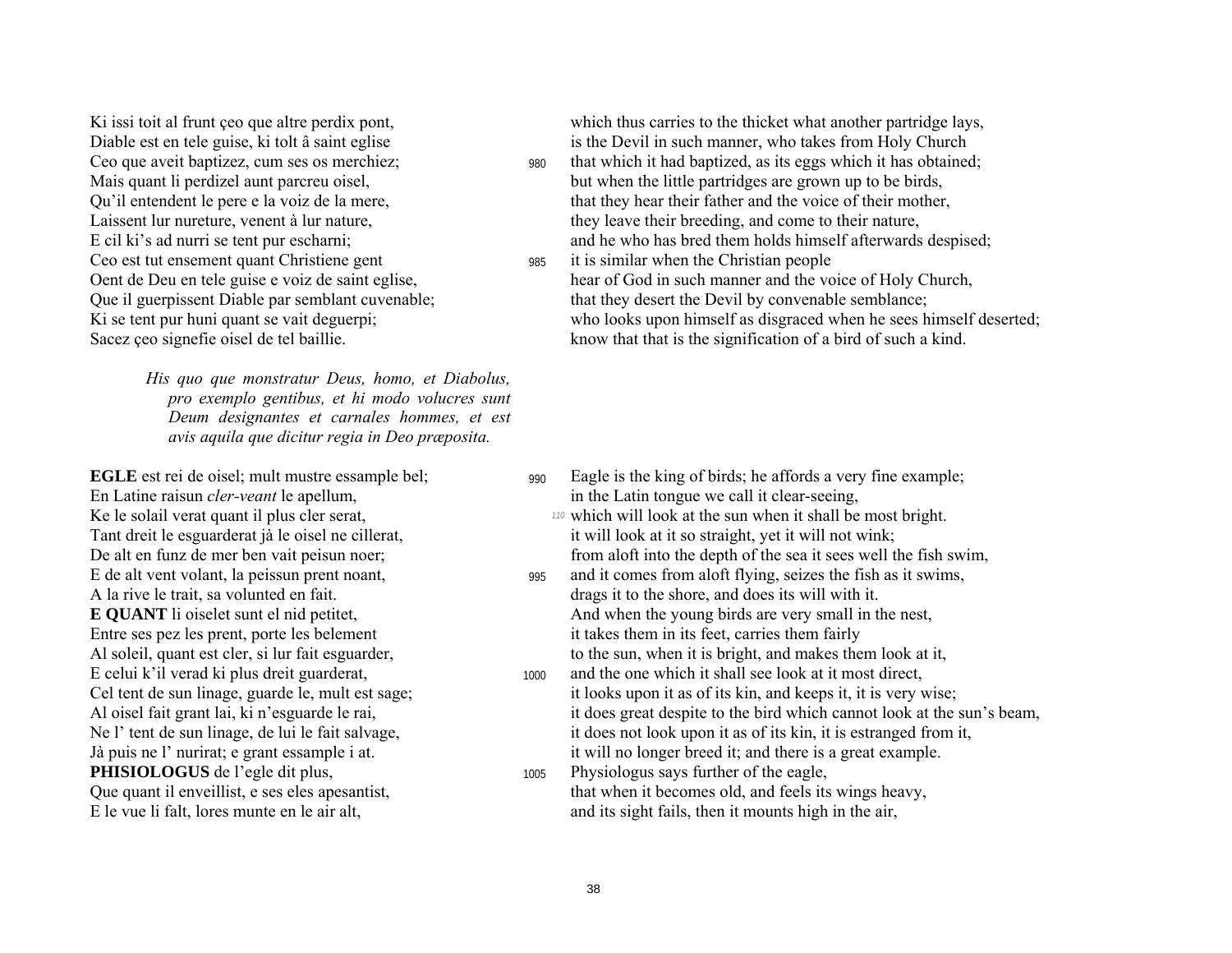En la calur se bruille, e ses eles i uille, and scorches its wings, and burns itself in the heat, and scorches its wings, E tels est sa nature, si cum dit escripture, and such is its nature, as the writing says, En pur çeo dit Davi enz el Salter issi, Therefore saith David in the Psalter thus, "Juvent seit renuvelé cum egles est mué." 1015 <sup>''</sup>Be youth renewed as the eagle is changed." LI egles signefie le Fiz Sancte Marie, The eagle signifies the Son of Saint Mary, Reis sur tute gent, senz nul redutement; king over all people, without any doubt; **CEO** qui li egles veit le oisel *(sic)* itant dreit, That the eagle sees the sun so direct, Signefie itant, seiez i atendant, it signifies as much, attend to what I say, Lores quant finerunt, altresi Deu verunt. When they shall end, similarly will see God. **ICEO** que li egles prent ses oisels belement, 1030 That the eagle takes its children fairly, Nus dune entendement que li angele ensement gives us to understand that the angel similarly Baptesme signefie en ceste mortel vie. E sacez orient demustre naissement, And know that the east signifies birth, Si cum mustre l'escrit que Dés meimes dit, as the writing shows that God himself said, "En Pareis neirat, ne de Dé luinz serat."<br> **En Pareis nor shall be born in Paradise**, nor shall he be far from God." **PUR** general pechet est enfés baptizet; 1040 For general sin is the child baptized; Vertut e veement en baptisterie prent; it takes strength and sight in the baptistery;

E le cal de ses oilz, tant est cuintes e duiz; and the darkness of its eyes, it is so cunning and knowing; Quant li egles ad ceo fait, en orient en vait, 1010 when the eagle has done that, it goes into the east, Veit une funtaine dunt l'eve est cler e saine, sees a fountain, of which the water is clear and salutary, Quant treis faiz se est plunget, dunc se est rejuvened. when it has dipped itself in three times, then it becomes young again. Aiez en remembrance, çeo est grant signefiance. Have in remembrance; this is a great signification. E alt maint e luinz vait, ben set que faire dait. and he dwells on high and sees far, he knows well what he ought to do. La mer mustre cest mund; peisuns, gent ki i sunt. 1020 The sea represents this world; the fishes, the people who are in it. Pur nus vint Dés en terre, pur noz anmes conquere; *<sup>111</sup>* God came on the earth to obtain possession of our souls; A nus vint à volant, del mund par tel semblant he came flying to us, from the world by such semblance Nus traist par raisun, cum eigle le peissun. he drew us, by right, as the eagle does the fish. Quant il plus cler serat, que jà n'en cillerat, 1025 when it shall be most bright, that it will not wink, Que Crist vait ensement sun Pere apartement; and as that Christ sees similarly his Father openly; E tut icil de mund ki veir Christien sunt, and all those of the world who are true Christians, E porte les en halt à l'oisel *(sic)* quant est cald, and carries them on high to the sun when it is hot, Deit noz anmes porter, devant Deu presenter, is to carry our souls, to present them before God; La digne receverat, jà nuls nen il arrat. the worthy he will receive, he will hate none of them. E le rejuvener de l'egle e del plunger 1035 And the restoration to youth of the eagle and the dipping<br>Baptesme signefie en ceste mortel vie.<br>Baptesme signefie en ceste mortel vie.

E quant il est leved, cum egle est renoved, and when it is raised up, it is made new like the eagle, E quant Deu tal essample nus mustre par dutance, and since God shows us such an example without doubt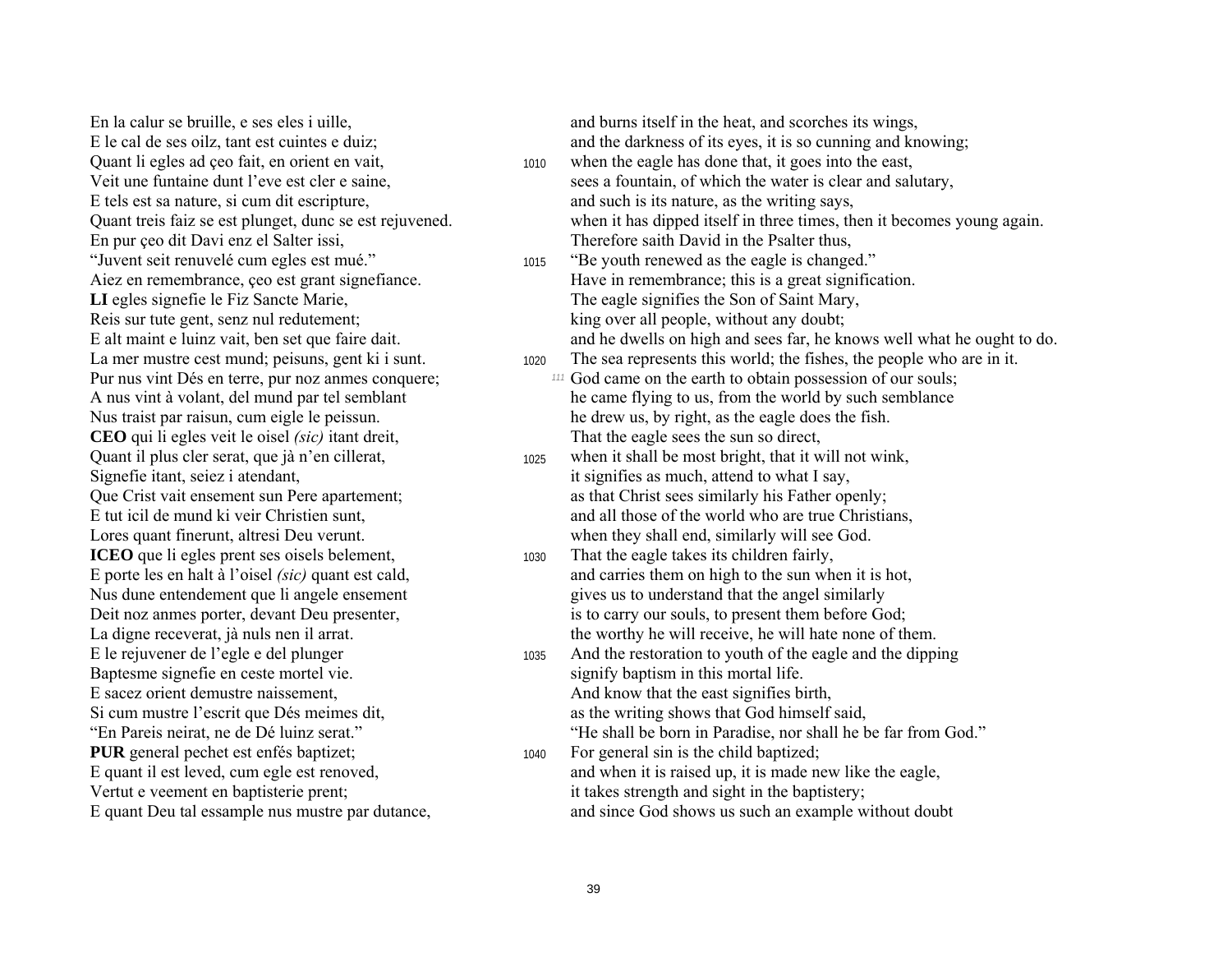En mue creature, si cum dit escripture, in a little creature, as the scripture says, Hom le dait mult melz faire, si cum dit Bestiaire; 1045 man ought to do it much better, as the Bestiary says; Quant le solail ne vait cum il faire dait. when it does not look at the sun as it ought to do.

*Caladrius est avis talis nature, quod si hominem egrotum ad mortem ullilt (sic) eum, eum videndo in se trait omnem infirmitatem hominis, et sic homo sanus fit, et caladrius aut egrotatur aut pro eo sepe moritur.* 

Trestut blanc en verté, cum mave est furmé, all white in truth; it is shaped like the thrush, En un livere ceo di; Deuteronomi 1055 in a book it is said; Deuteronomy La defent à manger, ke mult est l'oisel cher. for the bird is very dear. **ET** Phisologus dit que caladrius **And Physiologus says that caladrius** And Physiologus says that caladrius Que il set ben choisir hume ki dait murir that it knows well how to distinguish a man who must die Que par sun veement le mal de l'hume prent, that by its look it takes the man's ill, AL oisel ad un os enz en la quisse gros; 1065 The bird has a great bone in its thigh; Se hum la muele ad, qui la veue faldrat is not if one has the marrow, who shall be blind E iceo demustrum par ceo que ci peinum. And that we show by what we paint here.

*Et dolores nostros ipse portavit, et Judeos propter eorum nequiciam derelinquid. Et hic homo et caladrius est pictus.* 

- Son fiz Bait deguerpir se Deu ne volt servir; he ought to desert his son if he will not serve God; Lores le deit geter, si Deu ne volt aurer, then he ought to cast him away, if he will not adore God, Cum li egles fait, ki sun oisel lait, as the eagle does, who leaves its young bird,
- Vers Deu guarder devum, que nus ne forslignum. 1050 <sup>112</sup> We ought to look towards God, that we may not become disinherited. Aiez en remembrance, çeo est grant signefiance: Have in remembrance, this is a great signification. Ne voil ore plus traiter, de altre voil parler. I will not treat of it any more, but will speak of another.

**CALADRIUS** est nun de un oisel que truvum Caladrius is the name of a bird which we find

- 
- En curt à rei deit estre, e de une chose est maistre, ought to be in the court of a king, and it is learned in one thing,
- De enfermeté que hum ad, ki devant lui vendrat; 1060 of the infirmity which he has, who shall come before it; Se il dait murir par veir, ne l' deignerad veair; truly, if he must die, it will not deign to look at him; Mais se il volt veer, tresben sacez pur vair, but if it will look at him, know very well for truth, Tut le mal à sei trait, e li hum sain se vait. it draws all the disease to itself, and the man recovers.
- E les oilz en uindrat, sens repairarat; and will anoint his eves with it, immediately he will recover them;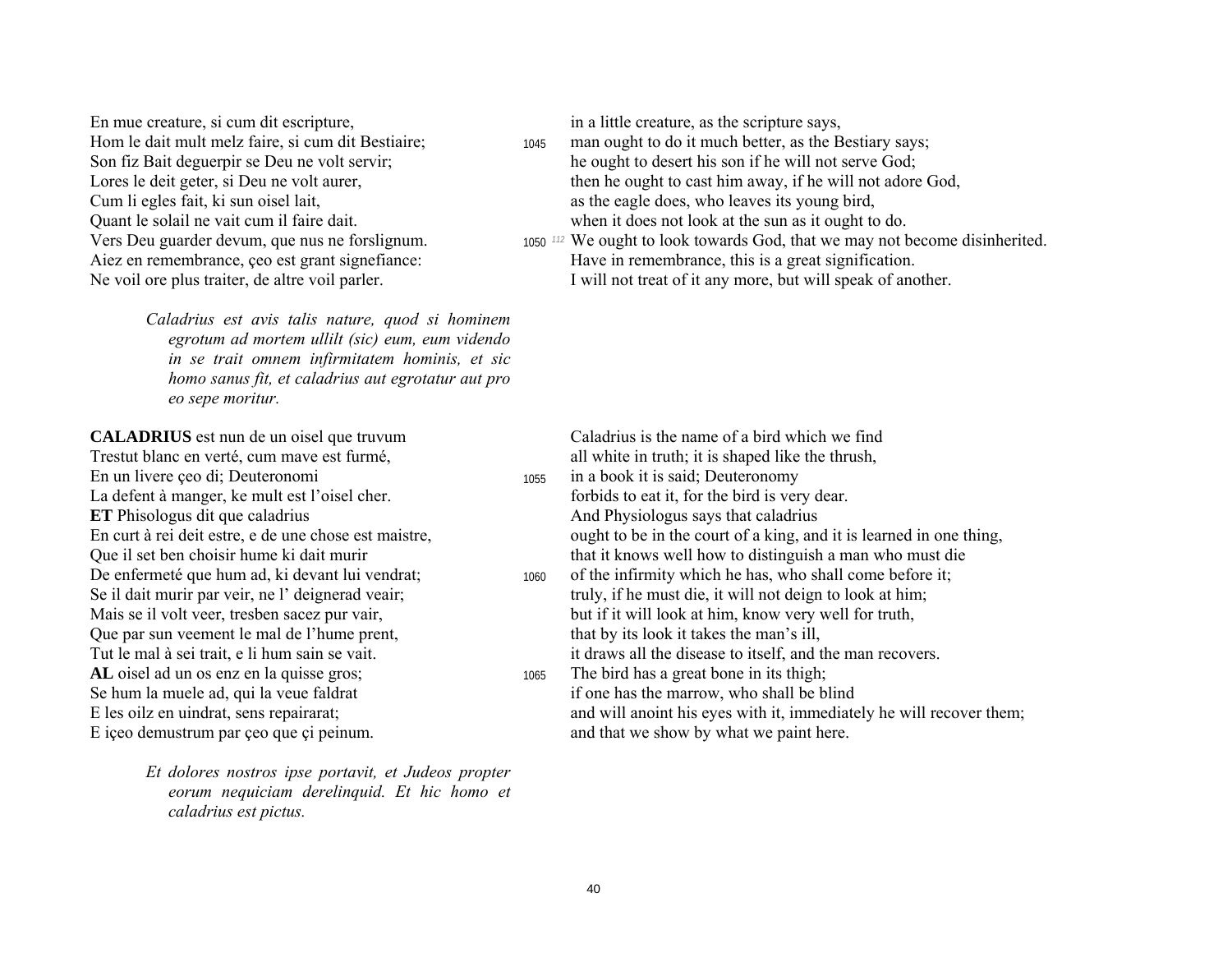**KALADRE** signefie Jhesu le Fiz Marie; Caladrius signifies Jesus the Son of Mary; Tut est blancs espurget e mundes de pechet, 1070 he is all white, purged and cleansed of sin, Unches pechet ne fist ne l' pensat ne ne l' dit, *113* he never did sin, or thought it, or said it, **DES** vint Judeus salver, ne l' voldreit receter, 1075 God came to save the Jews, they would not receive him, Par çeo que nus avum de sun nun le surnun, 1080 because we have the surname of his name, E içeo signefie baptesme en ceste vie,  $1085$  and that signifies baptism in this life, De precius sarment de bon odurement, 1095 of precious spice of good odour, Volentrivement ses eles i esprent, voluntarily it spreads its wings over it, Iloc art de sun gré, en puldre est tresturné, there it burns of its own will and is reduced to powder, E tel est sa nature, si cum dit escripture, *114* and such is its nature, as the writing says,

- Sulunc ceo que Dés dit meme en sun escrit, according to what God himself said in his writing, E par tai fait cler que par tei sei cher, and by thee makes it clear that by thee I am dear,
- Par çeo venquit Diable par vertud cuvenable. therefore he conquered the Devil by proportional strength.
- Pur çeo nus reguardat e les Judeus laissat; therefore he looked upon us, and left the Jews; De pechet e de mort nus guari par sun confort, he cured us of sin and death by his comfort, Judeus mururent, pur ceo deivent murir; the Jews died, and for that they ought to die; Mais nus que il volt veer vendrum à sum voleir. but we whom he will look at shall come to his will,
- Dex prist Critien, e issi nus nume l'em. God takes the Christian, and thus we are named. **CEO** que en Griu est cristus, en Latin est unctus, What is in Greek *χριστός*, is in Latin *unctus*, E ceo que est uinz en Franceis, en Jhesu Crist li rais and in French *uinz*; in Jesus Christ the kings Sunt baptizez e oinz, e nus de crisme uinz, and are baptized and anointed, and naked are anointed with the chrism,
- La muole de l'os de l'oisel ki est gros, the marrow of the bone of the bird which is great, Par quei Cristiens vait, ki ainz avogle esteit; by which the Christian sees, who before was blind; Ceo est signefiance, aez en remembrance. that is the meaning, keep it in remembrance. **FENIX** est uns oisaus ki mult [est] genz e bals, Phœnix is a bird which is very elegant and handsome,
- En Arabe est truvé, cume cisne est formé; 1090 it is found in Arabia, and is shaped like a swan; Nuls hom ne set tant quere que plus en truist en terre; no man can seek so far as to find another on the earth; El mund tut suls est, e trestut purprins est; it is the only one in the world, and is all purple; v.c. anz vit e plus, ee dit Ysidorus; it lives five hundred years and more, Isidore says so; Quant se veit enveillir, vergettes vait cuillir when it perceives age coming on, it goes and collects twigs
- Cum fuie le prent, aprof desus síestent, as leaves it takes them, and spreads itself upon it, Par la raie del solail recet la fue fedail, by the sun's ray it takes the pure fire (of the heaven),
- Par le fu del sarment, par le bon uignement 1100 by the fire of the spice, by the good ointment Del chalt e del humur la puldre prent dulcur, on the heat and humour the powder takes sweetness,
- Al terz jur vent à vie; grant chose signefie.  $\blacksquare$  on the third day it comes to life: it has a great signification.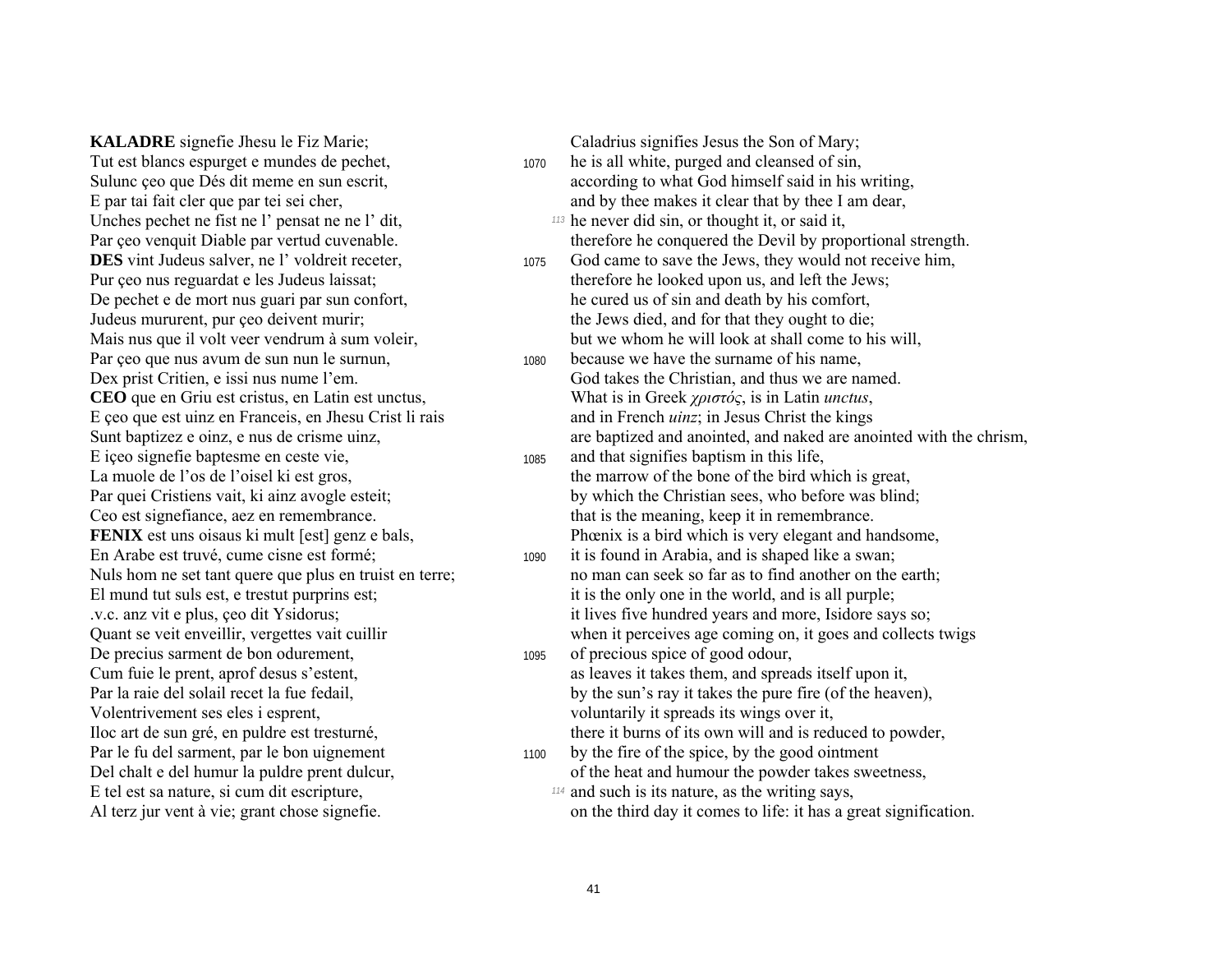& Phisologus dit uncore plus; <sup>1105</sup> and Physiologus says still more; Puis que il ad çeo fait enes le pas se vait, 1110 after it has done that immediately it goes, Uns prestres en tel guise al oisel fait servise, 1115 a priest in such manner does service to the bird, **FENIX** signefie Jhesu le Fiz Marie, *115 Phoenix signifies Jesus the Son of Mary,* Ke il out pousté murir de sun gré, that he had power to die of his own will, Fenix dous eles ad, signefiance i ad 1135 Phoenix has two wings, there is a meaning in it:

**DE** lui dit Bestiaire chose que mult est maire,  $\overline{O}$  Of it the Bestiary says a thing which is much greater, Fenix cinc cenz anz vit  $\&$  un poi plus, ceo dit, the Phoenix lives five hundred years and a little more, it says, Puis volt rejuvener, sa vellesce laisser, when it will become young again and leave its old age, Lores le basme prent de là dunt il desent, then it takes the balm from there whence it descends, Treis feiz se plungerat, tut sun cors uindrat; three times it will dip itself, it will anoint all its body;

E tant par est membré, vent à une cité, and it is so strong of limb, it comes to a city, Ceo est Eliopolis,  $\dot{u}$  repaire tut dis, which is Heliopolis, where it repairs always, Dunc cumence à nuncier que il volt rejuvener; then it begins to announce that it wishes to be made young again; Iloc est uns alters, ne qui que il sait mais tels, there is an altar, I do not think there is another like it,

- Ke ben entent le crie qu'il ad de lui oie, that he understands well the cry that he has heard from it,<br>Ou'il volt reiuvener e sa veillesce leser: that it wishes to become voung again and leave its old age that it wishes to become young again and leave its old age; En Marz u en Averil ceo fait l'oisel gentil. in March or in April the beautiful bird does that. LI prestres quil sarment, sur sun alter l'esprent, The priest collects spice, burns it upon his altar,
- E fenix vent volant, el fu se met ardant; 1120 and the phœnix comes flying, puts itself in the burning fire; Quant ars est li sarment e le oisels ensement, when the spice is burnt, and the bird likewise, Li clers vent al autel, jamais nen orez tel, the clerk comes to the altar, you will never hear of such a one, Iloc truve un verment, suef alout petitet, there, he finds a vermin, softly it went very little, Al secund jur revent, furme d'oisel tent, on the second day he returns, it has the form of a bird,
- Quant repaire al terz jur l'oisel trove greignur, 1125 when he repairs on the third day he finds the bird bigger, Tut est fait e furmé, al clerc dit tan *vale*; it is all made and formed, to the clerk it says so much, vale; Içeo est Dés te salt; puis repaire el guald, that is, God save thee; then it repairs to the wood, Dunt il anceis turnat, ainceis qu'il se bruillat. From whence it formerly turned, when it burnt itself. Sacez tel est sort, de sun grévent à mort, Know, that is its lot, it comes to death of its own will,
- E de mort vent à vie; oez que signefie. 1130 and from death it comes to life; hear what it signifies. E de mort vent a vie, fenix ceo signefie; and from death came to life, Phœnix signifies that; Pur sun pople salver se volt en croiz pener. to save his people he chose to suffer on the cross.
- Par ces eles entent dous lais veraiement, by these wings are meant the two laws, truly, La velz lai e la nuvele, ki mult est saint e bele; the old law and the new, which is very holy and beautiful; Ceo vint Dés pur emplir, pur sum pople guarir. God came to fulfil that, to cure his people. Or fine la raisun, altre cumencerum. Now ends the subject, we will begin another.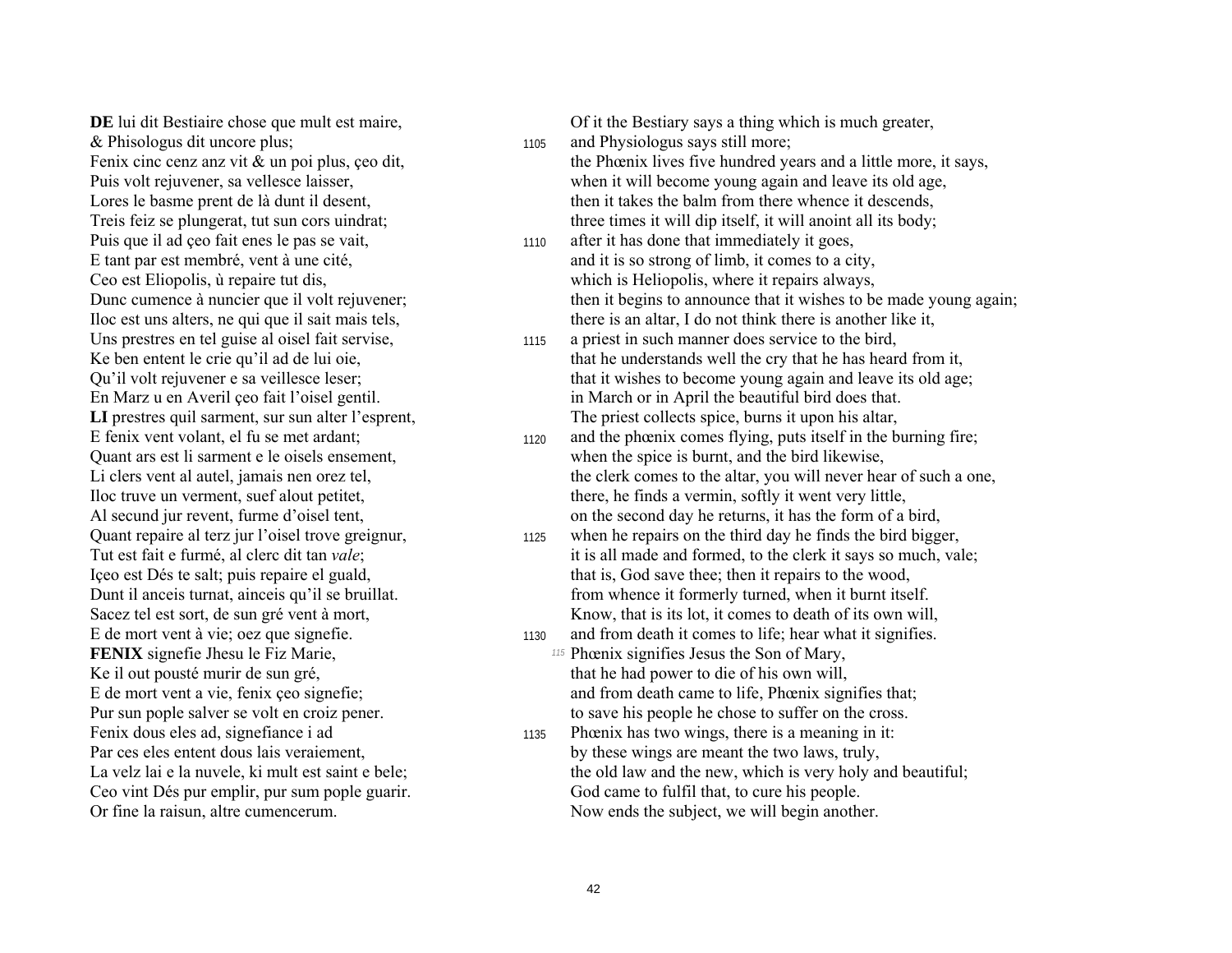*Pulli ejus oculos eruere volunt, quapropter interficit.* 

L'altre manjue es filles lesardes, cocodrilles, the other eats in the isles lizards, crocodiles, *Honocrotalia* en Griu itel nun ha, it has the name *όνοκρόταλος* in Greek, En Latine sermun çeo est *lignum costrum*, *(sic)* in the Latin tongue that is *longum rostrum*, Li oiselet sunt fer, prenent le à becher, the little birds are fierce, take to pecking it, Volent le devorer e ses dous oilz crever; desire to eat it and pick out its two eyes; E içeo demustrum par çeo que si's peignum. 1160 and that we show by painting them here.

*Et pellicanus Christum significat, et pulli ejus Judeos designant.* 

**CEST** oisel signefie le Fiz Sancte Marie, This bird signifies the Son of St. Mary, Si sumes relevÈ, de mort resuscitÈ, who are raised, restored from death, Or oez par maisterie que içeo signefie, Now hear by science what that signifies, Pur quei li oiselet bec al pere le oillet,<br>
E li peres est marri quant les ocit issi;<br>
and the father is angry when it kills the bird

**PELLICANUS** est nun de oisel [de] tel façun, 1140 Pellicanus is the name of a bird of such make, Ceo est grue en verté, en Egypte est trové; that is the crane in truth, it is found in Egypt; Dous maneres en sunt; de juste le Nil vunt; there are two kinds; they live close to the Nile; L'une en eves abite, de peissun est sa vite; the one dwells in the water, it lives upon fish; Serpent, pullentes bestes, mult sunt de malveis estres; 1145 serpents, stinking beasts, they are of very bad nature; En Franceis *lunc bec* est; e de tel nature est, in French it is *long-beak*; and of such a nature it is, Quant vent  $\hat{a}$  ses oisels,  $\&$  il sunt granz  $e$  bels, when it comes to its young birds, and they are great and handsome, E le volt joir, de ses eles cuverir, 1150 and it will fondle them, cover them with its wings, Dunt le[s] bech e prent, si's ocit à turement, then it pecks and takes them, and slays them with torment, E puis les lesse atant, mort les lesse gisant, and thereupon leaves them, leaves them lying dead, Puis repaire al terz jur, mort les trove à dolur, then returns on the third day, is grieved to find them dead,<br>Dunc en fait dol si fort quant ses oisels vait mort, and makes such great lamentation when it sees its little b and makes such great lamentation when it sees its little birds dead, De sun bec fert sun cors que li sancs einst fors, with its beak it strikes its body that the blood issues forth, Li sancs vait degutant sur ses oisels caant; *116* the blood goes dropping and falls on its young birds; Li sancs ad tel baillie, par lui venent en vie, the blood has such quality, by it they come to life,

E nus si oisel sumes en faiture de humes; and we are the young birds in the shape of men; Par le sanc precius que Dés laissat pur nus, by the precious blood which God shed for us, Cume li oisel funt ki par treis jurs mort sunt. 1165 as the little birds are which are dead during three days.

and the father is angry when it kills the birds thus;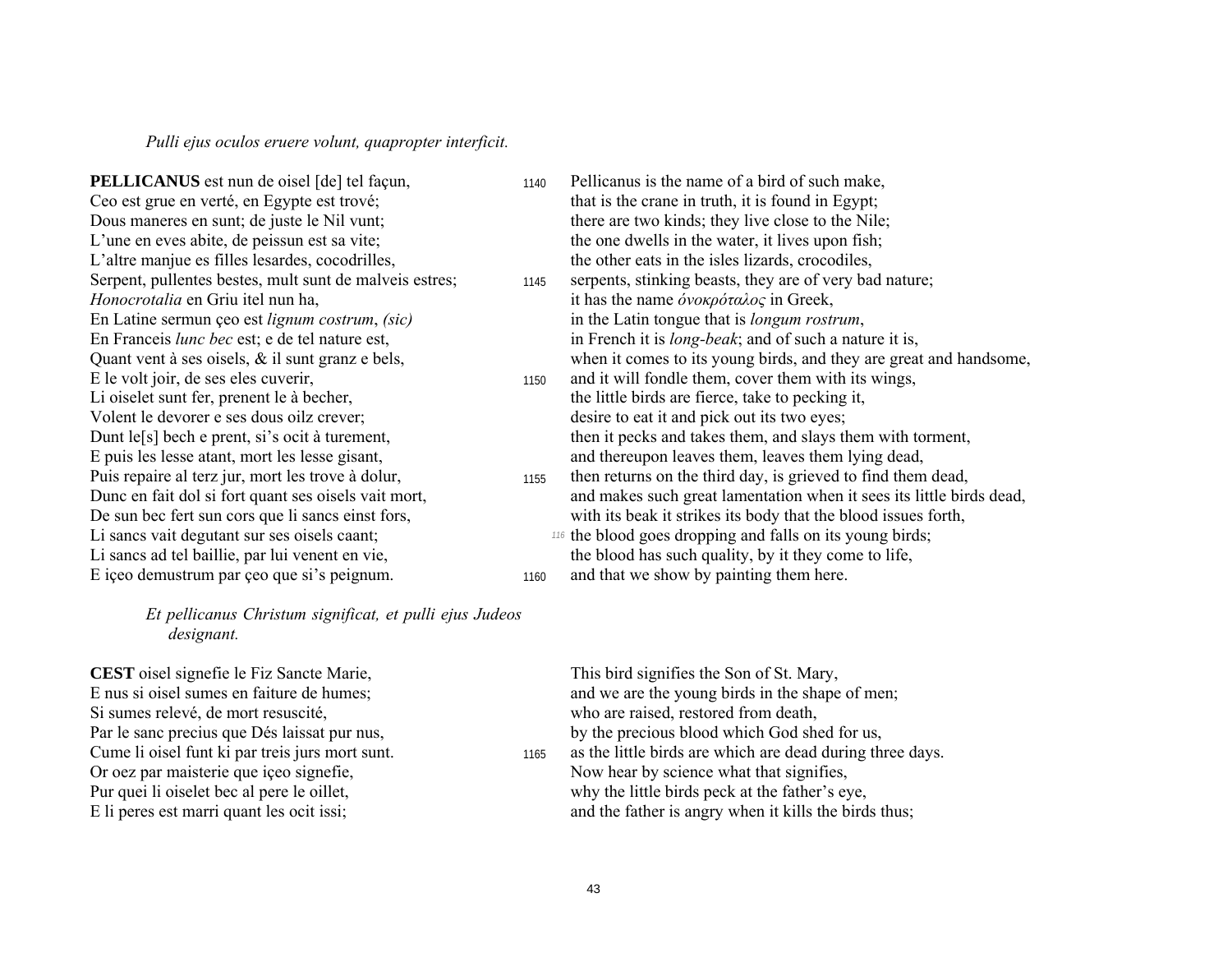*Que etiam alias columbas ad se remeare facit; Et hec columba Christum significat.* 

**UNS** colums est, çeo dit Ysidre en sun escrit, There is a dove, as Isidore says in his writing, Ki à sum columber altres fait repairer, which makes others come to its dove-cot, Ceo est Saint Eglise, repairum al servise; 1180 that is, Holy Church, we repair to the service; E icele colur ki retrait à bisur, 1190 and that colour which approaches to brown, El ventre del ceti, en Inde fud ravi. 1195 in the whale s belly, he was carried off to India.

Ki nie verité, si volt crever le oil Deu, he who denies truth, will put out the eye of God, E Dés de cele gent prendrat vengement 1170 and God of that people will take vengeance: Aez en remembrance, ceo est signefiance. https://www.marking.induce.in.induced.com/have in remembrance, that is the meaning.

E quant sunt asemblez tut unt lur volentez; and when they are assembled they have all their wills; De plusurs colurs sunt li columb ki là vunt. 1175 of various colours are the doves which go there. Or oez senz dutance de tut signefiance.<br> **LI** colums signefie Jhesu le Fiz Marie,<br>
The dove signifies Jesus the Son of Mary, The dove signifies Jesus the Son of Mary, E nus ses colums sumes, e en faiture de humes, and we are his doves, and in shape of men, E à sun columber nus fait tuz repairer, and to his dove-cote he causes us all to repair,

- Iloc quant asemblum trestut ben i truvum, there when we meet we find everything well there, Nul prophete fist que il nus raensist, no prophet did so much as to redeem us, Ne apostle ne angele, saint ne archangele, nor apostle nor apostle nor angel, saint nor archangel, Mais DÈs tant nus amat, sun Fiz renvaiad, *117* but God loved us so much, he sent his Son,
- En guise de columbe, Saint Espirit vint el munde. 1185 in guise of a dove the Holy Ghost came into the world. Oez pur quei plusurs li columbe unt colurs; Hear why the doves have various colours; Se uns colums ad plusurs en ses pennes colurs, it signifies prophets according to the allegory. Prophetes signefie solunc allegorie, A dove has various colours in its feathers, Ki distrent Escriptures de diverses mesures, which denote Scriptures of different measures,
- Icele signefie, ne larai ne l' vus die, that signifies, I will not omit to tell it you, Que Elyas fud portet là sus, en l'air levet. that Elias was carried up above, raised in the air. **E LA** bloie columbe unt plusur, And the blue colour which many doves have, Zonam mustre en verté, ki fud par mer porté in truth denotes Jonah, who was carried by sea
- **PAR** colur d'or entent treis enfanz veirement, By the colour of gold is meant truly three children, Abdenago, Sydrac, e li terz fud Misac, Abednego, Shadrach, and the third was Meshach, Ki de tant ne de quant ne firent le cumant who on no terms would do the command Nabogodonosor, ki fist ymages d'or, charles entre electronic de Nebuchadnezzar, who made images of gold,
- Que fesaient aurer e pur deus apeller; 1200 which they caused people to worship and call upon as gods;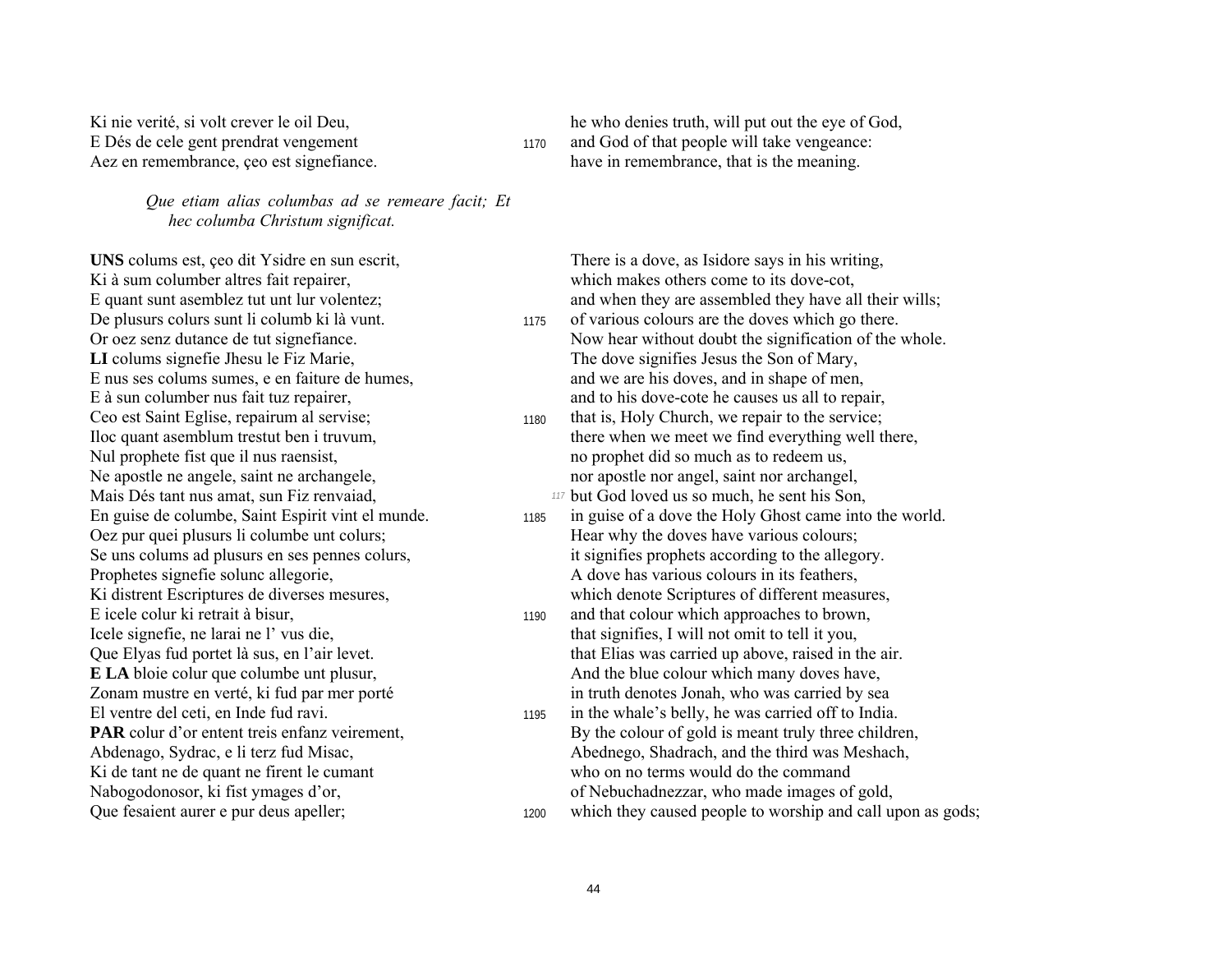LI colums ki est blans, sciez i entendanz,  $\blacksquare$  The dove which is white, pay attention to it, Il mustre Saint Johan par veir e senz engan, it denotes St. John by truth and without guile, Que Dés venuz esteit, sun pople salverait; 1205 that God was come, and would save his people; Icist Dés anunchat, e Dés cestui loat, he announced God, and God praised him; **E PURPRINE** colur mustre Nostre Seignur, And purple colour denotes Our Lord, E purprin vestement vestud out veirement, <sup>1210</sup> and truly he had put on a purple vestment, **E CEO** truvum escrit, que Bestiaire dit, *118* And we find it written, that the Bestiary says, N'i ose aprismer, ne à l'umbre atucher, dans dare it approach it, nor touch the shadow, Quant veient le dragun aler tut envirun, when they see the dragon go all round, Al arbre vunt suvent pur le defendement, 1230 they often go to the tree for defence, Mais quant l'arbre larunt, e il departirunt, but when they leave the tree and depart, **CEST** arbre signefie Jhesu le Fiz Marie, 1235 This tree signifies Jesus the Son of Mary,

Pur ceo demustrent or, que il destlrstrent *(sic)* dés d'or. they show gold because they contemned gods of gold. Li deintre al Dei, ceo que disait la lai, the forerunner of God, because he announced the Law,

- Entre fiz de muliers ert ned emfés plus chers. among the sons of women he was born a child most dear. Ki sufri passiun, que purpre entendum, who suffered passion, which we understand by purple,
- Dunt li serf sort geterent ki en croiz le penerent; for which the slaves threw lots who punished him on the cross; Quant et cel repairat vermail se demustrat, when he repaired to heaven he showed himself red, Signe ert de passiun; or fine ceste raisun. it was a sign of his passion; now ends this discourse.
- En Ynde uns arbres est, dunt li fruiz si dulz est, 1215 in India there is a tree, of which the fruit is so sweet, Ke estut le vunt requere li colum de la tere, that the doves of the earth go seeking it above all things, Li fruit en mangerunt, en l'arbre se serrunt, they eat the fruit of it, seat themselves in the tree, Lores sunt en repos tant cum sunt desrains clos. then they are in repose as long as they are sheltered behind it. **UNS** draguns est en tere ki as oisels fait guere; There is a dragon in the earth which makes war on the birds;
- Le dragun crement tant l'arbre, que tant ne quant 1220 the dragon fears so much the tree, that on no account Mais deluinz entur vait, si il pot lait lur fait; but it goes round at a distance, and, if it can, does them injury; Se l'umbre est à destre, dunc se vait à senestre, in the shadow is to the right, then it goes to the left, Se il est à senestre, li draguns vait à destre. if it is to the left, the dragon goes to the right.
- LI columbe tel sens unt ki sus el arbre sunt, 1225 The doves have so much understanding which are above in the tree, Qui aguaitant les vait, mais il nul mal ne les fait, which goes watching them, but it does them no harm, Ne jà nul mal nen averunt, tant cum en l'arbre sunt, nor will they ever have any harm, as long as they are in the tree, Ne il ne lur pot faire laenge ne contraire; nor can it do them any injury or contrariety;
- Jà tant cu'i serunt pur le dragun mal nen averunt, as long as they shall be there they will have no hurt from the dragon, E li draguns vendrat, lores les ocirat. And the dragon shall come, then it will kill them. Ceo est grant signefiance, aiez en remembrance. This is a great meaning, have it in remembrance.
- E nus ses colum sumes en faiture d'ummes; and we are his doves in the shape of men;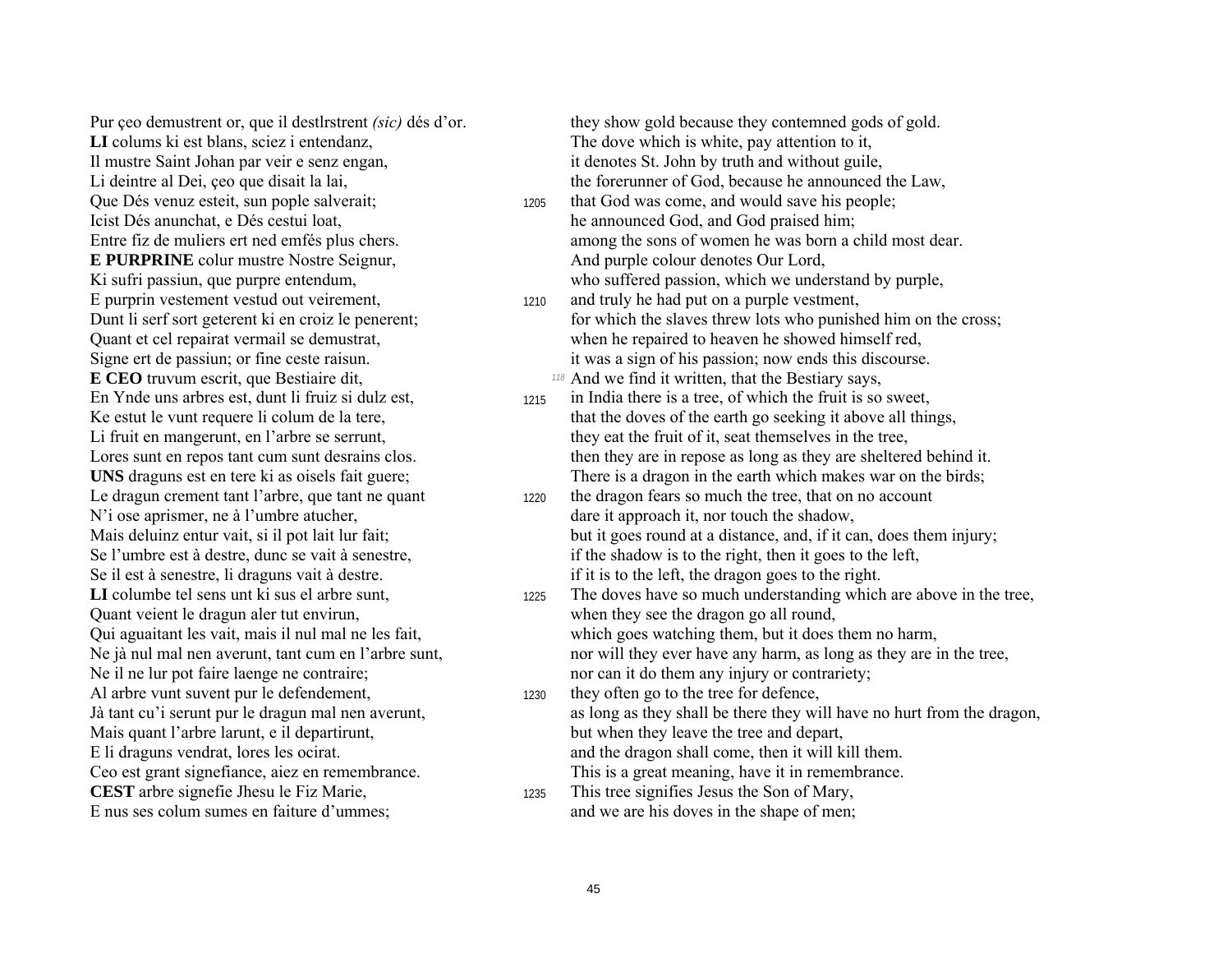E à Sancte Marie dist li angele en tel baillie. And to Saint Mary the angel said in such quality, Ensemble nus tenum, cest arbre cultivum; let us hold together, let us cultivate this tree; Bon i est à abiter ensemble pur urer; *<sup>119</sup>* it is good to inhabit there together to pray; Quant trestut fist pur gent pur prendre esperement; 1245 when he made everything for people to take example; **TURTRE** ceo est oisel simple, caste, e bel, Turtle is a bird, simple, chaste, and fair, Humle e caste est, e Dés sis malles est; 1255 it is humble and chaste, and God is its male; E turtre signefie sacez Sancte Marie, 1260 And know, the turtle signifies Saint Mary, U saint anme en verté, ceo dit auctorité.  $\blacksquare$  or holy soul in truth, so says the authority.

Et suam matrem ita præ senectute, ut eis deficiat *gressus, visus, et volatus, eos sub alas suas fovet, et ita in juventute redeunt; itaque hoc exemplo filius beneficii portionem patri et matri si potest inpendere debet.* 

& est de tel nature, si cum dit escripture, and is of such a nature, as the writing says,

E li draguns, Diables, ki nus est aguaitables; and the dragon is the Devil, who is on the wait for us; L'umbre, Saint Espirit, qui en meime Deu vit; the shadow is the Holy Ghost, which lives in God himself;

Que Saint Espirit decendreit, e tut le obumbereit. 1240 that the Holy Ghost should descend, and entirely overshadow her. **SEIGNURS**, ben nus guardun encuntre cest dragun; Lords, let us guard ourselves well against this dragon;

Deu devum aurer e forement mercier, we ought to worship God, and thank him very much,

- Ne n'est ren en cest mund ki essample ne dunt, there is nothing in this world which does not give example, Ki l' saverait demander, enquere, & espruver. if one knew how to ask, inquire, and prove it. Ne voil ore plus traiter, altre voil cumencer. I will treat no more of this, but will begin another.
- E sun malle aime tant, que jà à sun vivant 1250 and loves its male so much, that never during his life Altre malle nen averat, ne puis que il murrat will it have another male, nor after he shall be dead Jà altre ne prendrat, tut tens puis le plaindrat, will it ever take another, always afterwards it will lament him, Ne sur vert ne serad; signefiance i ad. nor will it be any more on the branch; there is a meaning in it. **PAR** turtre par raisun Sainte Eglise entendum, By turtle rightly we understand Holy Church,
- Ke Dés quant fud penez, en croiz à mort nafrez, because for Clod when he was punished, wounded to death on the cross, Saint Eglise enplurat, ne ainz ne puis ne laissat. Holy Church lamented; neither before nor since did she leave him. Pur çeo dient divin, k'itel ert tresque en fin, Therefore the theologians say, that she will be so to the end, Ensemble od Deu serat, salf ert, jà n'i faldrat. She will be with God, she will be safe, it will never fail.
- Dés nus otreit le sens ben de la turtre; Amen. May God give us the understanding of the turtle! Amen.

**HUPPE** oisel apellum, teste ad cume poun, Huppe is the name we give to a bird, it has a head like a peacock,

Quant il veit veil sun pere e enveilliz sa mere,  $\frac{1265}{1265}$  when it sees its father become old, or its mother fallen into old age,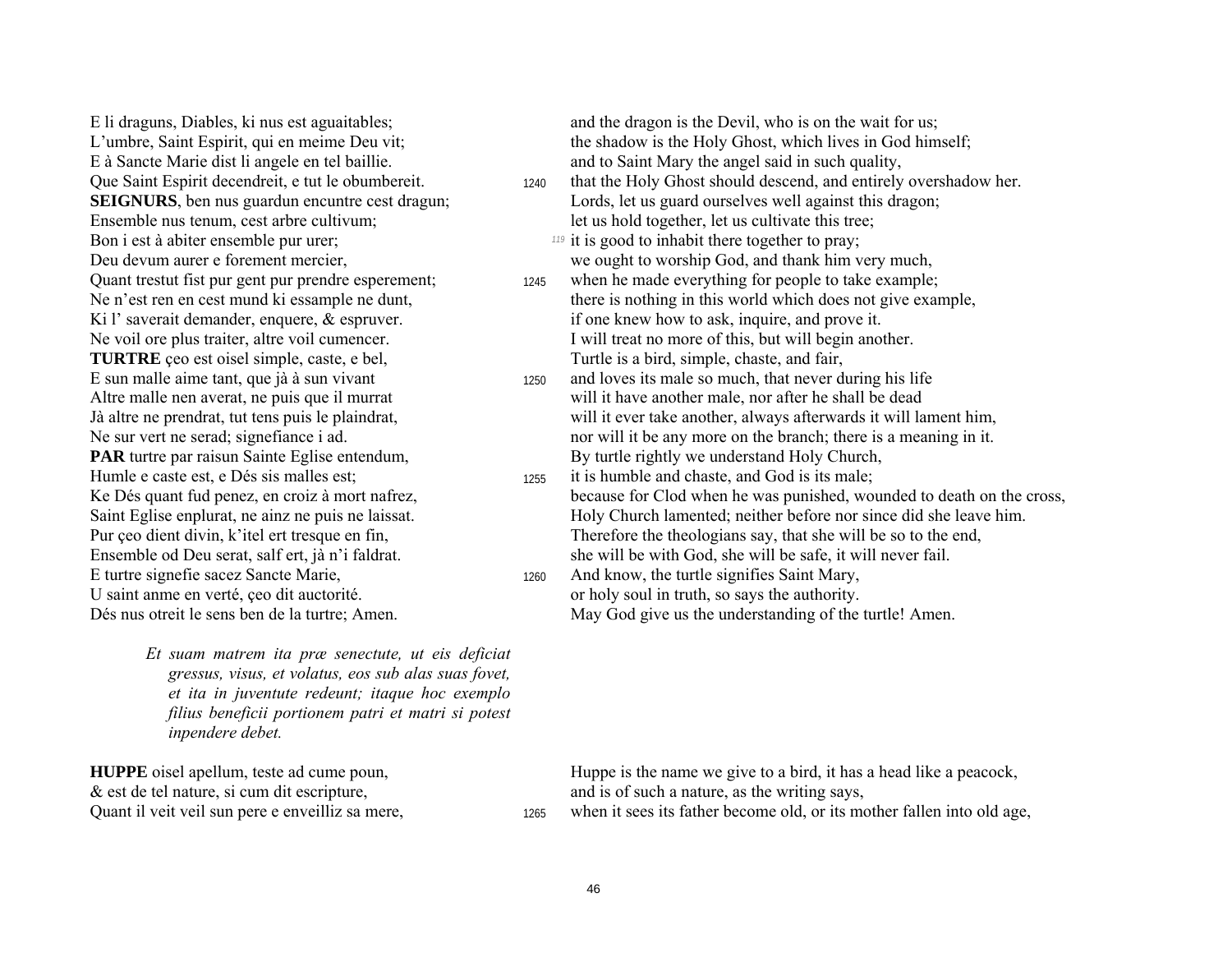Ou'il ne poent voler, ne veer, ne aler, Suz ses eles les prent, si's cove ensement, Cum sis peres ferait quant il en of esteit; E par sun cuvement si li vent vehement, E que il pot ben aler, e la ù il volt voler. Aprof lur fait semblant qu'il firent altre tant A li quant ouef esteit, guered un lur deveit. Ceo est signefiance, aiez en remembrance. **EINCOR** dit escripture, que huppe ad tel nature, Ki del sanc hume oindrait quant il se dormirait, Diables viendraient, estrangler le voldreient; Ceo li serait avis, dunc ferait mult alt criz. Or oez par maisterie que içeo signefie. CEO deit fiz fere à pere, ensur que tut à mere, Ki suef le portat, nuri, & alaitat; Quant li pere enveillist e sa mere enfeblist, Ou'il sunt nun poant, qu'il vunt apoverissant, Li fiz lur dait aier, nurir, e cuveiller. [E] SANC notat pechet dunt humes sunt lied; Quant hum en pechet dort, pechet le trait à mort Deu le volt desoter Diable & estrangler; De çeo devum loer Damne-Deu aurer, Quant itel esperement demustre à la gent; Grant essample nus dit par huppe ki çeo fait. N'en voil ore plus traiter, de altre voil parler. [I]BEX d'oisel [est] nun, que cigonie apelum; De Egipte vint del Nil, mult par est beste vil; Vil oisel est cigunie, e si vit de caruine; Nen ose en eve entrer, ki ne set pas noer; Juste la nue prent le mort peissun pullent. Culoveres e vermine, serpenz e salvagine; De tel cose est sa vie; oez que signefie. **OR** oez, hom de Dé, ki en baptesme es né, Entre en eve entendable, en mer espiritable; Par eve entent saveir, iceo sacez pur veir; Par mer, Saint Escripture, u cest mund par nature;

that they cannot fly, nor see, nor go, it takes them under its wings, and cherishes them likewise, as its father did when it was in the egg. 120 and by its cherishing it became strong, till it could go well, and fly where it would. 1270

After it makes semblance to them that they did as much to it when it was young, it owes them the return. That is a signification, have in remembrance. The writing says further, that the huppe has such a nature,

if any one shall anoint a man with its blood when he shall be asleep. 1275 devils would come, and would be strangling him; it would appear so to him, then he would make a very great cry. Now hear by science what that signifies.

That a son ought to do to his father, and particularly to his mother,

who sweetly carried him, nourished him, and fed him with her breast; 1280 when the father becomes old and the mother feeble. that they are without strength, and go into poverty, the son ought to help, nourish, and cherish them. The blood denotes sin with which men are bound;

- when a man sleeps in sin, sin draws him to death; 1285 the Devil will take him from God and strangle him; therefore we ought to praise God and worship him, when he exhibits such example to people; he tells us a great example by the huppe which does this.
- I will now treat no more of it, but will talk of another. 1290 Ibex is the name of a bird, which we call stork: it comes from Egypt from the Nile: it is a very vile animal; a vile bird is the stork, and it lives of carrion: it dares not enter into the water, because it does not know how to swim:
- near the bank it catches the stinking dead fish. 1295 snakes, and vermin, serpents and game; of such things it lives; hear what it signifies.
	- 121 Now hear, man of God, he who is born in baptism, enters in the intellectual water, in the spiritual sea,
- by water is meant knowledge, know that for truth; 1300 by sea, Holy Scripture, or this world by nature;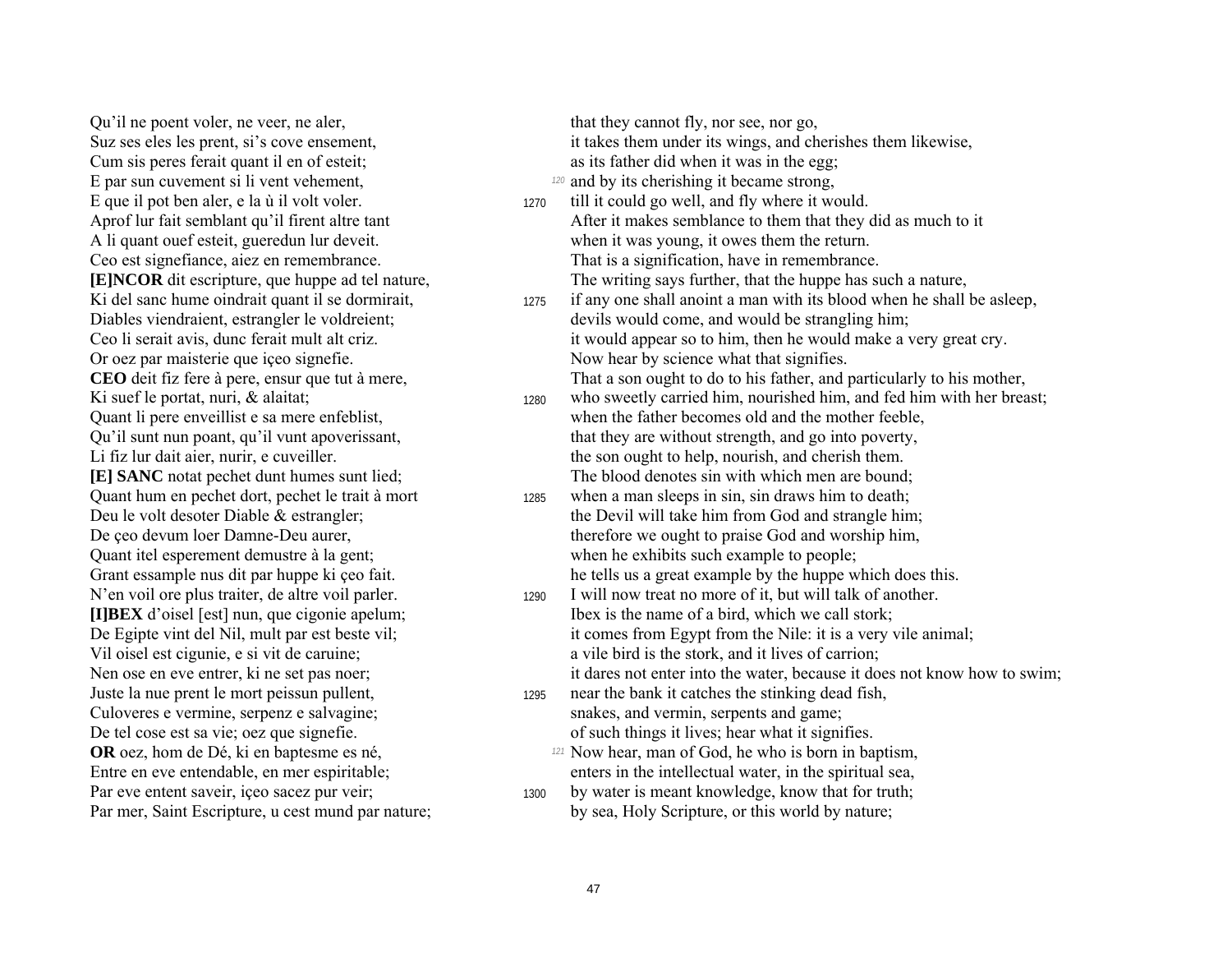Li saveirs est viande que saint hum demande: E la Saint Escripture est à l'anme pulture, Ki la volt essercer, e sultiment traiter; & hom ki le n'entent, ki ne fait escamement, Cil blasme ceo dit, cumme cigonie vit. **IEI KI** ceo ne ferat, mais defors volerat. De caruine viverat e fruit de charn averat: Fruit de charn par raisun par refornicatiun, Usure u malveise vice, perjurie e avaricie; Ceo funt li carnel, par quei hum est mortel; Fruit espiritable par quei l'en veint Diable, Içeo est karité, feit, & humilité, Joie e pais, honestée, e sainte castée. **EN** pur ceo, hom de Dé, entent auctorité: De sus mer deis voler, ceo est le munt surmunter; Mult i ad feres bestes de engins e de mal estres; Par les bestes entent Diables e male gent. Hom ki volt surmunter, ses eles deit lever; Li hom dons mains unt, ki pur eles lur sunt; Ses mains deit hum lever al cel Deu aurer, Ke del cel vint vertut dunt Satan fud vencud: E par *signum crucis*, ceo entendum tut dis. E veir par semblance dreite signefiance: Li solail en terre est cler, quant ses rais pot mustrer; Lune ses cors estent, quant lumere reprent; Oisels quant volerat, ses eles estendrat; Nef od vent aprestée curt tut sigle levé; Pur essample mustrum ceo que nus dit avum Oez altre semblance, si'n aiez remembrance. **MOYSES** fud serf Dé, ceo dit auctorité Oez miracle bel; le pople de Israel, Quant surmunter volait, ses mains al cel tendrait; Amalec fud tirant, e Judeu mescreant, Mult fud fort hume en terre, vers Moyses prist guere; Moises li venquit quant ses mains tendit, E quant jus le meteit, Amalech devenqueit.

knowledge is the food which the holy man asks; and Holy Scripture is food to the soul, for him who will exercise it and treat it subtilely;

and the man who does not understand it, and who does not make food of it, 1305 this is his blame, he lives as the crane. And he who shall not do that, but will fly out, he will live on carrion and will have fruit of the flesh;

fruit of the flesh rightly by fornication,

- usury or bad vice, perjury and avarice; 1310 that is what carnal people do, by which man is mortal; spiritual fruit by which people vanquish the Devil, that is charity, faith, and humility, joy and peace, honesty and holy chastity.
- And therefore, man of God, listen to authority: 1315 thou oughtest to fly above the sea, that is, to surmount the world; there are there many fierce beasts of cunning and wicked natures; by the beasts are meant Devils and wicked people. He who will surmount it, he must raise his wings;
- men have two hands, which are for wings to them; 1320 a man must raise his hands to heaven to worship God, for from heaven came the force by which Satan was vanquished; and we always understand that by the sign of the cross. And see by a similitude the right meaning:
- the sun is bright on the earth, when it can show its rays; 1325 the moon extends its horns, when it receives light; when a bird will fly, it will extend its wings;
	- <sup>122</sup> a ship which is ready for the wind goes with all its sail raised; what we have said we show for example:
- hear another similitude, and have remembrance of it. 1330 Moses was the servant of God, as authority says: hear a fair miracle; when the people of Israel, would overcome, he stretched his hands to heaven; Amalek was a tyrant, and the Jews misbelieving;
- he was a very strong man on the earth, made war against Moses; 1335 Moses vanquished him when he held up his hands, and, when he put them down, Amalek conquered.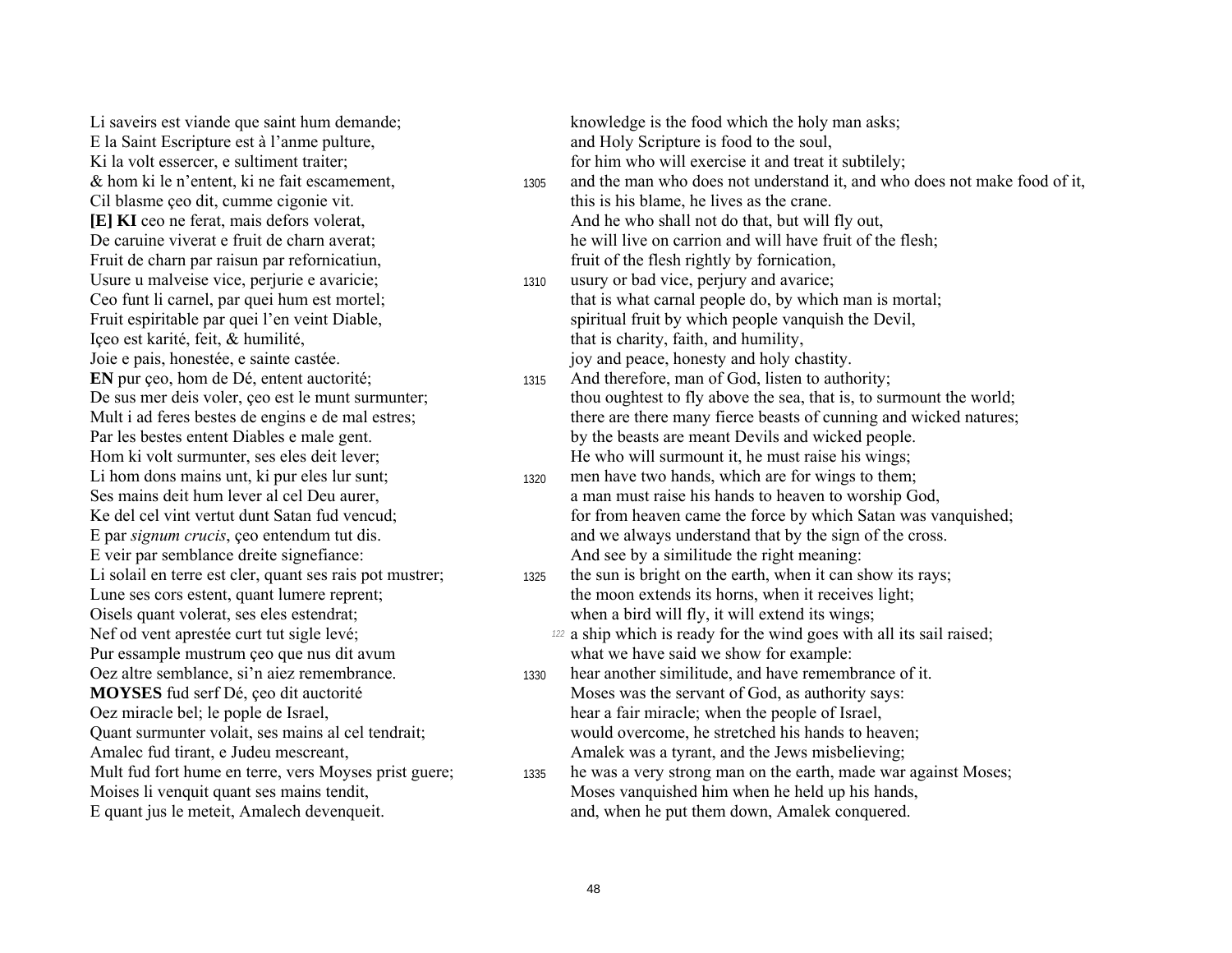**E ISSI** deit hum noer, ses mains vers Deu lever, Ceo est Dés deprier, de la croiz sei seigner; E ki ceo ne ferat, e carnalment viverat, En sun peché murat, à Diable en irat. De tel gent Dés nus dit pur veir en sun escrit, Que nus laissum le mort enseveliz à mort. **ET** Phisologus de cigonie dit plus; Quant se volt espurger, sun detres volt muiller, E sun bec en i met, sun detres fait tut net; Sacez de tel mester servent li losenger, Ki ben dit de devant, derere vait mentant. Or fine ceste raisun, de altre oisel dirum. [F]ULLICA est volable, & oisel entendable, E cointes e membrez, humles  $&$  atemprez. E de honeste pulture; de caruine n'ad cure; E cel lui volt maneir, ù il pais pot aveir, S'i ad viand e pais, n'en turnerat jamais. En eve fait sun ni, u sur pere altresi; Quant il fait tempesté, lores se plunge el gué; E quant est traveillet, lores le fait plus let. Ceo est grant signefiance, aez en remembrance. **OISEL** de tel baillie saint hom signefie, Ki onestement vit, issi cum Davit dit; Ki carn laisse à manger, pur sa charn acastier; E ki pur ben urer sultivement volt ester, Ki ensultivement Deu prie e eschordement, Se il en ad talent, ceo 'n est demustrement. Le ni que en ev fait, u sur pere le lait, Li nix est luis que abite, u sainz hom u ermite; Ceo que en eve est mis, u sur pere se est asis; L'eve est sens en Dé, pere stabilité. E iceo signefie li oisels de tel vie. [N]ICTICORAX, ceo dit Davi en sun scrit, Que tut suls volt estre, que en leu erat de l'estre, N'ad cure de luur, melz aime tenebrur; Envers vole e crie, e de ordure est sa vie.

And thus ought man to swim, to raise his hands towards God, that is, to pray to God, to sign himself with the cross;

- and he who shall not do that, and shall live carnally, 1340 he shall die in his sin, and shall go to the Devil. Of such people God tells us truly in his writing. let us leave the dead to be buried by the dead. And Physiologus says further of the crane;
- when it will cleanse itself, it will wet its hind part, 1345 and puts its beak there, and makes its hind part quite clean; know that such is the practice of parasites. he who speaks well before, goes lying behind. Now this discourse finishes, we will speak of another bird.
- Fullica is a thing which flies, and a bird which has understanding, 1350 and cunning and strong, humble and moderate. and of honest feeding; it does not care for carrion; and will remain in that place, where it can have peace, if there is food and tranquillity, it will never go away from it.
- It makes its nest in the water, or else on a rock; 1355 when there is stormy weather, then it plunges into the water; 123 and when it is laboured, then it makes it more glad.
	- This is great signification, have in remembrance. A bird of such quality signifies the holy man,
- who lives honestly, as David says; 1360 who avoids eating flesh, in order to chastise his flesh; and who, to pray well, will be solitary, who prays to God solitarily and heartily, if he has the power to do it, that is the signification of it.
- The nest which it makes in the water, or which it leaves on the rock, 1365 the nest is the place which the holy man or hermit inhabits; as for its being placed in the water, or seated upon a rock, the water is sense in God, the stone stability. And that is the meaning of a bird of such life.
- Nycticorax, as David says in his writing, 1370 that it likes to be quite solitary, that when it shall be in the situation to be so; it has no care of light, it loves better darkness; inversely it flies and cries, and it lives upon ordure.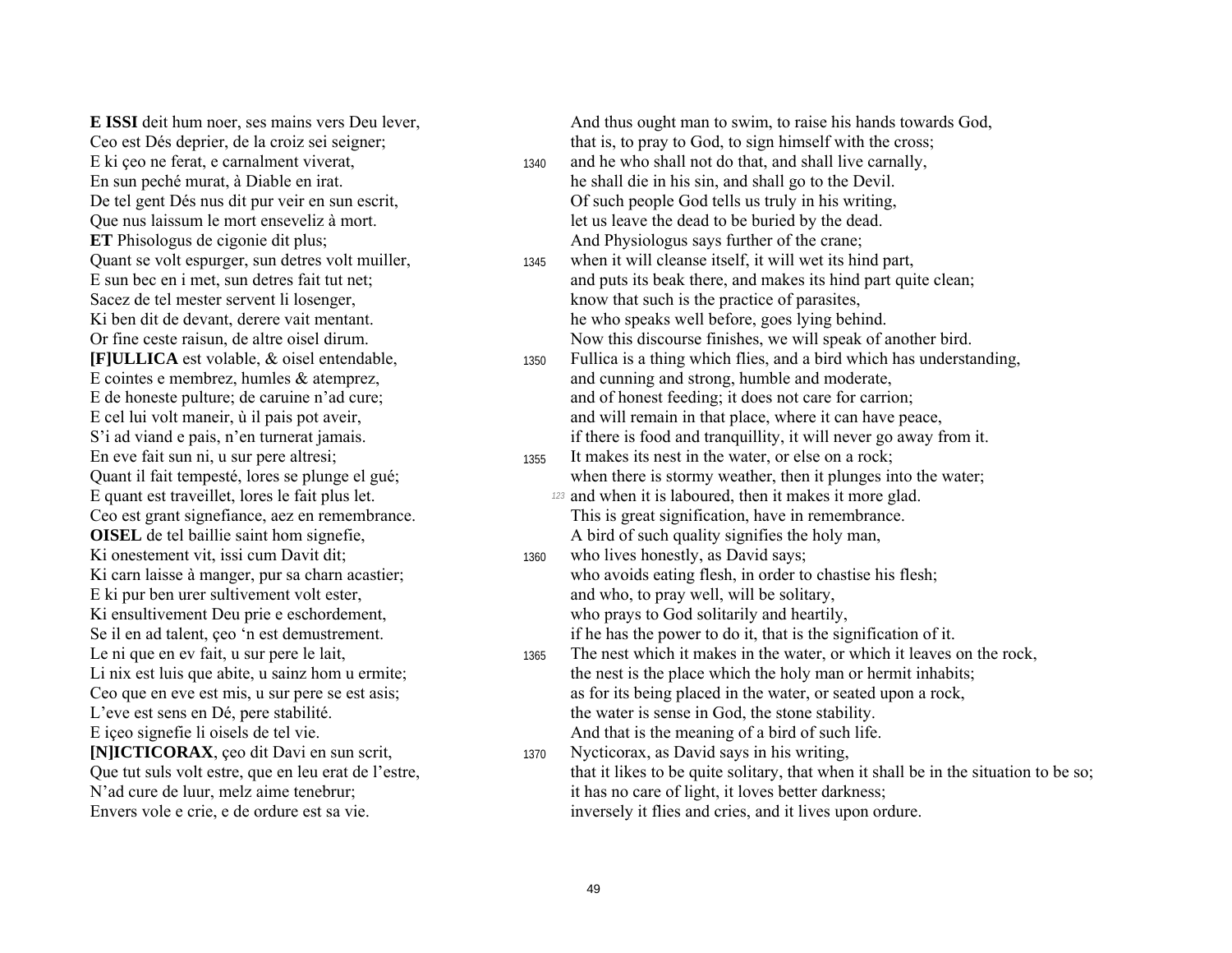Fresaie le apelum en Franceise raisun; <sup>1375</sup> we call it *Fresaie* in French; D'itels est sa faiture, ceo est ceste peinture. its form is such as is represented in this picture. **[F]RESAIE** signefie Judeus en ceste vie, *Fresaie* signifies the Jews in this life, Distrent ne aveient rei ne mais Cesar en crei; they said that they had no king but Caesar; Pur çeo Deus les lassa, e à nus repaira, therefore God left them and came to us, E la prince de mort nus toli de sa mort. and the Prince of death saved us by his death. E ceo est l'entendement, senz nul redutement and that is the meaning, without fear; E ceo truvum escrit que Dés meimes dit, and we find it written, that God himself said, Li Juev se esloignerent, quant Deu crucifierent; The Jews went away, when they crucified God; Nus sumes aprismed e Cristien baptizet. 1395 we are come near, and baptized Christians. E cestes trovent gent ki sunt en orient,<br>
E l'une la faiture d'ume par nature,<br>
And these people find who are in the east,<br>
and the one has naturally the make of a ma Pere de tel faiture pinstre de sur la peinture. A la peinture de sur la peinture de sur la peinture. **PERE** de tel baillie femme e hume signefie; 1405 A stone of such quality signifies woman and man; Pur ceo sunt deseveré nunaines de moines e de abez therefore nuns are separated from monks and abbots

Oisels est nocturnals, e cante cuntre mals; It is a nocturnal bird, and sings at the approach of ill; Que quant li creaturs les volt mettre à luurs, because when the Creator would bring them to light, E il les volt salver e de mort deliverer, and he would save them and deliver them from death, Ne l' voldrent recuillir, ne ses cumanz oir, 1380 they would not receive him, nor obey his commands, Laissames la veil lai que Judeu unt pur fei, We left the old Law which the Jews have for their faith, Qu'il prud n'en [t]endirent (?), quant il Deu deguerpirent; 1385 that they did not understand it prudently, when they deserted God; Ceo est lur lei e lur vie, cors dure signefie; that is their Law and their life, it signifies hard body; E si funt envers cum li oisel vole envers. *124* and thus they do inversely as the bird flies inversely. Oisel est nocturnals, e tante cuntre mals; It is a bird of night, and sings at the approach of evil; Enfern est senz luur, ù canterunt dolur; 1390 hell is without light, where they shall sing lamentations; "Li men fiz se esluignerent, à stranges sa *(sic)* aprimerent." "My children departed from me, and strangers approached to me." Judeus ses fiz clamat, nus estranges numat. He called the Jews his children, us he named strangers. Or fine cest raisun, e des peres dirum. Now ends this discourse, and we will speak of stones. **TURROBOLEN** sunt peres, ki unt itels maneres, Turrobolen are stones which have such peculiarities, Que quant prof à prof sunt, de eus fu geterunt, that when they are near together, they will emit fire, E se luinz à luinz sunt, jà fu de eus ne ferunt, and if they are at a distance from each other, they will no longer emit fire, Ne flambe n'en istrat, ne feu ne apparat. 1400 neither will flame issue from them, nor fire appear. and the one has naturally the make of a man, L'altre trovent mult bele en guise de fern[el]e; they find the other very beautiful in form of a female; Quant prof à prof sunt, lur amur les sumunt; when they are near each other, their love inflames them; Si se vunt eschalfant cum les peres ardant, and they go on increasing in heat as the stones burn, Si cum li fu est desteint, e luxurie refraint; till the fire is extinguished, and the luxury restrained;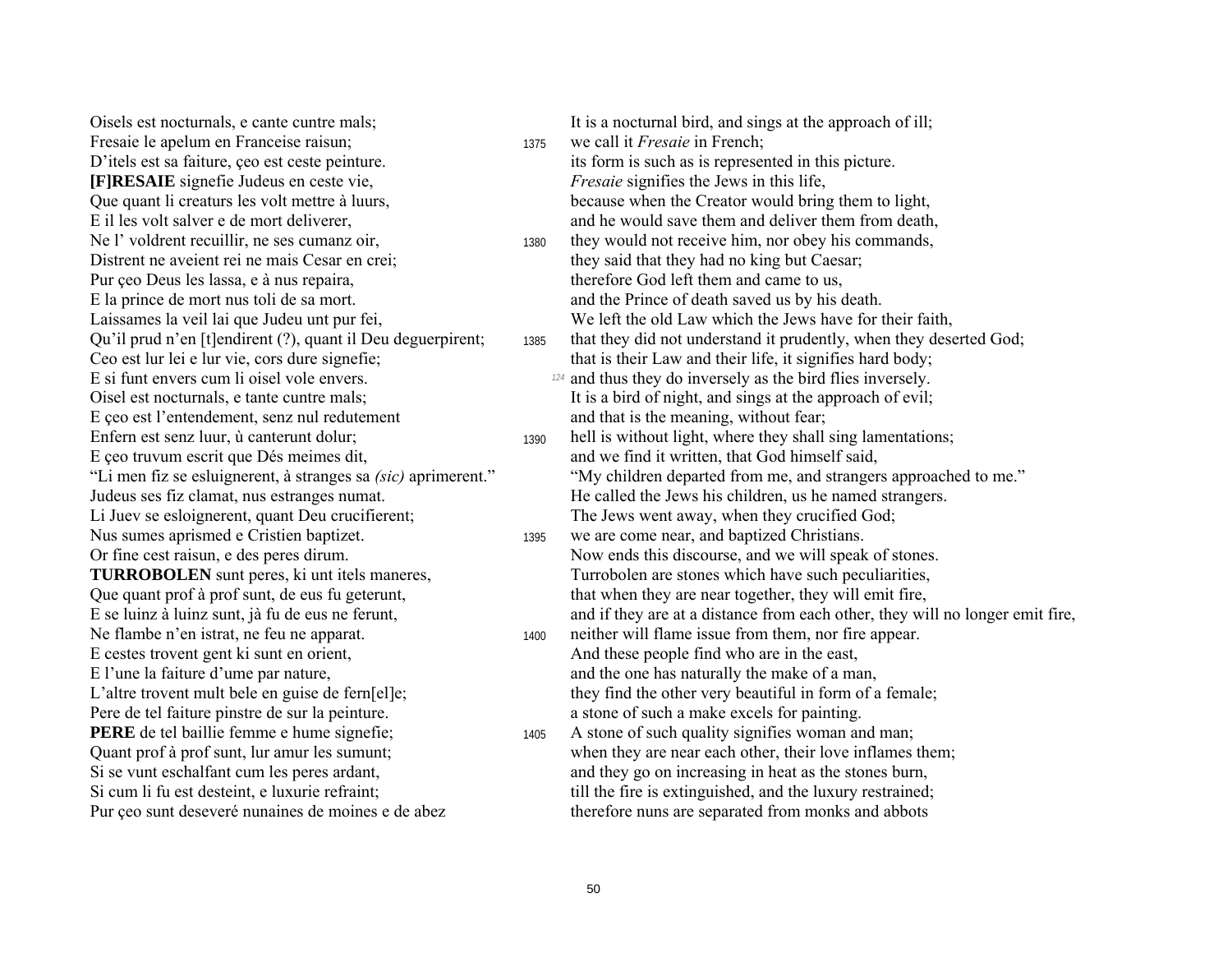Aiez en remembrance, ceo est signefiance. 1410 have in remembrance, this is a signification. Nuls hom ne se merveilt, ne il faire le dait, No man wonders, nor ought he to do so, Il furent decauz e par femmes vencuz. <sup>1415</sup> they were deceived and conquered by women. Quant de malveis talent les sainz humes suprent, *125* when he catches holy men by evil contrivance. Ceo ën est signefiance, aez en remembrance. That is a signification, have in remembrance.

**SEIGNURS**, aez i ente[n]te, bucs est beste pulente; Lords, pay attention to it, a goat is a stinking beast; E cel vertu ad en sei, le fer trait od sei; And this virtue it has in it, it draws the iron with it; Signefie que Christiens traient à la lur lei paens, it signifies that Christians draw pagans to their law, Qu'il vit un barun seant de de sur le munt d'aimant, that he saw a baron sitting upon the mount of loadstone, En sa main le adamant ot,  $\&$  en mi un pople stot. he had the adamant in his hand, and stood in the midst of a people.

E ceo que ert sun pere aresté, nus mustre estabilité; and his stone being fixed, shows us stability;

- Si Diables suprent par femmes saint gent:<br>if the Devil catches holy people by means of women; Plus set engin truver, que hom ne set penser; she knows more how to find snares, than man can think. Adam e Salomun e David e Samsun, Adam and Solomon, and David and Samson,
- Femme est porte à Diable, e sereit cuvenable, Woman is the Devil's door, and would be convenient,
- Or voil mun metre muer, pur ma raisum melz ordener; Now I will change my metre, in order to arrange better my discourse;

\* [A leaf appears to be wanting.] \* \* [A leaf appears to be wanting.] \*

- E par là resplendur avum, que nus od Deu regner devum. 1420 thereby we have resplendency, that we are to reign with God. E ceo sacez vereiement que l'en l'adamas bruist en fent, And this know truly, that they break in pieces the loadstone, Par le sanc de buc e de plun, signefie grant raisun. with goat's blood and lead, it signifies a great matter. Par le sanc de buc entendum en nostre lai corruptiun; by the blood of the goat we understand corruption in our law;
- Par plum entendum peché, par quei hom sunt enginné; by the lead we understand sin, by which men are ensnared;<br>Ke li plums paise que fer, ki pechurs traite en emfer; that the lead weighs the iron, which draws sinners to hel that the lead weighs the iron, which draws sinners to hell, Corruptiun [e] pechet nus fent, & encontre Deu nus ofent. corruption and sin splits us, and makes us offend against God.
- Quant il laissent lur eresie, e creient el Fiz Sancte Marie. <sup>1430</sup> when they leave their heresy, and believe in the Son of St. Mary. E çeo dit Phisologus, que adamas ad vertut plus; This Physiologus says, that the adamant has a further virtue; E si est uns munz en orient, u tue est de mainte gent, and there is a mountain in the east, where it is found by many people, E pur nuit gete grant luur, e nent n'apert contre le jur; and by night it emits great light, and it does not appear in the face of day; Pur le soleil e pur le jur ne s'aparist sa resplendur.  $\blacksquare$  on account of the sun and the daylight its resplendency does not appear.
- E li must si ad tel manere, ne fer, ne fu, n'acer, ne pere.  $\frac{1435}{435}$  And the mountain has such a nature, as neither iron, nor fire, nor steel, nor stone. **E DE** iceste adamas nus dit un prophete en sun escrit, And of this loadstone a prophet tells us in his writing,
	-
	-
- Li bers dunt li prophete dit, qu'il sur le mund de aimant vit, The baron of whom the prophet spoke, that he saw him upon the mountain of loadstone,
- Fud Jhesu Christ le Fiz Marie, que l'aimant nus signefie;  $_{1440}$  was Jesus Christ the Son of Mary, whom the loadstone signifies to us; [E] ceo que sur le mur estout, sa victorie signefiout; and his being upon the mount, signified his victory; [E] ceo que en estant esteit, mustre à bataille prest esteit; and his being standing, shows he was ready for battle;
	-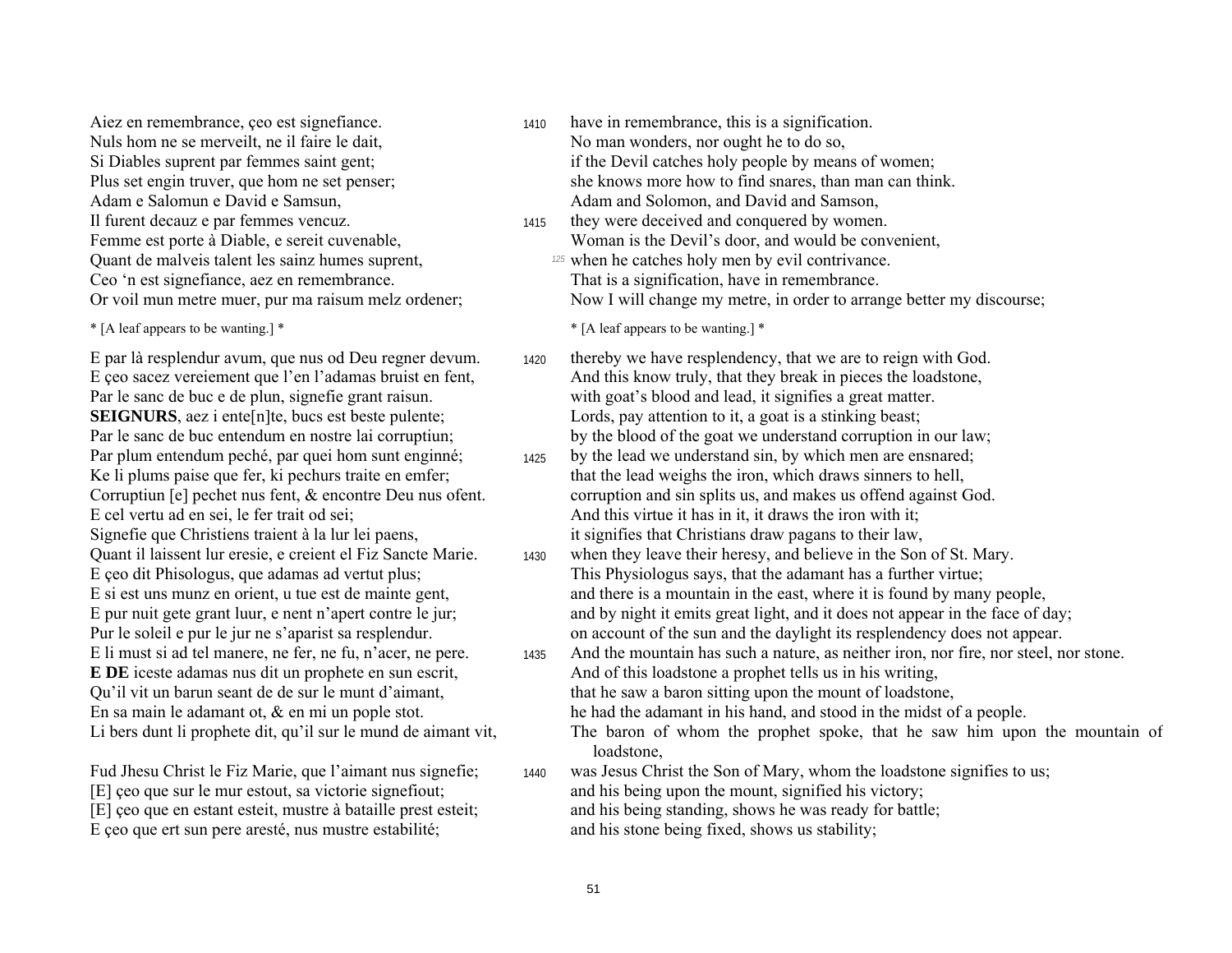A tut içeo fud contrestant, ceo est la pere de aimant. he was opposed to all this, that is, the loadstone. Arme d'acer ne l' put guarder, ne pere ne pot seieler, annot steel could not guard him, nor stone seal him up, Ki en la nuit dune luur, çeo est nostre tenebrur; which in the night gives light, that is our darkness; D'un vestement que unt nun baldui, ceo est veste de li;  $_{1455}$  with a vestment that is named baldui, that is his vest; Que DÈs prist incarnatiun pur la nostre redemptiun. that God took incarnation for our redemption.

De l'aimant ne voil or plus traiter, d'altres peres voil cumencer.

Ne larai brefment ne die de cascun que signefie. I will not omit briefly to tell the signification of each. Jaspe ruge demustre amur, averte feiblanche, ducur; <sup>1465</sup> The red jasper shows love, open weakness, sweetness; Sardonix mustre castée, entre sainz humilité; sardonyx shows chastity, humility among saints; Beril demustre espurgement, que sainz pronuntieret à gent; *<sup>127</sup>* beryl shows purification, which the saints pronounced to people; Topacius nus signifie la corune de saint vie; the corresponding topaz signifies to us the crown of holy life; Crisopassus mustre luer, que li sainz hom averunt mult cher; chrysopassus shows the light, which the holy men shall hold very dear; Jacinctus mustre luur que li saint unt del creatur; 1475 jacinth shows the light of the Creator which the saints have;

E ceo qu'il adamant teneit, mustre que la semblance averait; and his holding the adamant, shows that he had similitude to it;

- Dés en guise d'aimant fud, puis que en char fud aparut, 1445 <sup>126</sup> God was in guise of loadstone, when he appeared in the flesh, Ke fer ne fu, acer ne pere, ne li unt fait sa manere, for iron nor fire, steel nor stone, have made him his manner, Dés ne pot estre ocis par fer, ne ne l' pout fu d'enfer; God could not be killed by iron, neither could the fire of hell do it,
- Qu'il de mort ne resuscitast, e d'enfer ses fedailz getast. 1450 but he rose to life from death, and cast his lieges out of hell. **CEO** nus mustre l'aimant, Dés ot en tere le semblant, This the loadstone shows us, God had on earth the semblance of it, Si cum la pere trait le fer, e Jhesu Christ nus traist d'enfer. as the stone draws the iron, so Jesus Christ drew us from hell. **DANIEL** [dit] en sun sermun qu'il vestuz vit un barun Daniel said in his discourse that he saw a baron clothed
- De tere naist tel vestement, e içeo fait entendement, such a vestment grows from the earth, and it gives to understand, E ceo que l'um trove la aimant de de sur la munt de oriant;<br>And as for the finding of the loadstone upon the mountain in the East; Le munt demustre majesté ù Jhesus Crist serat trové; the mountain signifies majesty in which Jesus Christ shall be found; E DÈs ki est Pere e Fiz, e DÈs ki nus en Saint Espiriz, <sup>1460</sup> and God who is Father and Son, and God who is to us the Holy Ghost, Il seit de nus maintenement, e de nus seit fundement; may he be a support to us, and may he be a foundation to us! Of the loadstone I will now treat no more, I will begin of other stones.

**DUZE** peres ad en cest mund, ki mult grant demustrum, (?) There are twelve stones in this world, which have great signification,

- Saphire mustre ki fei ad, qu'ensemble od Deu regnerat; sapphire shows that he who has faith shall reign together with God; Castedoine ki est foin mustre que od Deu serum veisin; chalcedony which is fine, shows that we shall be neighbours with God; Smaragde demustre fei, que Christiens ad en sei; smaragdus shows faith, which the Christian hath in him;
- Sardius mustre dolur, quel muet ourent pur Deu amur; 1470 sardius shows sorrow, which they had in earth for God''s love; Crisolite ure celeste, qui ourent out vie terrestre; chrysolite the celestial happiness, which they had with the terrestrial life;
	-
	-
- Amatistus mustre ceo, qui le martire que Dés sufri. amethyst shows what the martyrs suffered for God.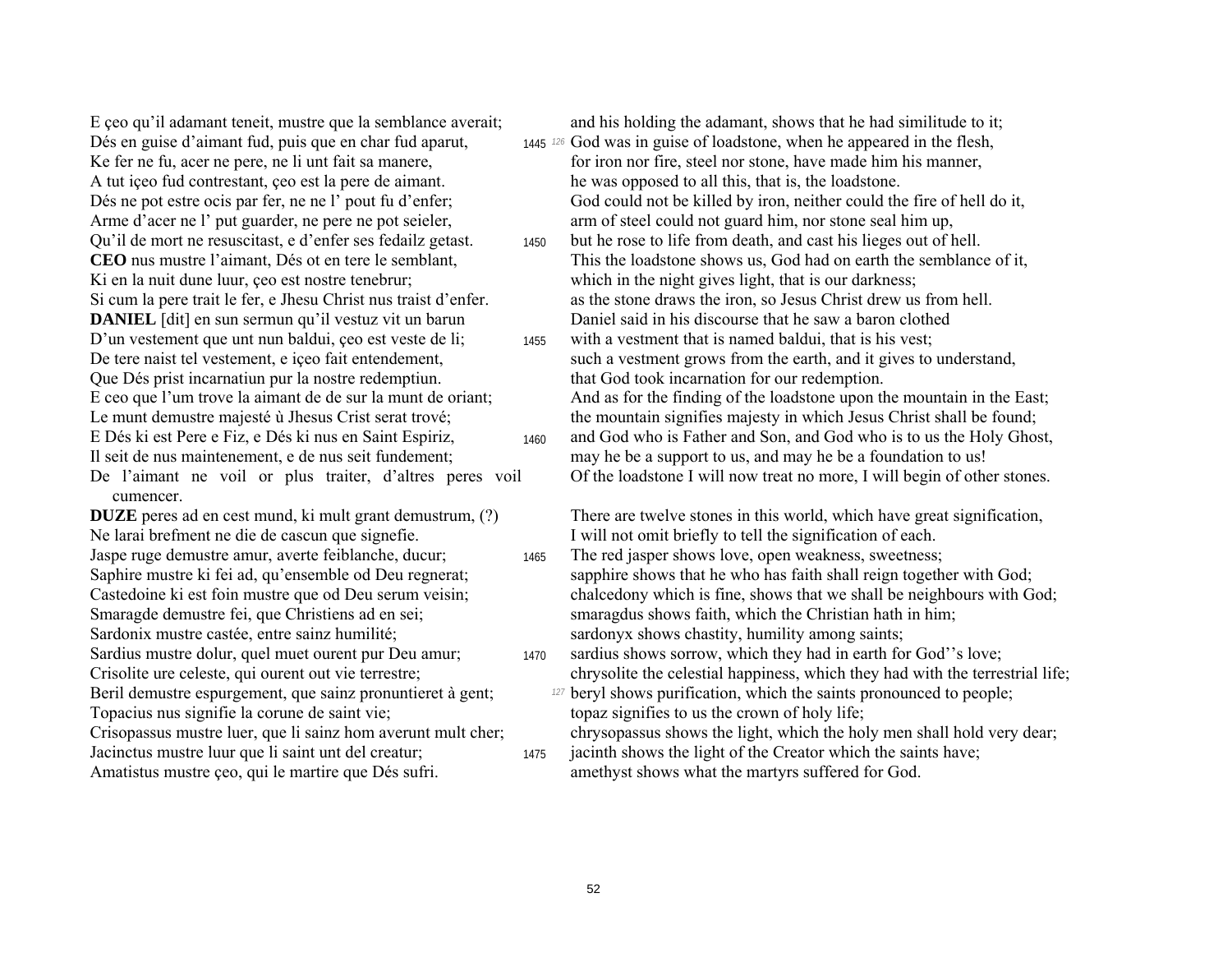*Hic preciosi lapides carnales significant homines; colorum et varietas, virtutum multiplicitas, qui his floruerit, concius esse poterit; Jerusalem pacifera, hec tua sunt fundamina, felix et imo proxima, que te meretur anima, certos tuorum turrium, non dormit in perpetuum. Concedit nobis agie rex civitatis celice, post metam jure labilis, consortium cum superis. Amen.* 

*Et de rore celi ginnitur, et utile est ad gestandum contra inimicum, et quicquid de eo dicitur allÈgorie dicitur.* 

UNION ad nun ceste pere, nule ne pot estre plus chere; Unio is the name of this stone, none can be more precious; Pur ceo est union numée, jà sa per n'ert mais trovée. therefore it is named unio, the equal of it was never found. & or voil dire per raisun cument ele naist ù la trovum. And now I will tell rightly how it grows where we find it. Union naist par grant raisun en un isle Tapné ad nun; 1485 The unio grows by great right in an isle named Tapné; En cele idle ad teles peres, ki sunt faites en tel maneres, in that isle are such stones, that are made in such manner, Ainz sunt si plaines cumme glace, içeo voil que ben sace; but they are smooth as ice, I wish you to know that, Icés peres unt pousté qu'eles se aoverent de lur gré, these stones have the power to open at their own will, Ceo fusent vives creatures, puis se revugnent senz faitures; as if they were living creatures, then become again without shapes; Tant est la rusée en la pere, que la rusée devent pere, *128* the dew is so long in the stone, that the dew becomes stone, E tuz jurz i est altretant cum mere porte sun enfant; and it is there always as long as the mother carries her child Puis si se aovere, si'n ist la pere, puis se joingnent en tel manere,

**KI** plus volt saver de ces peres, lur vertuz e lur maneres,<br>Si alt lire de Lapidaire, que est estrait de gramaire;<br>let him read the Lapidary, which is compiled from science; Si alt lire de Lapidaire, que est estrait de gramaire; let him read the Lapidary, which is compiled from science;<br>
Ici ne voil ore plus traiter; d'une pere voil cumencer, here I will treat of them no more; I will begin of here I will treat of them no more; I will begin of a stone, Ki de tutes est fundement, lumere, e maintenement; 1480 which is the foundation, light, and support of them all;

De ceste pere voil traiter; or i sait Dés al cumencer! I will treat of this stone; now may God be at the beginning of it!

- Qu'il n'ad buche ne jointure ne echede ne creveure, that there is neither mouth nor juncture nor hole nor crevice, Del cel la ruseie receivent, de cele enpreingnent, de cel veient, 1490 they receive the dew of heaven, become impregnated with it, and live by it,
	- then it opens itself, it issues from the stone, and they join in such manner,
- Jà puis ne sera deserée, ne crevace n'i ert truvée. <sub>1495</sub> that never after shall it be unclosed, nor will there be found a crack in it. **EN** un livere dit de gramaire, que nus apelum Bestiaire, In a book of science, which we call Bestiary, it is said Que ceste pere naist en mer, concete le fait apeler, that this stone grows in the sea, which it directs us to call a little shell,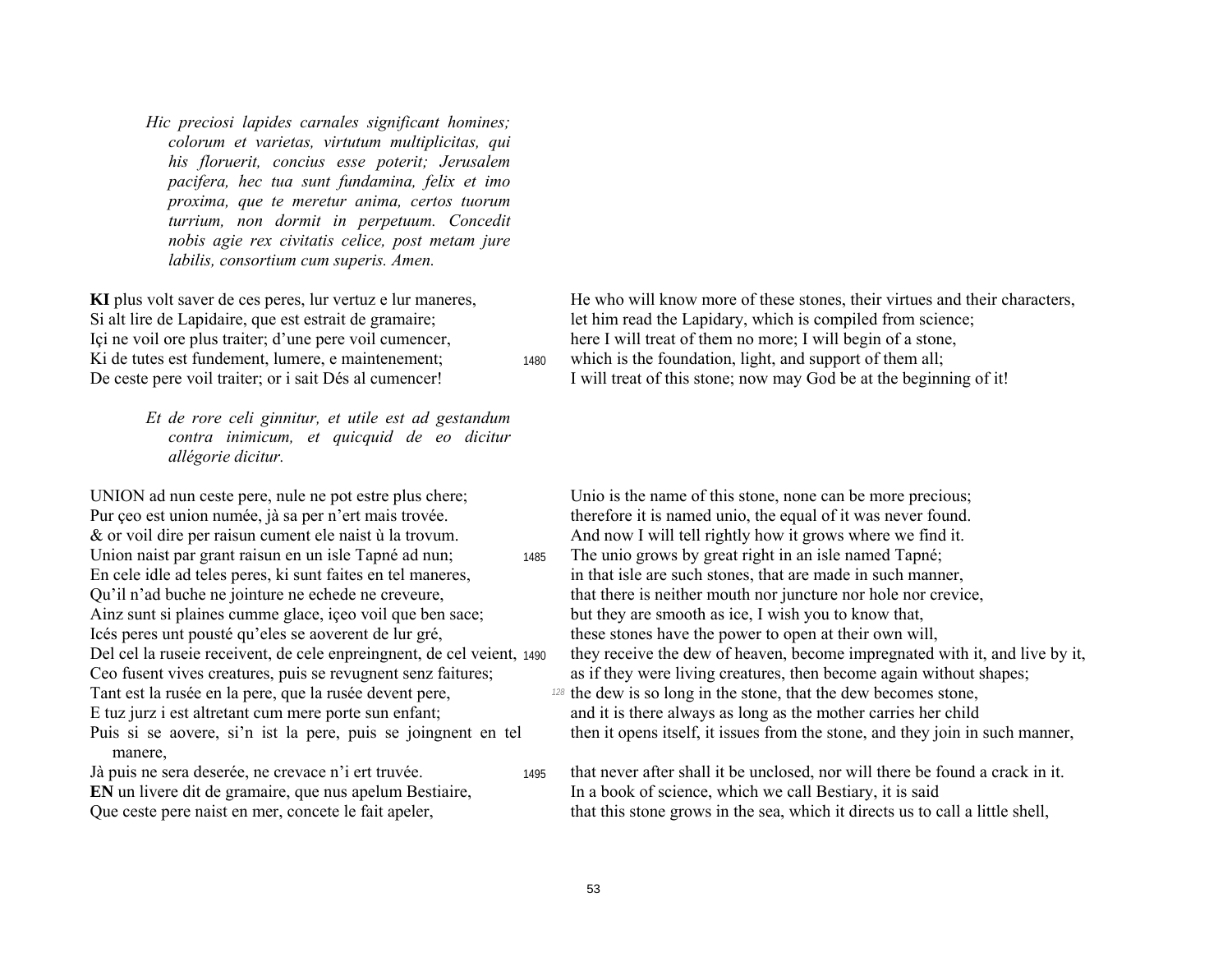De sus mer en la matinée, & iloc receit la rusée; La rusei en sei clorat, e puis as funz de mur viat, Tant cum la rusé i serat en meité charn parat; E tant i serat la rusée qu'ele ert en pere tresturnée. Ceste pere est bon à porter, ki castement se pot guarder; A mult choses pot valeir, ki cestes peres pot aveir. Jà n'ert fors mort nul enfermeté dunt hom ne venge à santé,

Ki od rusée le beverat, se il verai fiance ad.

Et ros quoque ginnitur, gratia intelligitur; hic unio pingitur, et mare in quo nascitur, et de concha egreditur, vel de lapide proditur, et in carne figuratur, allegorice dicitur, quicquid de eo scribitur.

UNIO, ki naist de rusée e ki en pere est engendrée. Unio Jhesu signefie, pere dunt naist Sancte Marie; Unio, ki naist de rusée, signefie grace aprestée; Par grace fud que li Fiz Dé fud à la virgine presenté; Par grace en cuillit le salud, e par grace fud conceud; Cum la pere overe senz faiture, e ele se joinst senz crevue; Cum la pere fait la rusée, si fud la Virgine consecrée, E issi concut e enfanta la Virgine ki Jhesu porta; Virgine concut, virgine fauta, virgine parmist e parmaindrat.

**SEIGNURS**, n'en aiez pas dutance; ore en oez altre semblance. 1515

Li berilz ad vertu en sei. le rai del solail trait à sei: E li reis est de tel nature, li beriz passe senz frainture; E li chalt est de l'altre part, que il esprent e bruille e art Estupes, tundre, drapellez, seches cosetes estramez. E içeo est, tel esperment, que veu est à mainte gent. Icil beril nus signefie Nostre Dame Sancte Marie; Par le soleil, Deu entendum; e par le rai sun Fiz parnum; Ke si cum li rais de solail à ceste pere est fedeil,

it is above the sea in the morning, and there it receives the dew;

it will inclose the dew in itself, and afterwards will go down to the bottom of the sea.

as long as the dew shall be in it it will appear half flesh; 1500 and the dew will he there so long till it will be turned into stone. This stone is good to be carried by one who can keep himself chaste;

for him who can have this stone, it will be of force against many things.

- There will never be any infirmity, except death, from which a person will not come to health,
- who will drink it with dew, if he has true faith. 1505

Unio, which is born of the dew and which is engendered in stone. unio signifies Jesus Christ, the stone from which was born St. Mary, unio, which is born of dew, signifies grace that is made ready; it was by grace that the Son of God was presented to the Virgin;

- by grace she received the salvation, and by grace he was conceived; 1510 as the stone opens without making, and it joins itself without crack, as the stone does the dew, the Virgin was consecrated,
	- and thus the Virgin who carried Jesus conceived and was with child;
	- a virgin she conceived, a virgin she brought forth a child, a virgin she remained and shall remain.

Lords, have no doubt of it; now hear another similitude of it.

The beryl has a virtue in it, it draws the ray of the sun to it; and the ray is of such a nature, it passes the beryl without a fracture; and the heat is on the other side, that it lights, and sets on fire, and burns rags, tinder, pieces of cloth, dry things of straw.

- And that is an experiment which has been seen by many people. 1520 This beryl signifies to us Our Lady St. Mary; by the sun, we understand God; and 'by the ray, we understand his Son;
	- for as the ray of the sun is obedient to this stone.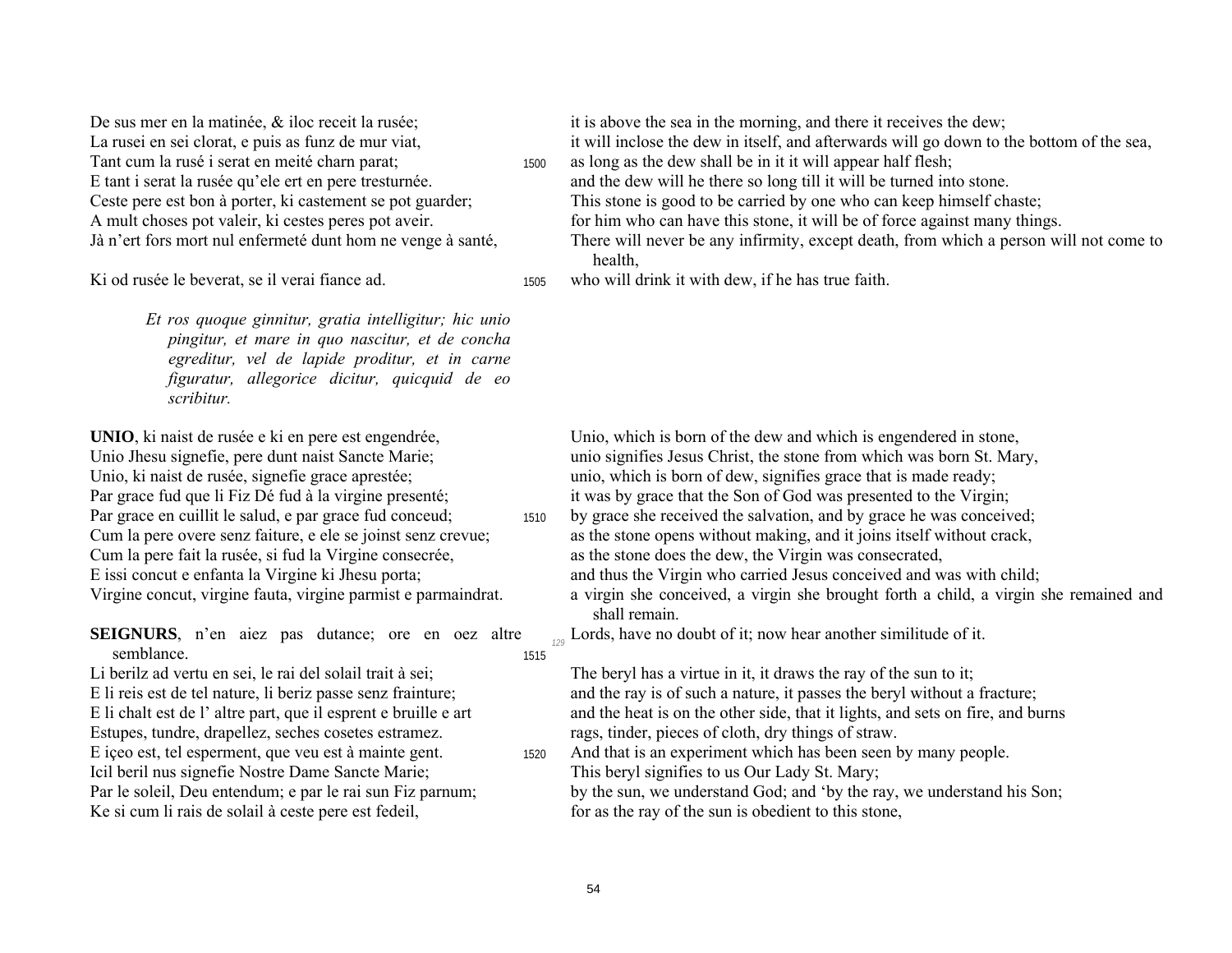Oue il entre en li senz uverture, & ultre passe senz frainture; **SACEZ** que issi faiterement, que Jhesu Christ veraiement, Si passe la Virgine entre sai, cum par mie pere lo rai; Dés la furmad, e concut lui, e si fu pere e mere amdui; Si fu Jhesu Christ pere, e Marie fuie e mere, Pur fiz ne perdit nun de pere, ne et pur fiille nun de mere. CEO que li rais de altre part de la pere esprent  $\&$  art Estupes, tundre, drapelez, seches cosetes estramez, Signefie que Dampne-Deu, puis que la Virgine fud né, Nostre fragilité brui, & an amur nus converti; Ke feu signefie amur e Saint Espirit del Creatur; Sainte est la pere & espruvée; atant est cest raisun finée. **DES** est vive pere, ceo dit Saint Pol l'apostle en sun escrit, E ceo conferme Sain Johan veraiement e senz engan: Pere esteit Dés, ceo li fud vis, e tristut coveret Parais D'iceste pere unt luur tutes les peres e colur; De ceste pere unt bunté tutes les peres e clarté; D'icest pere veirement unt tutes peres fundement. E sacez l'apostle Saint Pere les fianz apele vives peres; Li saint sunt peres veirement, de Saint Eglise fundement, Ceo est qu'il funt e ferm e stable, & en Parais permainable; Vives peres sunt apelées, pardurable vivent od Dé. CEO dist Saint Pere, qu'il ert pere e sur lui pere, De Eglise ferait fundement, dureit li pousté de gent, Delier e dedeslier durait li les cles del cel. E tut cil ki et cel irunt, ces oit bonuretez averunt,

 $\mathbf{H} = -\mathbf{H}$ .III. .IV. .V. .VI. .VII. .VIII. Vie, juvent, saint, amur, repos, joie, pais, e luur; Union çeo durat senz fin, issi cum dient clerc devin; Union e Sancte Marie nus doinst ices.viij. duns de vie; E Dés li otreit sa majesté pur quei cest livere fud trové E tuz ces ki ceo praierunt, e Pater noster en dirunt, La merite aient Sain Johan, et sain saient saint Abraam. Union est Pere e Fiz, union est Saint Espiriz; Union est cumencement, union est definement; Union est alpha &  $\omega$ ; *Benedicamus Domino*;

that it enters into it without opening, and passes through it without fracture; Know thus certainly that Jesus Christ truly 1525 passes the Virgin, between himself, as the ray through the stone; God formed her, and she conceived him, and thus was both father and mother; Jesus Christ was father, and Mary was daughter and mother, for son he did not lose the name of father, nor she for daughter the name of mother. The circumstance that the ray on the other side of the stone sets fire to and burns 1530 rags, tinder, pieces of cloth, dry things of straw, signifies that the Lord God, after he was born of the Virgin, burnt our frailty, and converted us to love for fire signifies love and the Holy Spirit of the Creator; the stone is holy and proved; and so is this discourse ended. 1535 God is a living stone, as St. Paul the apostle says in his writing, and St. John confirms it truly and without guile:

God was a stone, and he was alive and covered all Paradise; from this stone all the stones have brightness and colour;

- from this stone all the stones have goodness and clearness; 1540 from this stone truly all stones have their foundation.
	- 130 And know, the apostle St. Peter calls the believers living stones; the saints are stones truly, the foundation of Holy Church, that is, they make it firm and stable and durable in Paradise;
- they are called living stones, they live for ever with God. 1545 This St. Peter says, that he was stone and stone upon him, he would make him the foundation of the Church, he would give him power of people. he would give him the keys of heaven to bind and unbind. and all those who shall go to heaven, thall *(sic)* have these eight good things,
- life, youth, holiness, love, repose, joy, peace, and light; 1550 unio will give that without end, as the theologians say; may the unio and St. Mary give us these eight gifts of life! And may God give his majesty to her for whom this book was made! And may all those who will pray for that, and will say a Pater-noster for it,
- have the merit of St. John, may they be in the bosom of holy Abraham! 1555 Unio is Father and Son, unio is the Holy Ghost; unio is beginning, unio is end; unio is alpha and  $\omega$ ; *Benedicamus Domino!*